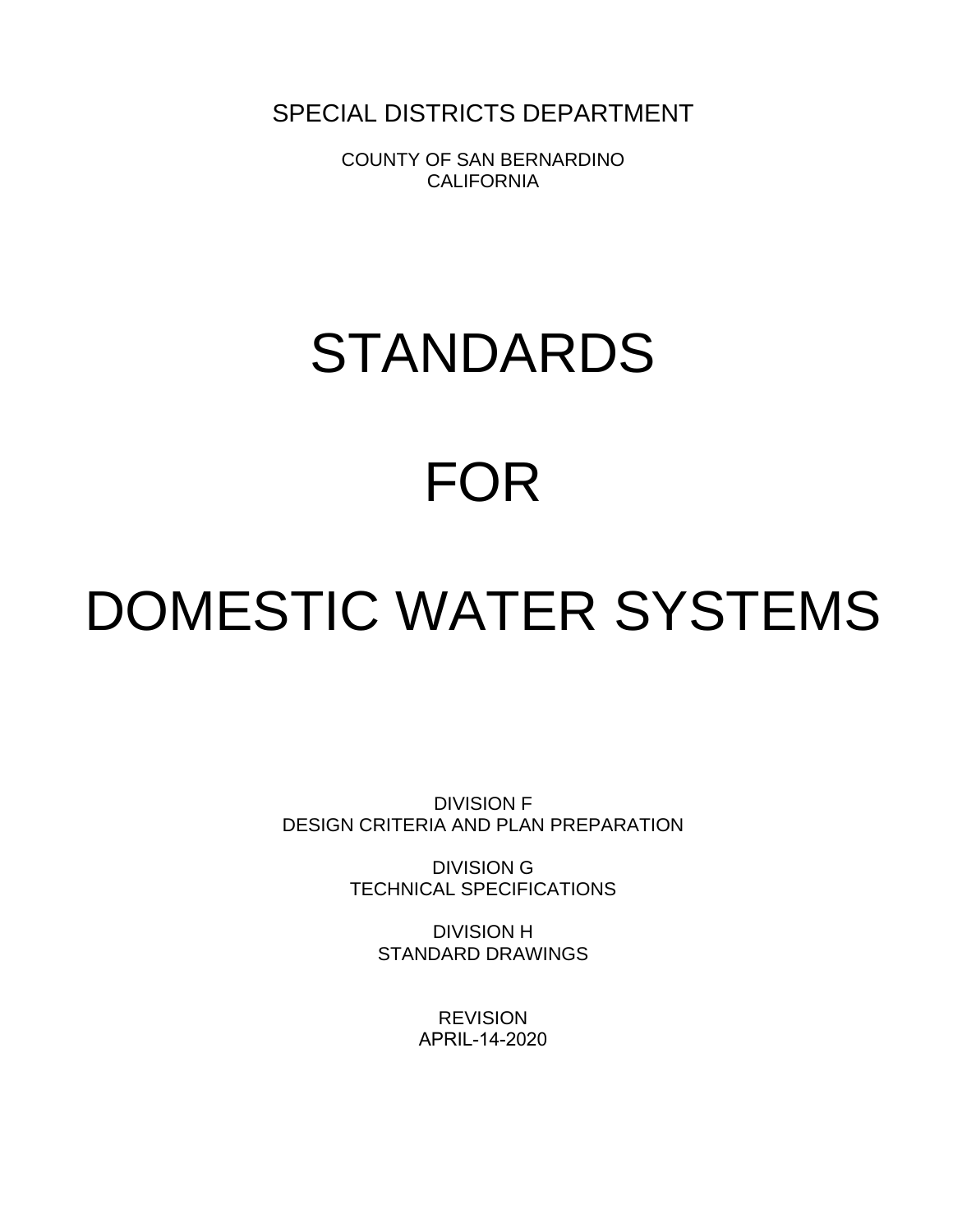# **SPECIAL DISTRICTS DEPARTMENT COUNTY OF SAN BERNARDINO**

# **TABLE OF CONTENTS DIVISION "F" DESIGN CRITERIA AND PLAN PREPARATION WATER**

| <b>SECTION</b> |                                            | <b>PAGE</b> |
|----------------|--------------------------------------------|-------------|
| 1.1            | General                                    | $F-1$       |
| 1.2            | <b>Water Demand</b>                        | $F-2$       |
| 1.3            | Design for Future Growth                   | $F-2$       |
| 1.4            | Supply                                     | $F-2$       |
| 1.5            | Storage                                    | $F-2$       |
| 1.6            | <b>Booster Stations</b>                    | $F-3$       |
| 1.7            | <b>Transmission and Distribution Mains</b> | $F-3$       |
| 1.8            | <b>Electrical Equipment</b>                | $F-5$       |
| 1.9            | <b>Automatic Controls</b>                  | $F-6$       |
| 1.10           | <b>Miscellaneous Requirements</b>          | $F-6$       |
| 1.11           | <b>Plan Preparation</b>                    | $F-6$       |
| 1.12           | <b>Technical Specifications</b>            | $F-7$       |
| 1.13           | <b>Standard Drawings</b>                   | $F-7$       |
| 1.14           | Sample Plan                                | $F-8$       |
|                |                                            |             |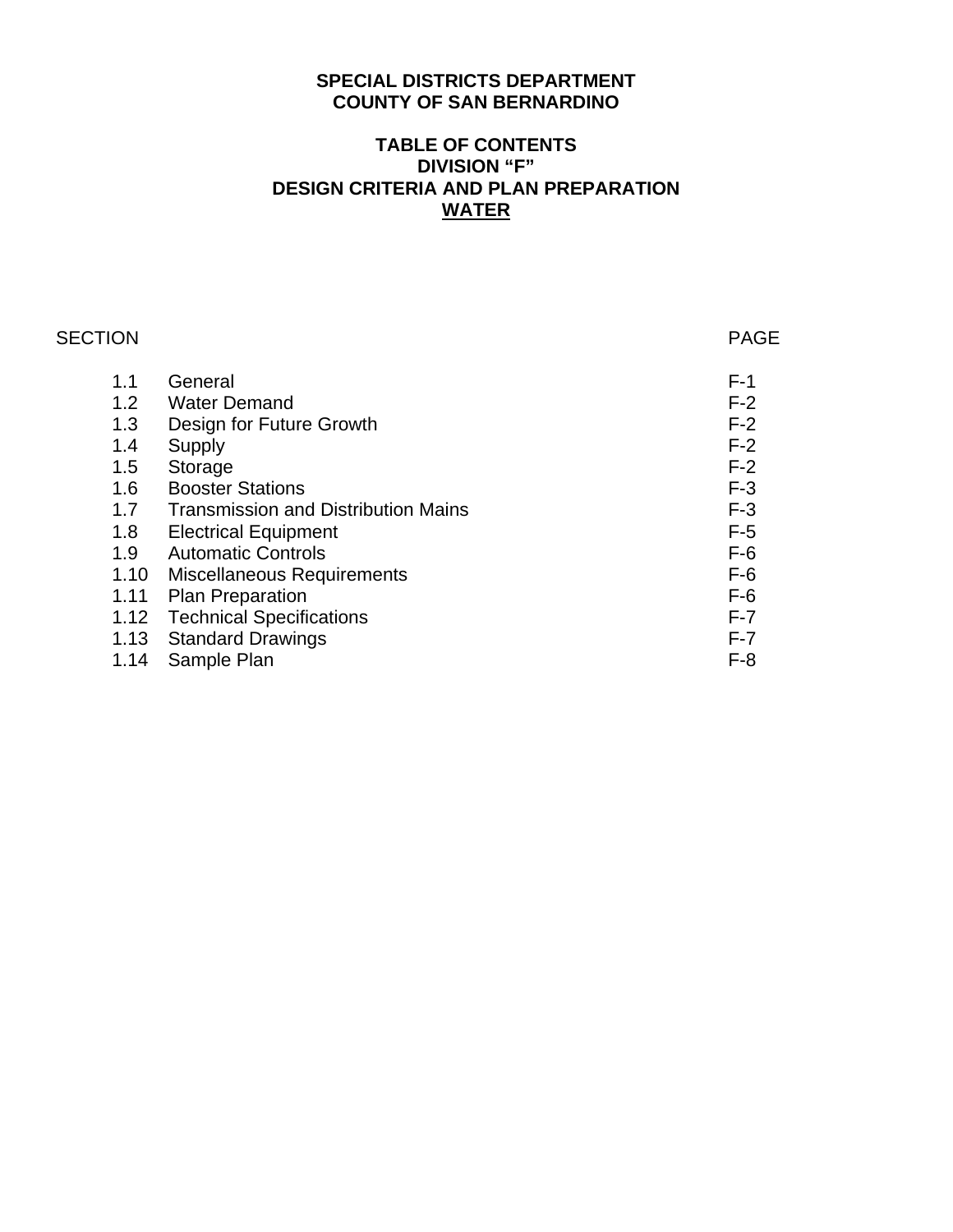#### **SPECIAL DISTRICTS DEPARTMENT COUNTY OF SAN BERNARDINO**

# **DESIGN CRITERIA AND PLAN PREPARATION WATER**

The following requirements pertain to the design and preparation of plans for construction of the various components to the water system.

1.1 General

1.1.01 Scope -- All wells, transmission and distribution mains, storage reservoirs and booster stations to be owned, maintained, and/or operated by the District shall be designed and plans prepared according to the criteria set forth in this section, and shall be so designed to conform to all applicable State and local laws, ordinances and regulations. The design shall also take into consideration any environmental restrictions applicable to a particular region.

1.1.02 Design Competence -- In general, all water facilities shall be designed by licensed Professional Engineers in the state of California according to accepted practice in the water field.

Generally, the design standards and construction standards provided herein shall be in compliance with the American Water Works Association (AWWA) and the Insurance Services Office (ISO). Other recognized standards may be accepted; however, request for use of other standards shall be offered to this agency in writing and shall include reasons for requesting a variance from the above mentioned authorities.

1.1.03 Legal Access -- Each lot to be served by water shall have frontage to a public street or recorded easement containing a water line, or be provided with permanent legal access to such a water line.

Any water facilities required for operation shall be provided within lands which have been dedicated in perpetuity and recorded, or which have been provided in fee title and recorded. Dimensions of property offered either for dedication or in fee title shall be adequate to facilitate the ultimate size of the proposed water facility and be adequate to provide space required for turning movements of heavy equipment which normally would be required to construct, maintain and replace the water facility.

1.1.04 Deviations -- Deviations from any of the criteria adopted herein may be permitted upon written request to and approval by the District.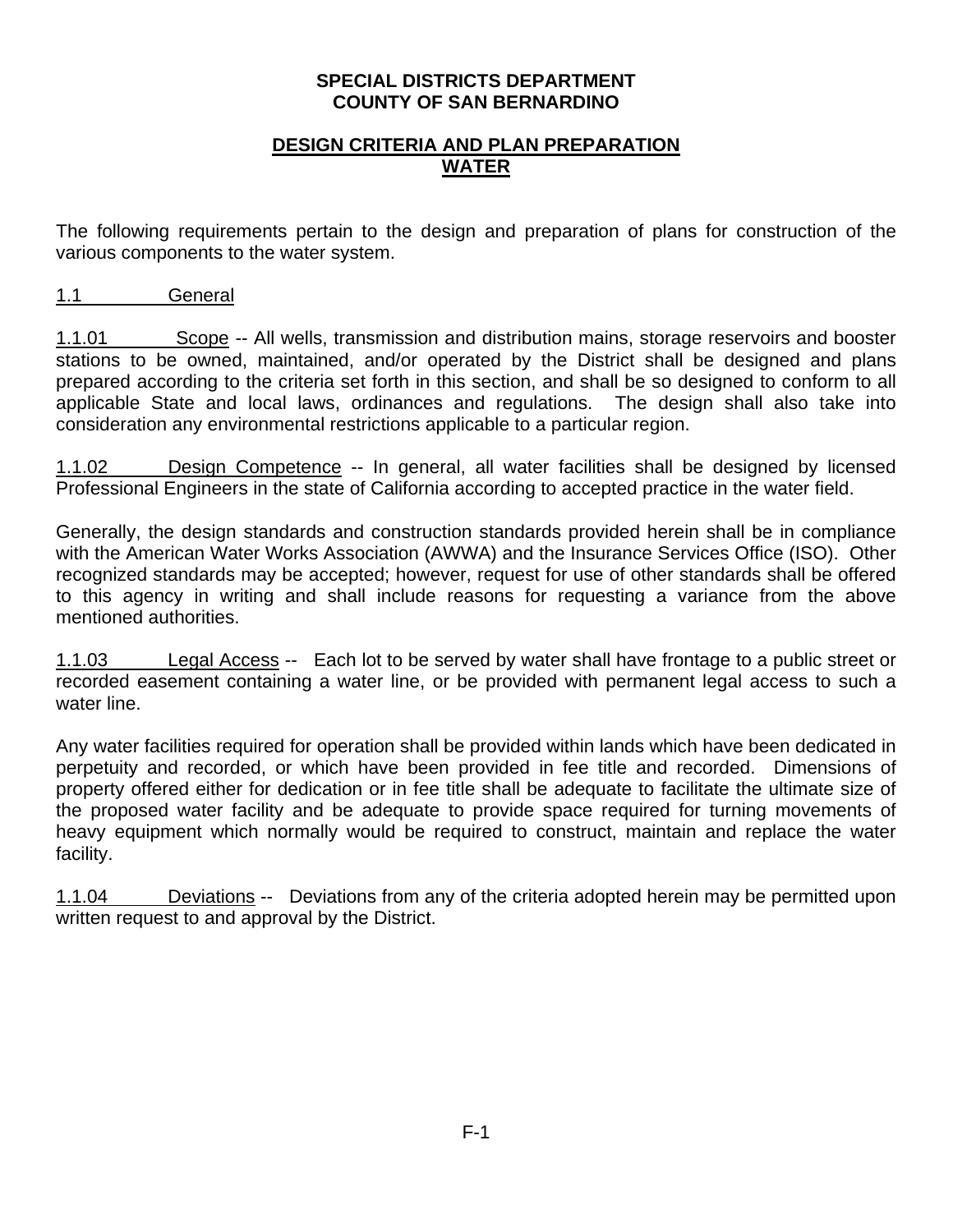# 1.2 Water Demand

1.2.01 Domestic Use -- Domestic flows shall be based on consumption records of surrounding water systems. In the absence of such records, domestic flows shall be based on the following: an average daily use of 180 gallons per capita per day; a peak daily flow of two times the average daily flow; and a peak hourly flow of four times the average annual daily flow.

1.2.02 Fire Flow -- Fire flow demand on the system shall be per the standards entitled "Guide for Determination of Required Fire Flow" published by Insurance Services Office. All fire protection water systems shall require the approval of the fire authority having jurisdiction in that given area prior to final approval of the water system design.

All fire flow requirements are over and above the average daily consumption of water, and shall be achieved at not less than twenty-(20) psi minimum residual pressure at the point of fire flow.

# 1.3 Design For Future Growth

Transmission and distribution mains shall be designed for ultimate demand. Storage, supply, and booster station facilities shall be reviewed by the District on a per case basis.

1.4 Supply

1.4.01 General -- The supply system shall be designed as a multi-source system capable of handling peak daily demand with the largest source of supply not in operation.

1.4.02 Wells -- Wells shall be housed in a structure compatible with the surroundings. Provisions within this structure shall be made to facilitate removing of pumps, motors and other equipment. Wells shall be located upon land to which legal access is provided and for which a permanent easement or title is recorded. Vertical turbine pumps shall meet the standards set forth in AWWA Standard E-101. All wells shall be furnished with sounding tube, air line, water meter, electric kilowatt hour meter, running time meter, air valve, gravel shoot casing vent, check valve or pump control valve, and shutoff valve on the discharge piping.

# 1.5 Storage

Storage capacity shall consist of operational storage plus fire flow storage as related to each pressure zone. Operational storage shall be the maximum day demand. The inclusion of emergency storage should be considered depending upon the reliability of supply.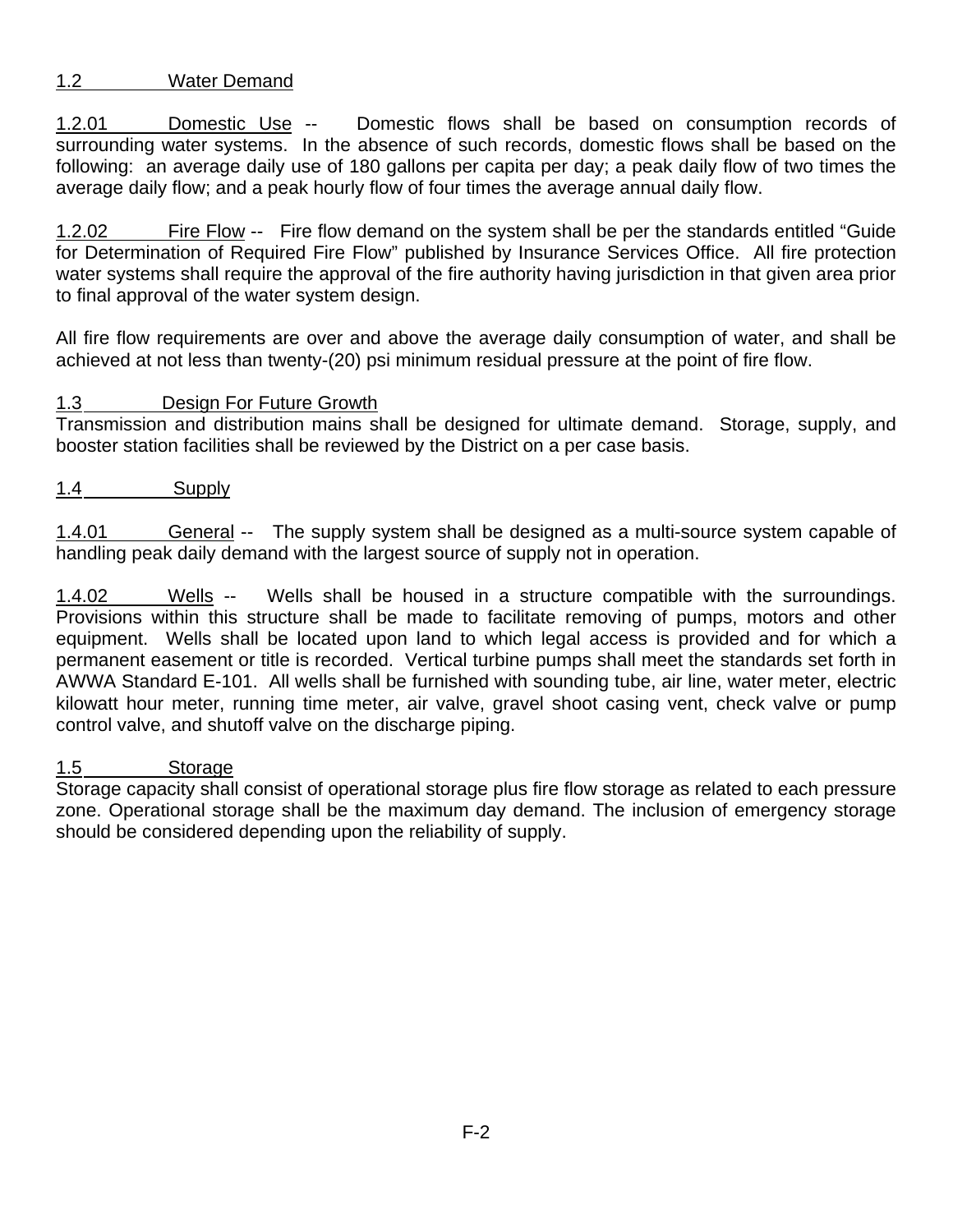# 1.6 Booster Stations

1.6.01 Pumps in Hydropneumatic Systems -- In systems where pumps shall be instantaneous peak demands, without supplementary flows from storage, the pump capacity shall be based on peak hour demand together with coincidental fire flow demand for the highest fire flow anticipated for the proposed land use with one pump out of service.

1.6.02 Pumps in Gravity Systems -- In systems with adequate available flows from storage to supplement pumping, pumping capacity should be based on peak day demand together with coincidental fire flow demand for the highest fire flow anticipated for the proposed land use with one pump out of service.

1.6.03 Structure -- Booster pumps shall be housed in a weather-tight structure compatible with the surroundings. Provisions within this structure shall be made to facilitate removing of pumps, motors and other equipment.

# 1.7 Transmission and Distribution Mains

1.7.01 Pipe Size -- Mains shall be sized to accommodate the greater of the following while maintaining a minimum pressure as specified in subsection 1.7.02 herein at street service connections. The minimum pipe diameter is 8".

- 1) peak hour demand
- 2) peak day demand plus fire flow
- 3) nighttime storage replenishment flow

The capacity of water mains shall be determined by using the Williams and Hazen Formula with an appropriate "C" value. The velocity of the water in the pipe shall be limited to 8-feet per second maximum, except in hydrant branch lines.

The maximum loss of head during either peak hour or nighttime replenishment flow conditions shall be 3-feet per 1,000 lineal feet of pipeline.

1.7.02 Operating Pressures -- Maximum pressure in mains shall not exceed 125 psi. Pressure reducers will be required on service connections where static pressure exceeds 90 psi.

Minimum pressure in mains shall be 40 psi during peak hour operation without fire flows and shall not be less than 20 psi during peak hour operation with fire flows.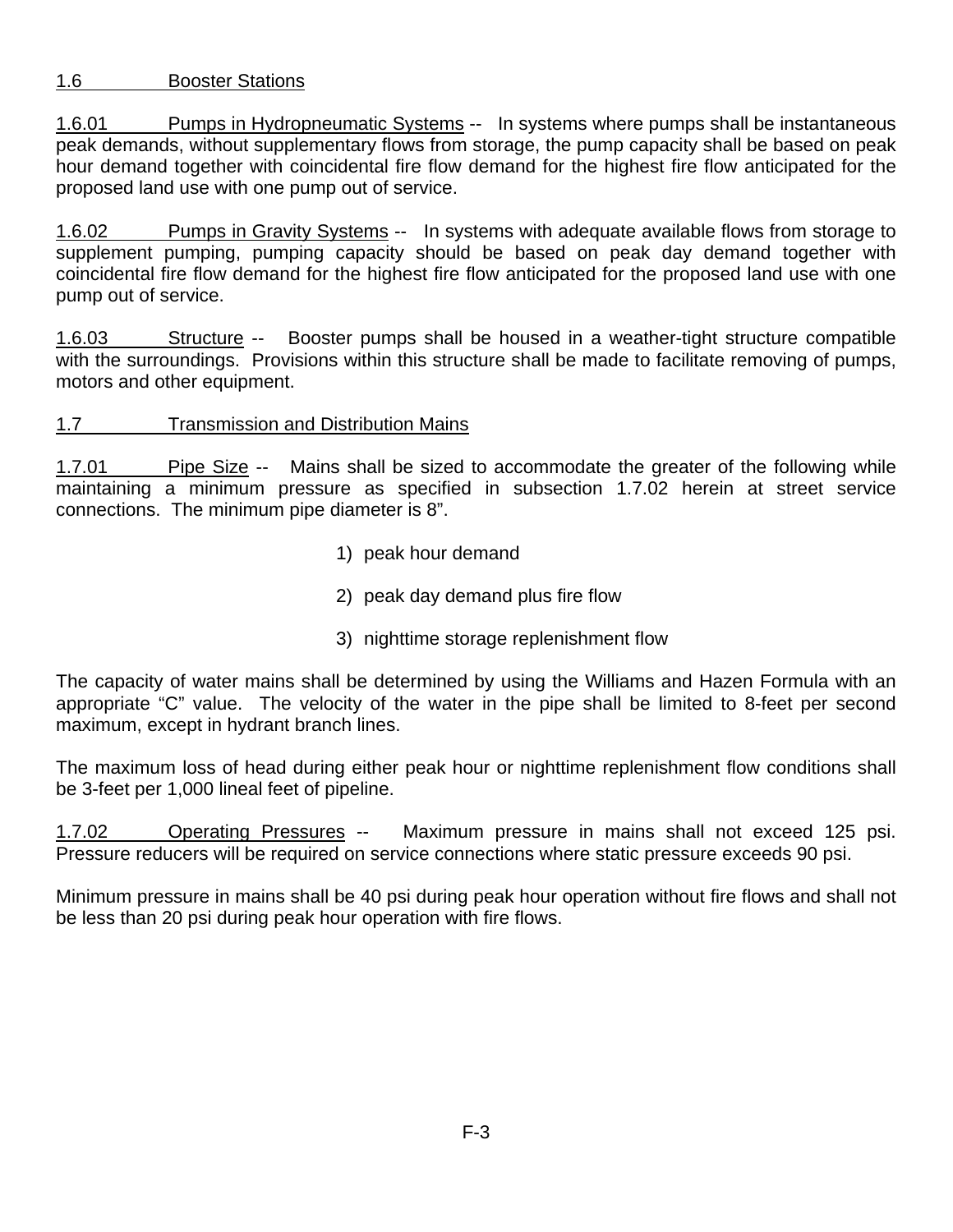1.7.03 Depth of Cover -- A minimum four – foot depth of cover from top of pipe to finish grade or top of pavement shall be maintained on all pipelines below grade. Additional cover may be required where deemed necessary by the District.

1.7.04 Location and Alignment -- Wherever possible, water mains shall be located in public streets parallel to street centerlines.

1.7.05 Clearance from Sewer Lines -- Where possible, a minimum horizontal clear distance of 10-feet shall be provided between water and sewer line laid parallel. Where such lines cross a minimum vertical clearance of 3-feet shall be provided with the sewer under the water line.

If the above conditions cannot be met, special construction will be required according to the requirements set forth on Standard Drawing No. H-1 herein.

1.7.06 Mains under Structures -- No water mains shall be located beneath a structure (including fences and block walls) except as approved in writing by the District.

1.7.07 Looped Lines and Flushouts -- Looped lines shall be provided where practical. Where dead ends are necessary, provisions for flushing shall be included. No flushing device shall be connected directly to a sewer. Flushout assembly and size shall conform to Standard Drawing No. H-8A. Blowoff assemblies shall be utilized on pipelines greater than or equal to 24 inches in diameter.

Fire hydrants may be used for flushout, where applicable, and upon approval by the District.

- 1.7.08 Valves -- Provide sufficient valves to permit isolation and repair of leaks and breaks, and in accordance with good water works practice. Except for transmission lines, in no case should a length of pipe greater than 1,320 feet be left without valve control. A valve box and cover shall be provided for all valves below grade and shall conform to Standard Drawing No. H-11 herein, unless part of an assembly covered by another standard drawing.
- 1.7.09 Fire Hydrants -- Fire hydrants shall be spaced along distribution mains as follows:

| Single Family Residential (R-1)               | 660 feet maximum |
|-----------------------------------------------|------------------|
| Multiple Residential, Commercial & Industrial | 330 feet maximum |

Spacing of fire hydrants shall not exceed the above maximum distances but fire hydrants may be spaced at closer intervals in conformance with requirements of local fire control authorities.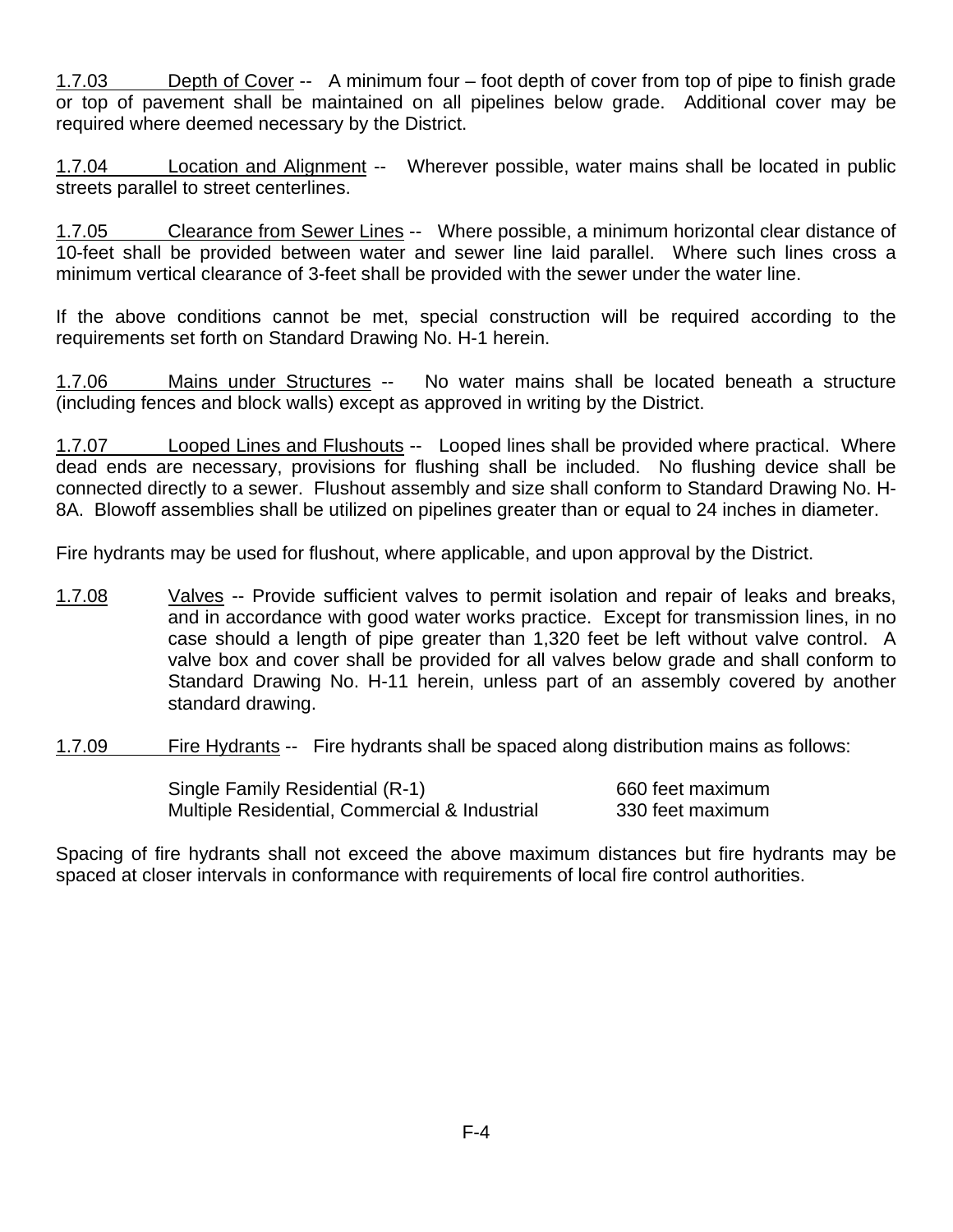Hydrants shall be located at street corners or intersection whenever practical. Hydrants shall be 5 1/4-inch Type "B" according to land use as follows:

> Medium to High density residential, Commercial, and Industrial Type "B"

Hydrant installation assembly shall conform to Standard Drawing No. H-2A and H-2B herein.

1.7.10 Service Connections -- Service connection assemblies shall conform to Standard Drawings No. H-4A and H-4B herein.

1.7.11 Air and Vacuum Valves -- Air release valves, air-vacuum valves, and air-vacuum combination valves shall be used in supply, transmission and distribution lines according to accepted practice in the water field. Air-vacuum combination valves shall be provided at high points in distribution system mains.

Valve assemblies shall conform to Standard Drawing No. H-6 herein.

1.7.12 Blowoffs -- Blowoff assemblies will be required at low points in distribution system mains 4 inches or greater in diameter.

Blowoff assemblies shall conform to Standard Drawings No. H-7A herein.

1.7.13 Thrust Blocks -- Concrete thrust blocks shall be installed as required according to Standard Drawing H-3A and H-4B herein. Where circumstances prevent the use of standard thrust blocks, special thrust restraint design shall require District approval.

1.7.14 Casing Spacers-- Installation of pipeline into a casing will require the use of restrained casing spacers, the number of spacers will vary by size, type and length of pipe. Quantities and brand to be approved by engineer/inspector.

# 1.8 Electrical Equipment

Electrical starters, switches, lights, motors, fixtures, controllers and instruments shall be enclosed and constructed in accordance with the National Board of Fire Underwriter's Specifications to meet hazardous conditions anticipated. The Health and Safety Code of the State of California and National Electrical Code shall also be met.

Starters shall be of the magnetic type and shall be provided with hand-off automatic selector switches. The design of electrical equipment shall require District approval.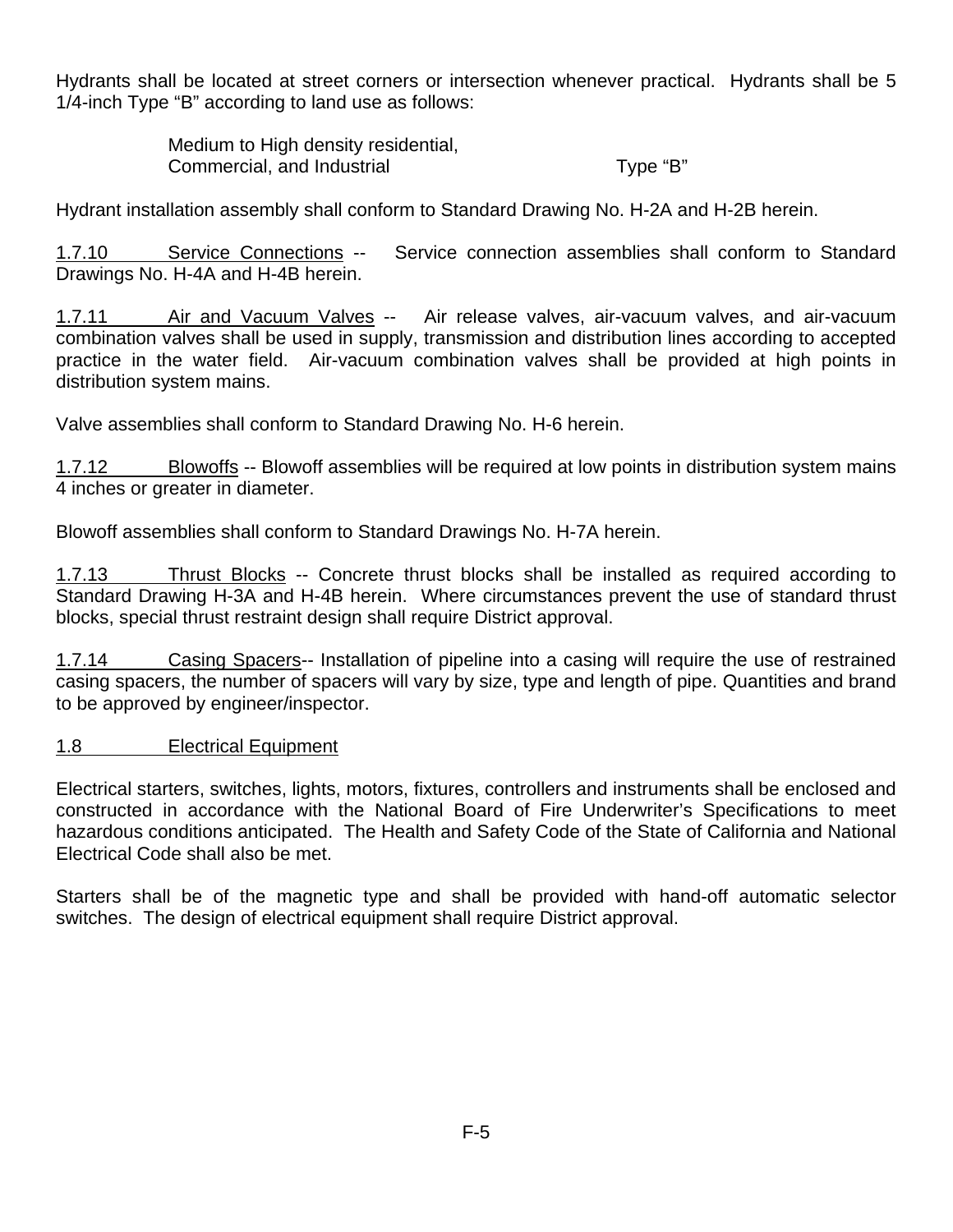# 1.9 Automatic Controls

Wells, booster stations, and storage facilities shall be electrically inter-connected to give the system complete automatic control. Provision shall be made for manual operation of controls in the event of failure of automatic controls, and automatic controls shall be designed fail-safe, and shall meet the District's approval. Where additions to existing automatic control systems are contemplated, the design of the proposed additions and the interfacing methods shall require District approval.

# 1.10 Miscellaneous Requirements

1.10.01 Pump Discharge Runs -- A gate valve shall be placed on the discharge line of each pump. A pump control valve shall be placed on each discharge line between the gate valve and the pump.

Sufficient valves shall be provided to isolate each pump from the system.

An air release valve, properly vented to the outside of the pump house, shall be provided on each pump discharge line.

Pump discharge lines shall be protected from pressure surges created by starting and stopping of pumps. Pump control valves or other surge controls shall be utilized where required by the District. A pressure relief valve is required in the discharge line.

# 1.11 Plan Preparation

Plans prepared for additions to the District's water system and submitted to the District for approval shall be in substantial form and contain the information herein set forth. A sample plan is enclosed in the rear of Division "F."

1.11.01 -- Drawings shall be in ink on mylar. Sheet size shall be 36-inch by 24-inch with standard District title block. FINAL drawings shall be placed in AutoCAD electronic format, copied and given to the District for archiving.

1.11.02 -- The General Notes shall appear once on the first sheet of the Plans. All required certifications and approvals shall also appear on the first sheet.

1.11.03 -- Each sheet shall have a title block in the lower right hand corner.

1.11.04 -- Each sheet shall have a North arrow, where applicable.

1.11.05 -- A key (vicinity and location) map having a scale of 1 inch – 500 feet or larger shall be shown on the first sheet of each set of drawings. Said key map shall show water lines, their sizes, gate valves, fire hydrants, and appurtenances in their scaled relation to one another. All roads shall be shown.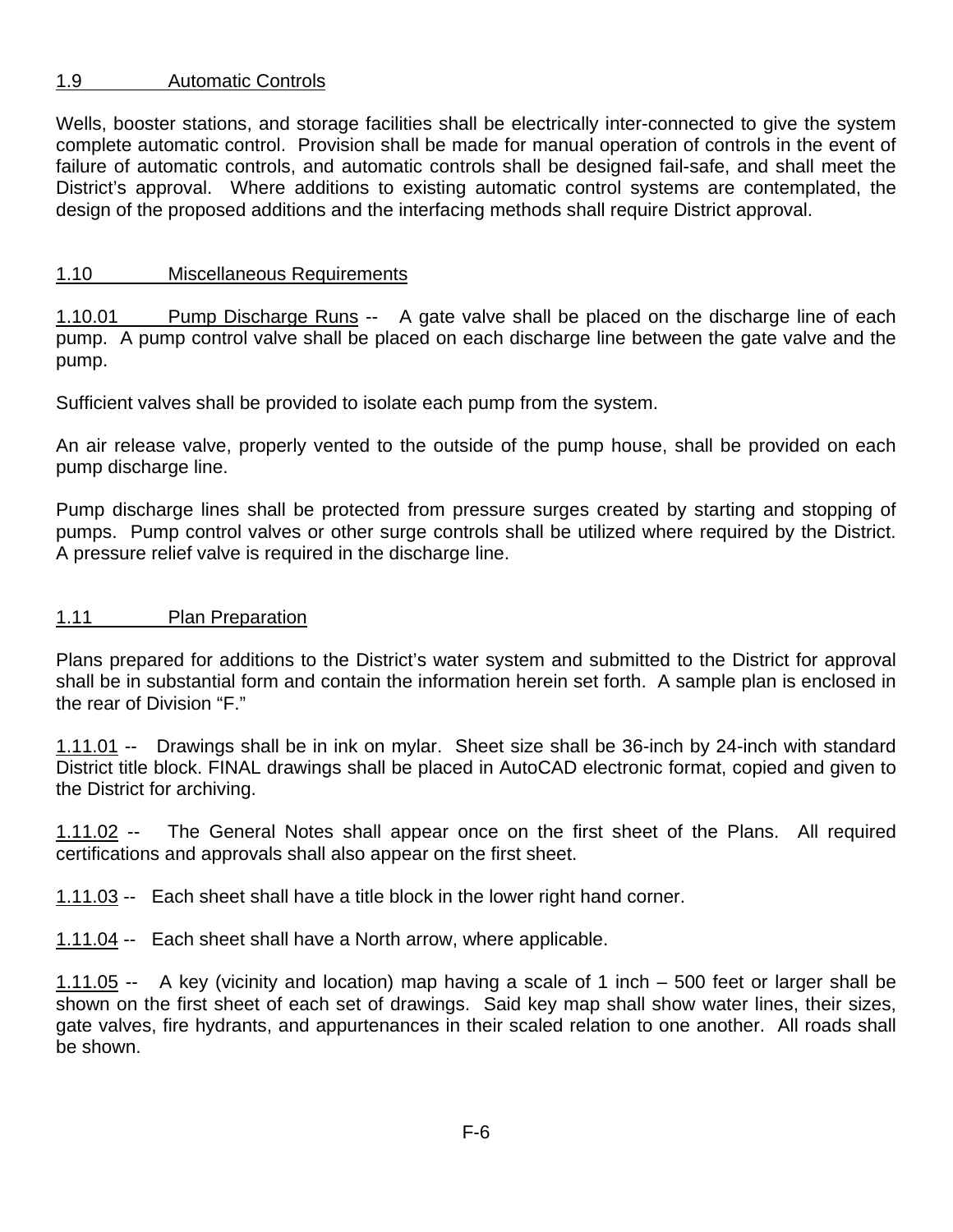1.11.06 -- Plan and profile are required for pipelines. Double plan and profile sheets may be used. Scales to be used are as follows:

| <b>Plan and Profile</b> | 1 inch $=$ | 40 feet horizontal |
|-------------------------|------------|--------------------|
|                         | 1 inch $=$ | 4 feet vertical    |

If approved by the District, the following scales may be used:

| 1 inch $=$ | 80 feet horizontal |
|------------|--------------------|
| 1 inch $=$ | 8 feet vertical    |

Profiles shall show pipe size; existing ground elevation or finish grade elevation; appurtenances; the depth, size, location, and nature of other utilities which cross over or under the water line; the location and nature of special construction such as concrete blankets or encasement; flow line elevations at grade changes; and any other information pertinent and necessary to the proper construction and recordation of the water lines.

1.11.07 -- At least one BenchMark shall be shown and/or described on each sheet. The indicated elevation shall be referenced to U.S.C. & G.S. datum.

1.11.08 -- The plans shall show the Tract and Lot numbers of property adjacent to the water line to be constructed.

1.11.09 -- The plans shall show all right of way lines, the distance from the centerline of roads, rights of way and easements to the center of the water line and other distances necessary to easements.

1.11.10 -- Show limits and type of street payment, curb, gutter, and sidewalk.

1.11.11 -- Show location of proposed service connections.

1.11.12 -- Show exact location of all structures within 20 feet of the water centerline.

1.12 Technical Specifications

The District's Technical Specifications shall be utilized in the design of water facilities. Technical Specifications are in Division "G" of the District's policies.

#### 1.13 Standard Drawings

The District's Standard Drawings shall be utilized in the design of water facilities. Standard Drawings are in Division "H" of the District's policies.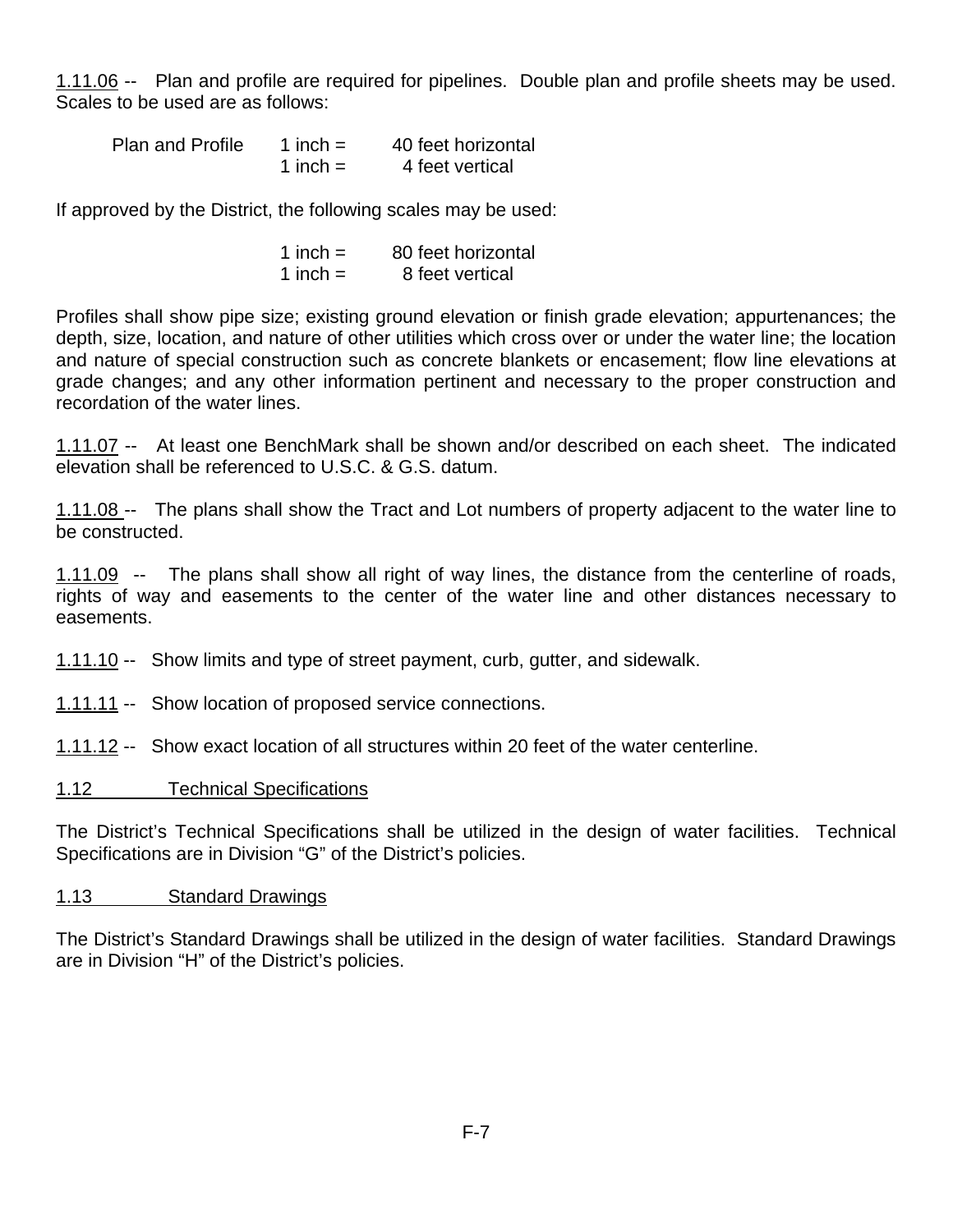# **SPECIAL DISTRICTS DEPARTMENT COUNTY OF SAN BERARDINO**

# **TABLE OF CONTENTS DIVISION "G" TECHNICAL SPECIFICATIONS WATER** Revised 4-14-2020

|                  |                                                                                    | <b>PAGE</b> |
|------------------|------------------------------------------------------------------------------------|-------------|
| 1.0              | PREFACE TO THE TECHNICAL SPECIFICATIONS - WATER<br><b>Supplemental Definitions</b> | G-i         |
| 2.0              | <b>Work Schedule</b>                                                               | G-ii        |
|                  | <b>SECTION 1.0 - EARTHWORK</b>                                                     |             |
| 1.1              | General                                                                            | $G1-1$      |
| 1.2 <sub>2</sub> | <b>Obstructions</b>                                                                | $G1-1$      |
| 1.3              | Earthwork in City, County, State and                                               |             |
|                  | Railroad Rights of Way                                                             | $G1-1$      |
| 1.4              | <b>Safety Precautions</b>                                                          | $G1-2$      |
| 1.5              | <b>Excavated Material</b>                                                          | $G1-2$      |
| 1.6              | Shoring, Sheeting, and Bracing                                                     | $G1-2$      |
| 1.7              | <b>Clearing and Grubbing</b>                                                       | $G1-2$      |
| 1.8              | <b>Control of Water</b>                                                            | $G1-3$      |
| 1.9              | <b>Pipeline Excavation</b>                                                         | $G1-3$      |
| 1.10             | <b>Pipeline Foundation and/or Subgrade</b>                                         | $G1-4$      |
| 1.11             | <b>Trench Backfill</b>                                                             | $G1-4$      |
|                  | 1.12 Structural Earthwork                                                          | $G1-8$      |
|                  | 1.13 Drilling and Blasting                                                         | $G1-9$      |
|                  | 1.14 Final Cleanup                                                                 | $G1-9$      |
| 1.15             | <b>Erosion Control</b>                                                             | $G1-9$      |
|                  | SECTION 2.0 - CONCRETE CONSTRUCTION                                                |             |
| 2.1              | General                                                                            | $G2-1$      |
| 2.2              | <b>Classes of Concrete</b>                                                         | $G1-1$      |
| 2.3              | <b>Portland Cement</b>                                                             | $G2-2$      |
| 2.4              | Sand                                                                               | $G2-2$      |
| 2.5              | Coarse Aggregate                                                                   | $G2-2$      |
| 2.6              | <b>Combined Aggregate Grading</b>                                                  | $G2-3$      |
| 2.7              | Mixing Water                                                                       | $G2-3$      |
| 2.8              | Air Entertainment                                                                  | $G2-3$      |
| 2.9              | Pozzolan                                                                           | $G2-3$      |
| 2.10             | <b>Other Admixtures</b>                                                            | $G2-4$      |
| 2.11             | <b>Reinforcing Steel</b>                                                           | $G2-4$      |
| 2.12             | <b>Tests on Concrete</b>                                                           | $G2-4$      |
| 2.13             | Mix Design                                                                         | $G2-5$      |
| 2.14             | <b>Joint Filler</b>                                                                | $G2-5$      |
| 2.15             | <b>Shop Drawings</b>                                                               | $G2-5$      |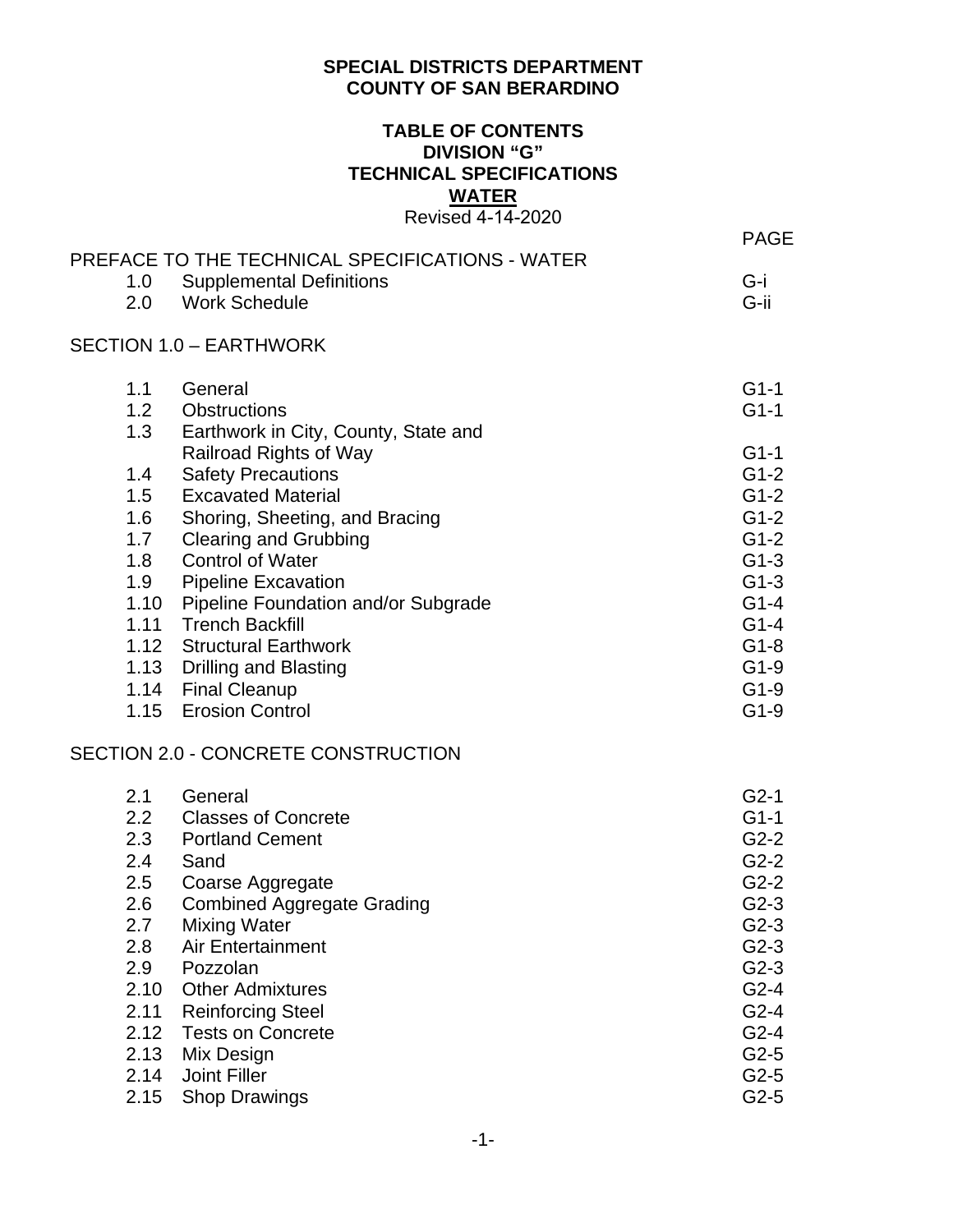# **DIVISION "G" TABLE OF CONTENTS (CONTINUED)**

| <b>SECTION</b> |                                                    | <b>PAGE</b> |
|----------------|----------------------------------------------------|-------------|
|                | 2.16<br>Waterstops                                 | $G2-5$      |
|                | 2.17<br>Mixing                                     | $G2-6$      |
|                | 2.18<br>Consistency                                | $G2-6$      |
|                | 2.19<br>Retempering                                | $G2-6$      |
|                | 2.20<br>Depositing                                 | $G2-6$      |
|                | <b>Subgrade Preparation</b><br>2.21                | $G2-7$      |
|                | Consolidation<br>2.22                              | $G2-7$      |
|                | 2.23<br><b>Construction Joints</b>                 | $G2-7$      |
|                | 2.24<br><b>Bonding</b>                             | $G2-7$      |
|                | Curing<br>2.25                                     | $G2-8$      |
|                | 2.26<br><b>Protection of Concrete Construction</b> | $G2-8$      |
|                | <b>Repair and Patching</b><br>2.27                 | $G2-9$      |
|                | <b>Placing Reinforcing Steel</b><br>2.28           | $G2-9$      |
|                | <b>Form Material</b><br>2.29                       | $G2-10$     |
|                | 2.30 Form Construction                             | $G2-10$     |
|                | <b>Finish of Formed Surfaces</b><br>2.31           | $G2-11$     |
|                | 2.32<br><b>Finish of Slabs</b>                     | $G2-11$     |
|                | 2.33<br><b>Inserts</b>                             | $G2-12$     |
|                | 2.34<br>Gunite                                     | $G2-12$     |
|                | <b>Pre-stressed Concrete</b><br>2.35               | $G2-12$     |
|                | Miscellaneous Concrete Mixes<br>2.36               | $G2-12$     |
|                | <b>Cold Weather Requirements</b><br>2.37           | $G2-13$     |
|                | <b>Hot Weather Requirements</b><br>2.38            | $G2-13$     |

# SECTION 3.0 - PIPELINE AND MATERIALS INSTALLATION

| 3.1 | General                                                       | $G3-1$ |
|-----|---------------------------------------------------------------|--------|
| 3.2 | <b>Location Tape and Wire</b>                                 | $G3-1$ |
| 3.3 | <b>Excavation and Backfill</b>                                | $G3-1$ |
| 3.4 | <b>Cement Mortar Lines and Coated Welded Steel Water Pipe</b> | $G3-1$ |
| 3.5 | Asbestos Cement Pipe Water Lines, Couplings, and              |        |
|     | <b>Cast-Iron Fittings</b>                                     | $G3-5$ |
| 3.6 | Polyvinyl Chloride (PVC) Pipe Water Lines, Coupling, and      |        |
|     | <b>Cast-Iron Fittings</b>                                     | $G3-6$ |

# SECTION 4.0 - FIRE HYDRANTS ASSEMBLIES

| 4.1 General                 | $G4-1$ |
|-----------------------------|--------|
| 4.2 Excavation and Backfill | $G4-1$ |
| 4.3 Painting                | $G4-1$ |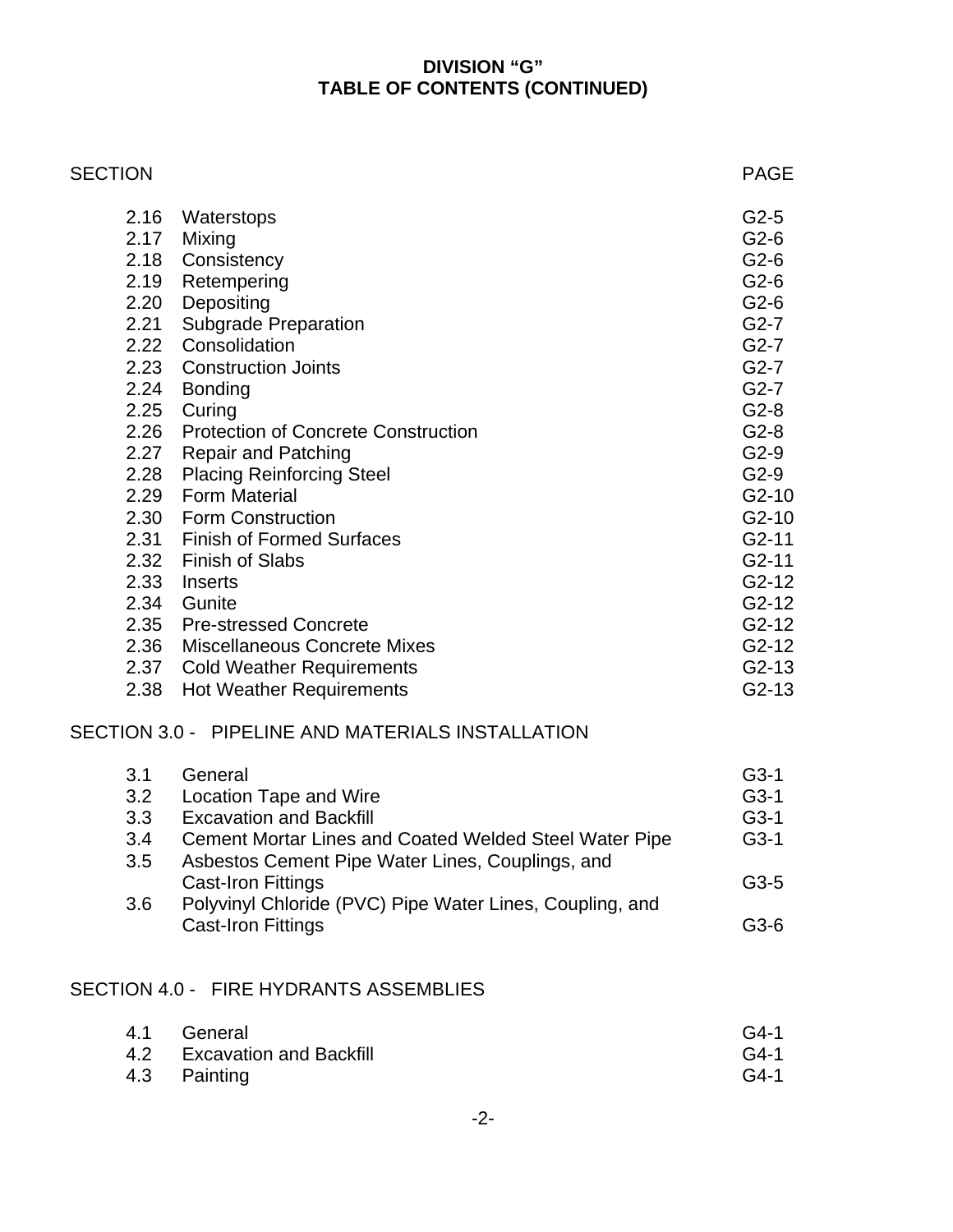# **DIVISION "G" TABLE OF CONTENTS (CONTINUED)**

| <b>SECTION</b>                                              |                                                                                                                                                                                                                        | <b>PAGE</b>                                                                                                                                                                                                                                                                                                                                                                                      |
|-------------------------------------------------------------|------------------------------------------------------------------------------------------------------------------------------------------------------------------------------------------------------------------------|--------------------------------------------------------------------------------------------------------------------------------------------------------------------------------------------------------------------------------------------------------------------------------------------------------------------------------------------------------------------------------------------------|
|                                                             |                                                                                                                                                                                                                        |                                                                                                                                                                                                                                                                                                                                                                                                  |
| 5.1                                                         | <b>Flushouts</b>                                                                                                                                                                                                       | $G5-1$<br>$G5-1$<br>$G5-1$<br>$G5-1$                                                                                                                                                                                                                                                                                                                                                             |
|                                                             |                                                                                                                                                                                                                        |                                                                                                                                                                                                                                                                                                                                                                                                  |
| 6.1<br>6.3                                                  | <b>Gate Valves</b><br><b>Butterfly Valves</b><br><b>Excavation and Backfill</b>                                                                                                                                        | $G6-1$<br>G6-1<br>G6-1<br>G6-1<br>$G6-2$                                                                                                                                                                                                                                                                                                                                                         |
|                                                             |                                                                                                                                                                                                                        |                                                                                                                                                                                                                                                                                                                                                                                                  |
| 7.1<br>7.4<br>7.5<br>7.6<br>7.8                             | General<br>Angle Meter Stops<br><b>Corporation Stops</b><br><b>Service Saddles</b><br>Main Pipeline Hot Tap                                                                                                            | $G7-1$<br>$G7-1$<br>$G7-1$<br>$G7-2$<br>$G7-2$<br>$G7-2$<br>$G7-2$<br>$G7-2$                                                                                                                                                                                                                                                                                                                     |
|                                                             |                                                                                                                                                                                                                        |                                                                                                                                                                                                                                                                                                                                                                                                  |
| 8.1<br>8.2<br>8.3<br>8.4<br>8.5<br>8.6<br>8.7<br>8.8<br>8.9 | General<br>Earthwork<br><b>Plastic Water Service Tubing</b><br><b>Corporation Stops</b><br><b>Curb Valves</b><br>Air and Vacuum Valves<br>Air Release Valves<br>Air and Vacuum Combination Valves<br>Meter Box and Lid | $G8-1$<br>G8-1<br>G8-1<br>G8-1<br>G8-1<br>G8-1<br>G8-2<br>$G8-2$<br>G8-2                                                                                                                                                                                                                                                                                                                         |
|                                                             |                                                                                                                                                                                                                        | SECTION 5.0 - FLUSHOUT AND BLOWOFF ASSEMBLIES<br>5.2 Excavation and Backfill<br>5.3 Blowoffs<br>5.4 Protective Coatings<br>SECTION 6.0 - VALVES, VALVE BOXES AND COVERS<br>6.2<br>6.4 Valve Ends<br>6.5 Valve Boxes and Covers<br>SECTIONS 7.0 - WATER SERVICES<br>7.2 Earthwork<br>7.3 Plastic Water Service Tubing<br>7.7 Meter Box<br>SECTION 8.0 - AIR AND VACUUM AND AIR RELEASE ASSEMBLIES |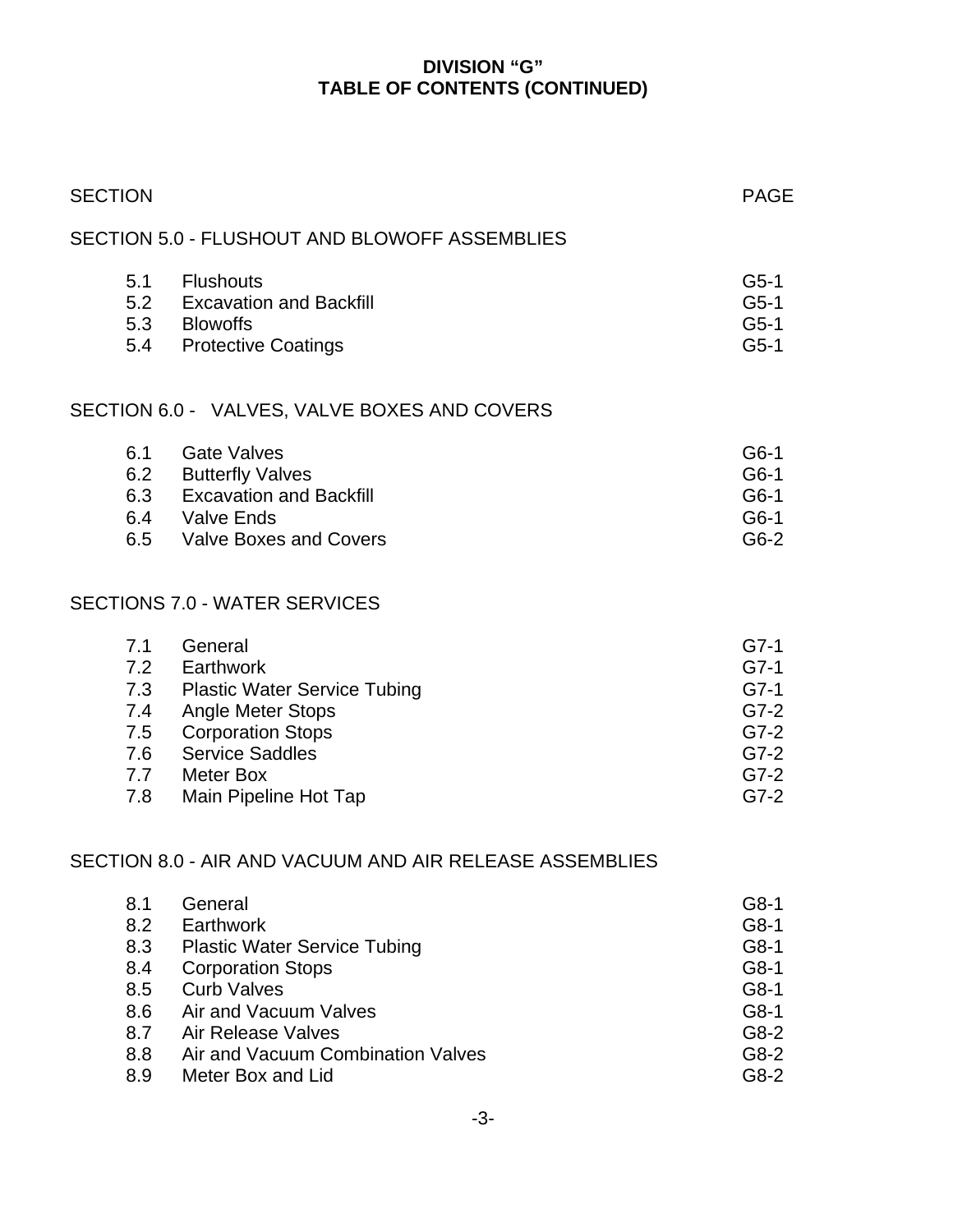# **DIVISION "G" TABLE OF CONTENTS (CONTINUED)**

# SECTION 9.0 - TESTING AND DISINFECTION OF WATER LINES

| 9.1<br>9.2<br>9.3 | General<br>Testing<br>Disinfection of Water Main   | G9-1<br>$G9-1$<br>$G9-1$      |
|-------------------|----------------------------------------------------|-------------------------------|
|                   | SECTION 10.0 - CONCRETE THRUST BLOCKS AND BLANKETS |                               |
| 10.1              | General<br>10.2 Concrete Blanket                   | $G10-1$<br>G <sub>10</sub> -1 |
|                   | SECTION 11.0 - SITE CHAIN LINK FENCE AND GATE      |                               |
| 11.1              | <b>General Specifications</b>                      | G11-1                         |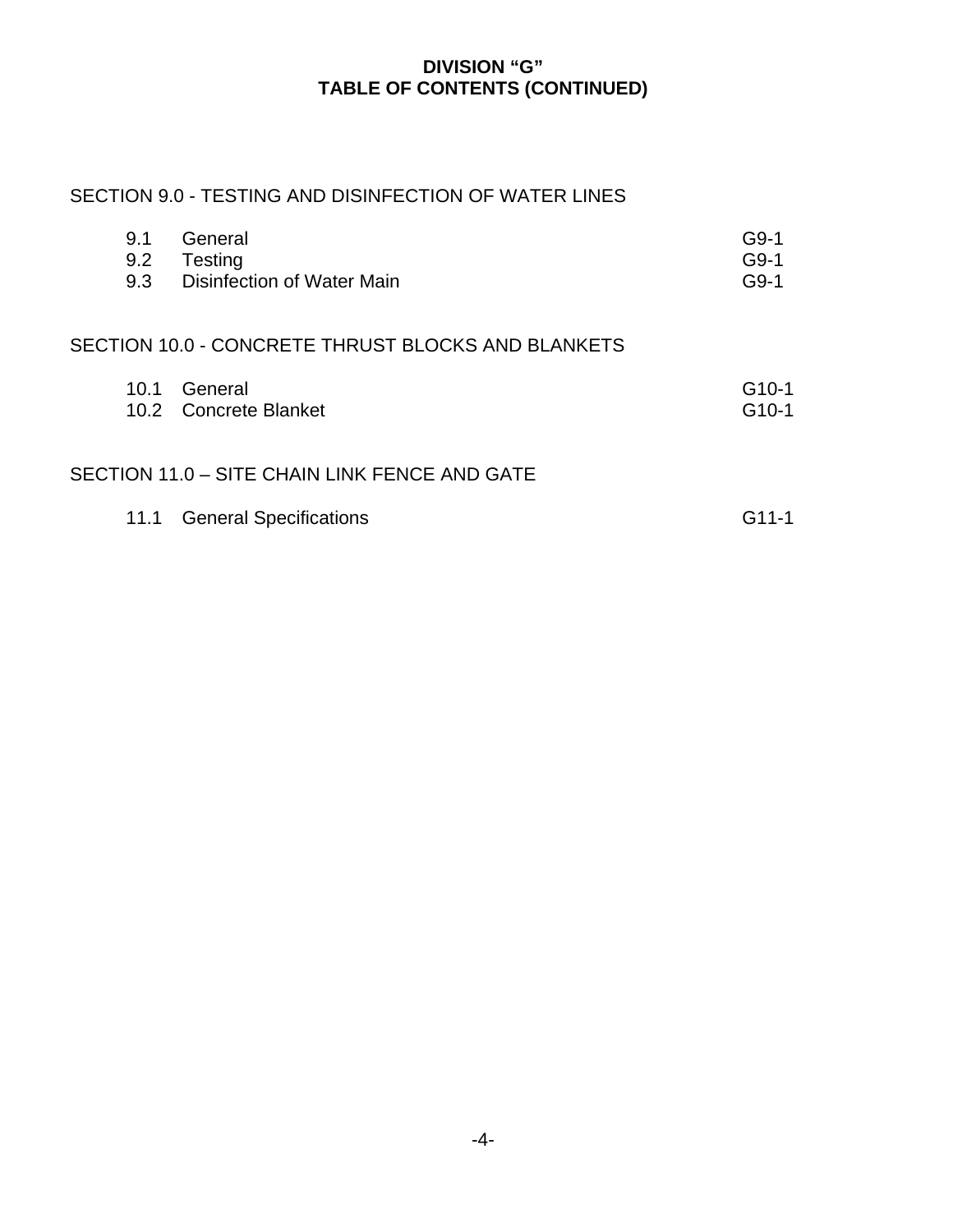# **SPECIAL DISTRICTS DEPARTMENT COUNTY OF SAN BERNARDINO**

## **PREFACE TO THE TECHNICAL SPECIFICATIONS WATER**

#### 1.0 Supplemental Definitions

Whenever in these Technical Specifications the following terms, or pronouns in place of them, are used, the intent and meaning shall be interpreted as defined in the Ordinance and Rules and Regulations of the District which regulate the use and construction of water facilities. These supplemental definitions shall apply only to the interpretation of these Technical Specifications.

Contract: The written agreement covering the performance of the work and the furnishing of labor, materials, tools and equipment in the construction of the work. The contract shall include the Proposals, Plans, Specifications, Insurance, and Contract Bonds; also, any and all written supplemental agreement amending or extending the work in a substantial and acceptable manner. Supplemental agreements are written agreements covering alterations, amendments or extensions to the contract and include contract change orders.

Plans: The official project plans, profiles, typical cross sections, general cross sections, working drawings and supplement drawings, or reproductions thereof, approved by the Engineer, which show the location, character, dimensions and details of the work to be performed, and which are to be considered a part of the Contract.

Contractor: The individual, partnership, corporation, joint venture or other legal entity entering into a contract with the District to perform the work. When the work is being done under permit issued by the District, the Permittee shall be construed to be the Contractor.

Specifications, Technical Specifications: The directions, provisions and requirements contained in the Technical Specifications for the District.

Work: All the work specified, indicated, shown or contemplated in the contract to construct the improvement, including all alterations, amendments or extensions thereto made by supplemental agreements or written orders of the Engineer. (It includes the furnishing of all labor, materials, equipment, and services.)

Engineer: the district representative that acts as the resident engineer, or engineering project manager, chief engineer of the District, or other person designated by the District, acting either directly or through authorized agents.

Design Engineer: The engineer representing the Owner that is responsible for the project engineering design.

District: The Office of Special Districts, County of San Bernardino, California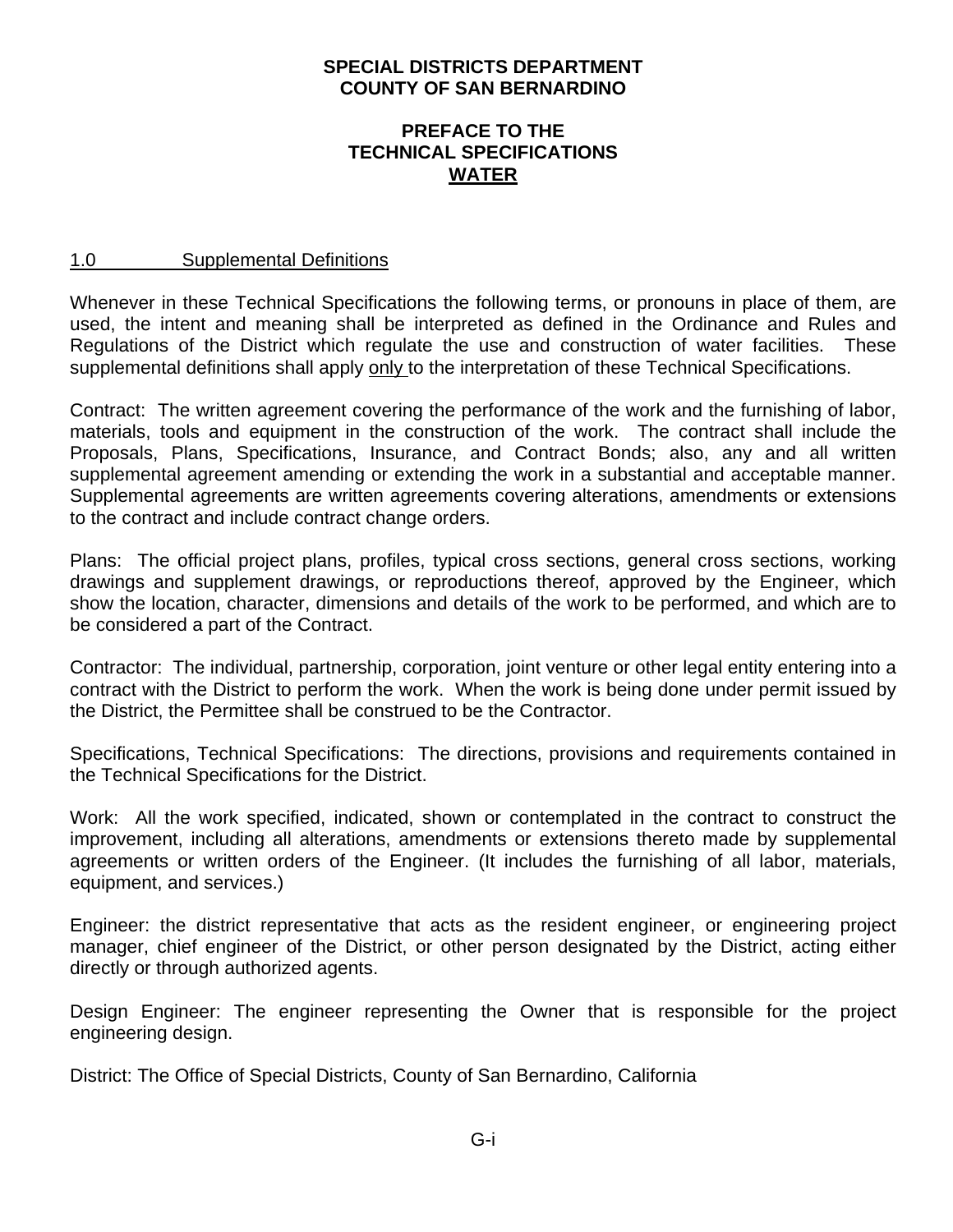Inspector: The Individual or firm charged with the responsibility of project inspection and represents the interests of the District.

Drawings: The offered and approved project drawings.

Owner: The developer of the project.

# 2.0 Work Schedule

One week prior to starting construction, the Contractor shall submit to the District, Engineer and Inspector a work schedule which shall describe the sequence, time and method of operation he plans to use on the job. The Engineer reserves the right to alter this schedule where he feels the intent of the contract could not be carried out.

It shall be the Contractor's responsibility to update this schedule once a month showing work completed and work in progress. The Contractor shall provide the District, Engineer and Inspector copies of this updated schedule.

The Contractor shall notify the District, Engineer and Inspector one-week in advance of when he plans to start construction.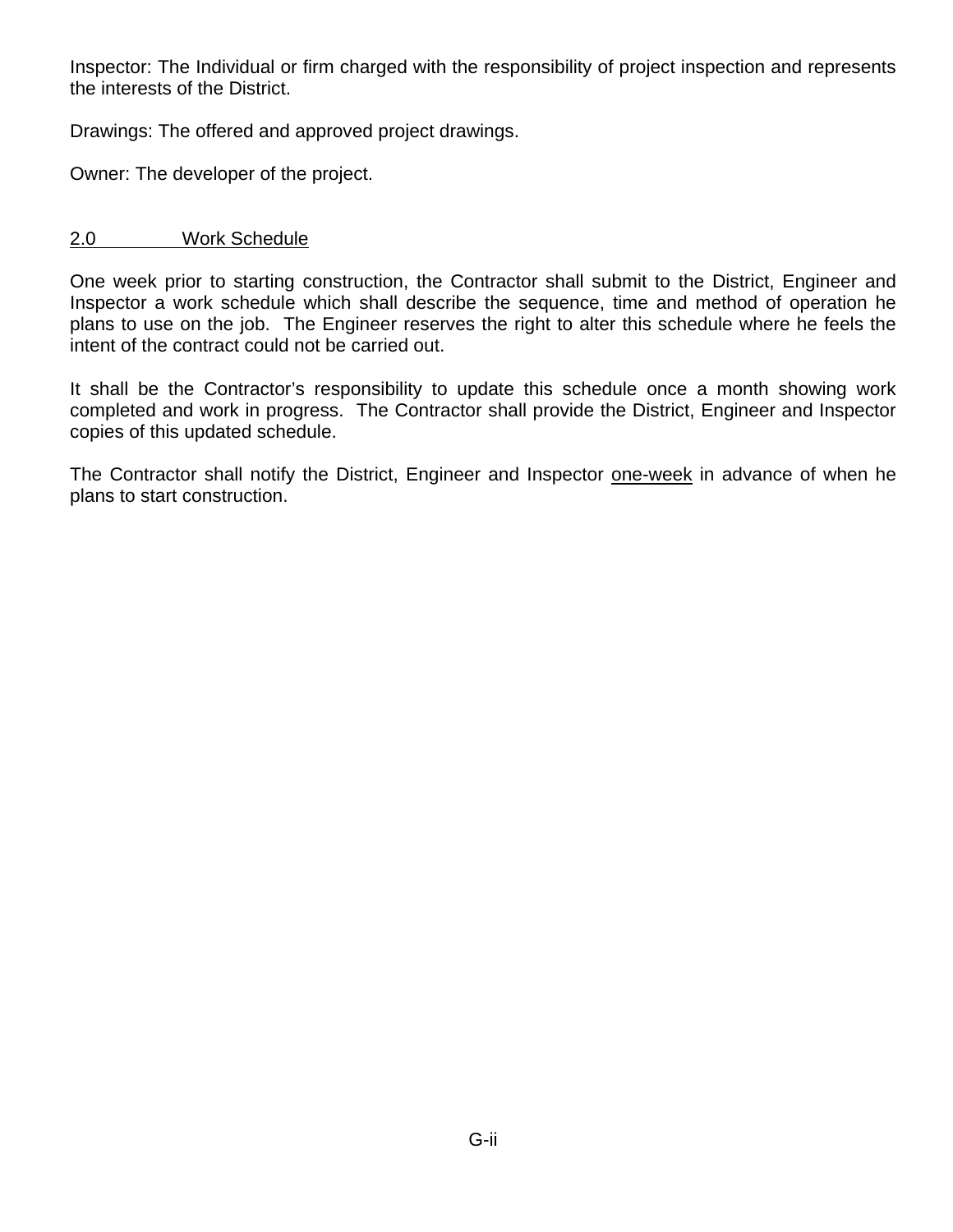### **SECTION 1.0**

# **EARTHWORK**

#### 1.1 General

Earthwork includes all plant labor, equipment, appliances and materials as required or necessary to clear, grub, excavate, trench, fill, backfill, and grade for the construction of all structures, pipe lines, ditches, embankments and graded areas as shown and specified.

#### 1.2 Obstructions

All trees, shrubs, brush, including stumps and roots, fences, rocks, stones, debris and all obstructions of whatsoever kind or character. Whether natural or artificial, encountered in the construction of the work shall be removed unless otherwise specified on the construction plans or in the special conditions.

In the installation of pipelines outside of public rights of way or in easements, trees shall not be removed unless otherwise authorized in writing by the Engineer, and all fences, structures and landscaping which are removed or damaged by the Contractor shall be restored to their original condition at the Contractor's expense without any compensation therefor. Any damage done to private property by reason of work on easements shall be the responsibility of the Contractor.

Material that is removed as hereinabove specified, and is not to be incorporated in the improvement being constructed, shall be disposed of away from the construction site at Contractor's expense at an approved and lawful disposal site.

The Contractor's attention is directed to the possible existence of pipe and other underground improvements which may or may not be shown on the plans. All reasonable precautions shall be taken to preserve and protect any such improvements whether shown on the plans or not. Where it is necessary to remove and replace or to relocate such improvements in order to prosecute the work, they shall be removed, maintained and permanently replaced at no expense to the District.

#### 1.3 Earthwork in City, County, State and Railroad Rights of Way

Earthwork within rights of way California Department of Transportation (Caltrans), the County Road Department, or any City or other governmental agency having jurisdiction, shall be done in accordance with requirements and the provisions of the permits issued by those agencies for the construction within their respective rights of way.

Such requirements and provisions, where applicable, shall take precedence and supersede the provisions of these specifications. The requirement of these Technical Specifications shall be the minimum requirement.

G1-1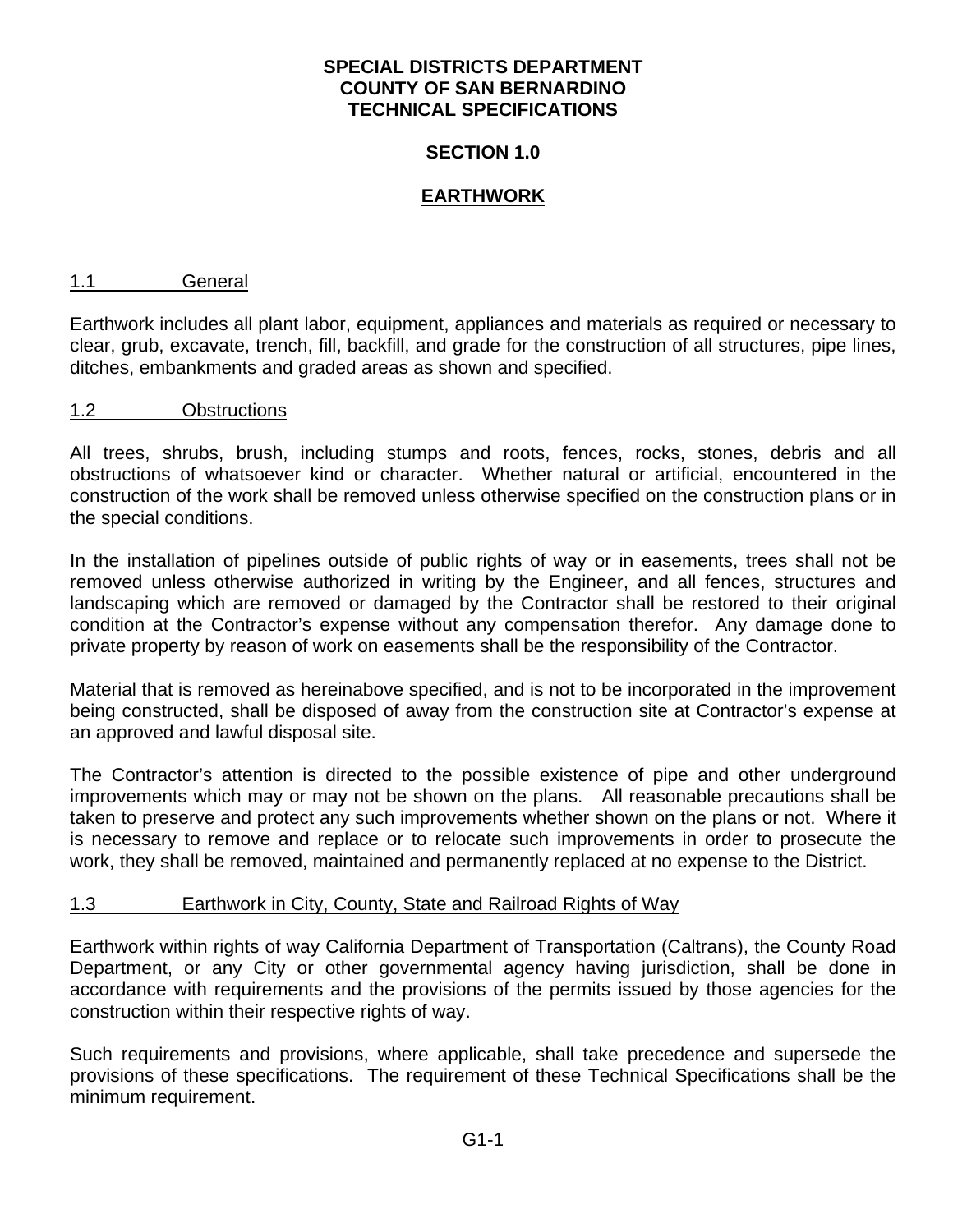# 1.4 Safety Precautions

All excavations shall be performed, protected and supported as required for safety and in the manner set forth in the operating rules, order the regulations prescribed in the Cal/OSHA program by the Division of Occupational Safety and Health (DOSH) of the State of California. Barriers shall be placed at each end of all excavations and at places as may be necessary along excavations to prevent accidents. Lights shall also be placed along excavations from sunset each day to sunrise the next day until such excavation is entirely refilled. The Contractor shall submit to the Engineer for approval a safety barrier and traffic control plan prior to construction.

# 1.5 Excavated Materials

Arrangements for disposing of excess excavated material shall be made by the Contractor. Excavated material suitable for backfill shall be stored temporarily in such a manner as will facilitate work under the Contract.

# 1.6 Shoring, Sheeting and Bracing

Where sheet piling, shoring, sheeting, bracing, or other supports are necessary, they shall be furnished, placed, maintained and removed by the Contractor. Sheet piling and other supports shall be withdrawn in such a manner as to prevent additional backfill on the pipelines which might cause overloading. At all times the rules of Cal OSHA of the Department of Occupational Safety and Health of the State of California with respect to excavation and construction shall be strictly observed.

# 1.7 Clearing and Grubbing

Areas where construction is to be performed shall be cleared of all trees, shrubs, brush, rubbish, and other objectionable material of any kind which, if left in place, would interfere with the proper performance or completion of the contemplated work, would impair its subsequent use, or form obstructions therein. Trees and other natural growths outside the actual lines of construction operations shall not be destroyed and such measures as are necessary shall be taken by the Contractor for the protection thereof.

Organic material from clearing and grubbing operations will not be permitted for use as excavation backfill.

It shall be the Contractor's responsibility to remove and dispose of all excess material resulting from clearing and grubbing operations at his/her own expense. The Contractor shall make his/her own arrangement for disposal sites at his/her own expense, at which said material may be wasted. The site shall be an approved and lawful disposal site.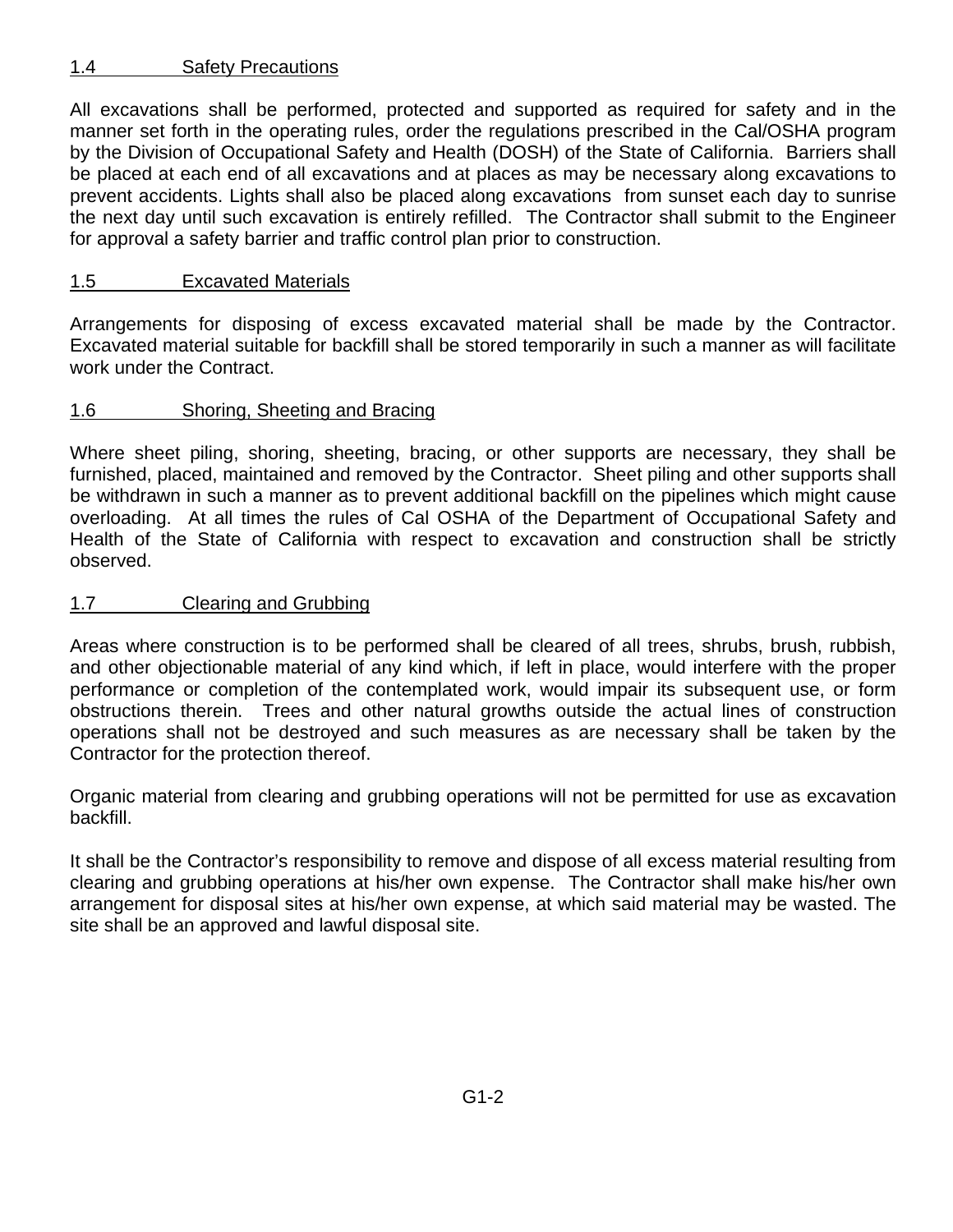# 1.8 Control of Water

The Contractor shall provide and maintain at all times during construction ample means and devices with which to promptly remove and dispose of all water entering the excavations or other parts of the work. No concrete footings or floors shall be placed in water nor shall water be allowed to rise over them until the concrete or mortar has set at least eight hours. Water shall not be allowed to rise unequally against walls for a period of 28 days. Ground water shall not be allowed to rise around pipe installations until jointing compound in the joints has set.

The Contractor shall dispose of the water from the work in a suitable manner without damage to adjacent property and shall be in accordance with any and all permit requirements. No water shall be drained into work built or under construction. Water shall be disposed of in such a manner as not to be a menace to the public health.

Dewatering for structures and pipelines shall commence when ground water is first encountered, and shall be continuous until such times as water may be allowed to rise in accordance with the provisions of this Section.

# 1.9 Pipeline Excavation

1.9.01 Excavation -- Excavation for pipelines, fittings, valves, and appurtenances shall be open trench to the depth and in the direction necessary for the property installation of the same as shown on the plans or as otherwise directed by the Engineer, except where another method is specifically called for on the plans or in these specifications.

1.9.02 Limit of Excavation -- Except with specific approval of the Engineer, no more than 400 feet of open trench shall be excavated in advance of laying of pipe. All operations shall be carried out in an orderly fashion. Backfilling and clean up work shall be accomplished as sections of the pipe installation are approved. Public travel through the work shall be impeded or obstructed as little as possible. Trench plating may be allowed as long as it meets the appropriate regulations. The remainder of the trench excavated that day shall be backfilled, compacted and the roadway opened to the public. At the end of each week, all trenches, including manhole excavations, shall be backfilled, compacted and the roadway opened to the public on Saturday, Sunday, and Holidays.

1.9.03 Tunneling -- Tunneling will be permitted only where native earth is of such firmness that it will remain in its original position, without sloughing off, throughout the work of excavation and backfilling; if sloughing occurs, the roof of the tunnel shall be broken down and the trench excavated as an open trench as herein specified.

1.9.04 Trench Width -- Banks of open cut trenches shall be kept as nearly vertical as possible. Where necessary in order to maintain the banks nearly vertical, the trench shall be properly sheeted and braced. The overall trench width shall not be more than 16 inches or less than 12 inches wider than the largest outside diameter of the pipe to be laid therein, measured at a point 12 inches above the top of the pipe exclusive of branches. Excavation and trenching shall be true to the line so that a clear space of not more than 8 inches or less than 6 inches in width is provided on each side of the largest outside diameter of the pipe in place. For the purpose of this article, the largest outside diameter shall be the outside diameter of the coupling.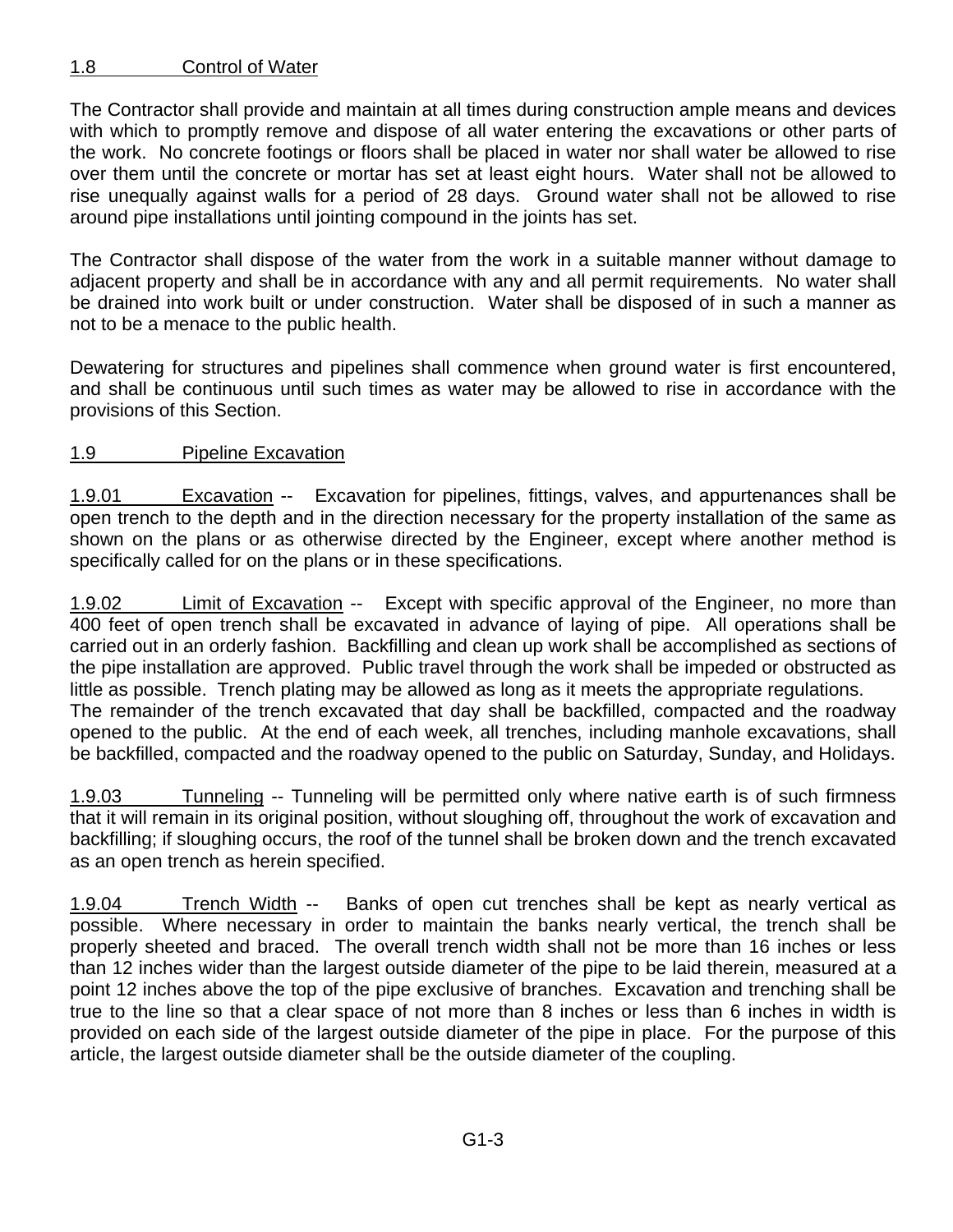1.9.05 Correction of Faulty Grades -- Should the excavation for the pipeline be carried below grade without instruction from the Engineer, it shall be refilled to proper grade with pipe zone material compacted to 90 percent relative compaction or crushed rock, at the expense of the Contractor. If compaction tests are required, they shall be at the expense of the Contractor.

# 1.10. Pipe Foundation and/or Subgrade

1.10.01 Foundation in Good Soil -- The trench shall have a flat or semi-circular bottom conforming to the grade to which the pipe is to be laid.

1.10.02 Foundation in Poor Soil -- All soft, spongy, or unstable material in the bottom of the trench shall be removed and replaced with approved material to a depth as determined in the field by the Engineer. The approved material shall be compacted to a minimum of 90 percent relative compaction to provide an unyielding foundation for the pipe. The removal and replacement of material from depths greater than 2 feet below the grade shown on the plans will considered as Extra Work.

1.10.03 Foundation in Rock -- Where rock is encountered, it shall be removed below grade and the trench backfilled with suitable material to provide a compacted earth cushion with a thickness under the pipe of not less than ½ inch per inch of nominal diameter of the pipe to be installed with a minimum allowable thickness of 6 inches.

# 1.11 Trench Backfill

1.11.01 General -- All trenches shall be backfilled after pipe, fittings, valves, and appurtenances have been installed, inspected by the inspector, and approved by the engineer.

All wood and waste material shall be removed from excavation preparatory to backfilling. Backfill material shall be approved in all cases by the Engineer and shall be free of trash, wood, large rock, or other objectionable debris. Backfilling shall include the refilling and compacting of the fill in trenches or excavations up to the subgrade of the street or to the existing ground surface.

1.11.02 Procedure in Pipe Zone -- The pipe zone shall be considered to extend the width of the trench and up to 12 inches above the top of the pipe. The backfill material in this zone shall be free of clods, clay or other deleterious materials and may contain rock which will pass a 2  $\frac{1}{2}$  inch Screen in quantity not exceeding 40 percent of the volume when said coarse materials are well distributed throughout the finer materials and the specified compaction can be attained. When the excavated material is not as specified above, the Contractor shall import and place, at his/her own expense, a suitable granular backfill material. In placing the backfill in the pipe zone, particular attention is to be given to the underside of the pipe and fittings to provide a firm bedding support along the full length of the pipe. Backfill material may be densified by applying water or hand tamping. Care shall be exercised in backfilling to avoid damage to the pipe. All pipe shall be placed and backfilled in accordance with the recommendations and guidelines of the manufacturer.

1.11.03 Procedure Above Pipe Zone -- From the top of the pipe zone backfill to ground surface, the material for backfill may contain stones ranging in size up to 6 inches in diameter, in quantity not exceeding 40 percent of the volume when said coarse materials are well distributed throughout the finer materials and the specified compaction can be attained. All work necessary to conform to these requirements shall be performed at the Contractor's expense.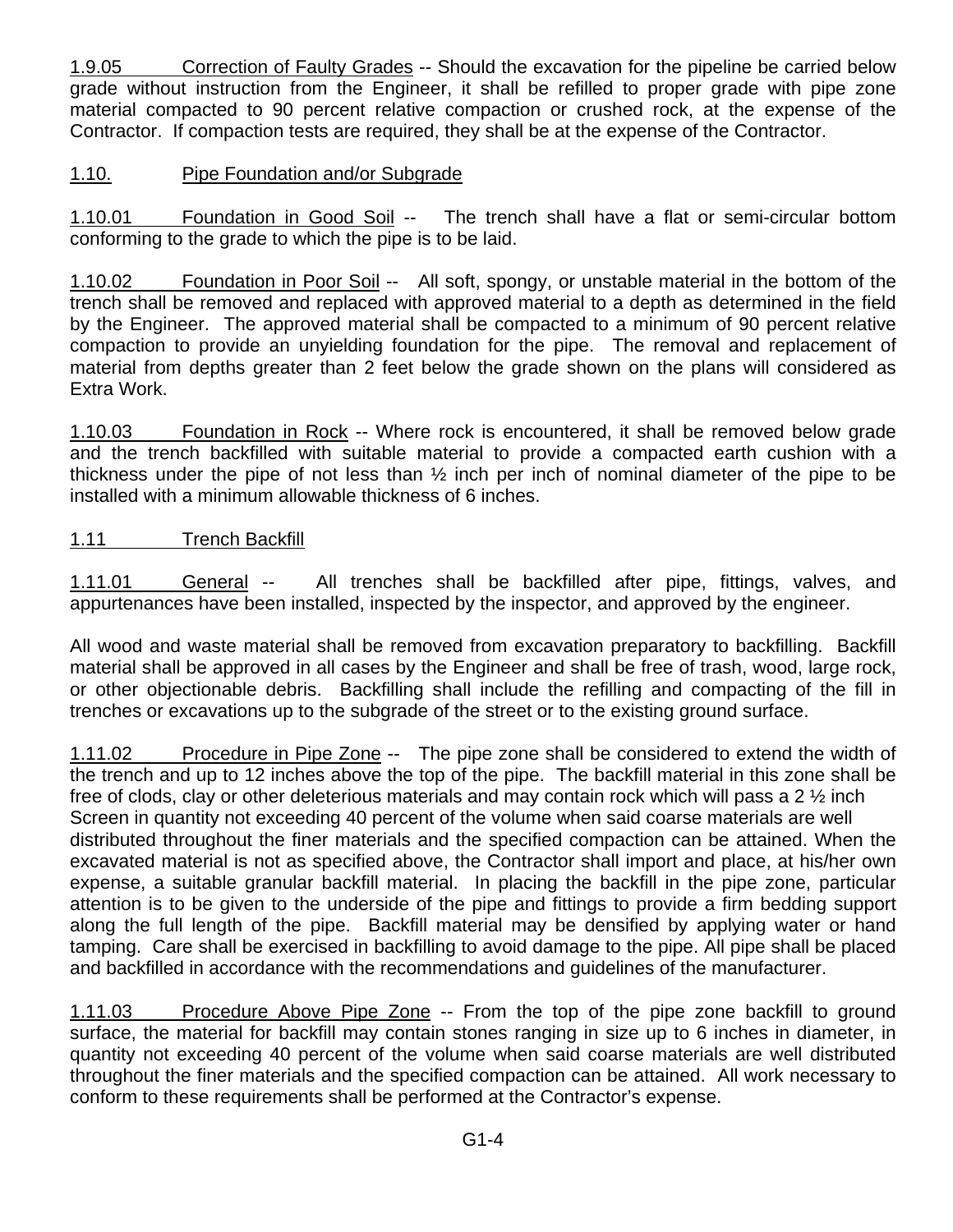1.11.04 Compaction Requirements -- Whenever a relative compaction requirement value is specified, the optimum moisture content and density shall be determined in accordance with the Caltrans test method no 216 or 231 (ASTM D-1556 or D-1557). County of San Bernardino Transportation Department Road Design Standards will govern all paved road trenching, whether in County Roadways or non County roadways. A minimum of three soils compaction test per trench crossing of paved roadways shall be required at Contractors expense. The trench shall have a minimum compaction of 98% prior to asphalt repair. A 1-sack of Portland cement per cubic yard of sand slurry may be used in lieu of replacing the existing trench soil and re-compacting to a 98% soil density.

A). Compaction in roads and under structures except where governed under other jurisdiction (Caltrans, County Road Dept., City or other governmental agency having authority) will be per the governing entity. However a 95 percent minimum will be required for Class 2 aggregate base or for that portion between 0.5 foot and top subgrade.

B). Compaction in Easements -- In easements or open terrain, the backfill, if sufficiently granular (sand equivalent of 20 or greater), shall be consolidated by a method approved by the Engineer. A minimum of 90 percent relative compaction, however, will be attained.

1.11.05 Mechanically Compacted Backfill -- Mechanically compacted backfill shall be placed in horizontal layers of such depths (not exceeding those specified herein) compatible to the material being placed and the type of equipment being used. All such equipment shall be of a size and type approved by the Engineer. Each layer shall be evenly spread, moistened (or dried, if necessary), and then tamped or rolled until the specified relative compaction has been attained. Permission to use specific compaction equipment shall not be construed as guarantying or implying that the use of such equipment will not result in damage to adjacent ground, existing improvements, or improvements installed under the contract. The Contractor shall make his/her own determination in this regard. Any damage which results shall be the responsibility of the Contractor and repaired or replaced at the Contractor's expense.

Material for mechanically compacted backfill shall be placed in lifts, which, prior to compaction, shall not exceed the depths specified below for the various types of equipment.

- (1) Impact, free-fall, or "stomping" equipment maximum lift depth of 3 feet.
- (2) Vibrator smooth-wheel rollers, and vibratory pneumatic-tired rollers maximum depth of 2 feet.
- (3) Rolling equipment, including sheepsfoot (both vibratory and non-vibratory), grid, smoothwheel (non-vibratory), pneumatic-tired (non-vibratory), and segmented wheels – maximum lift depth of 1 foot.
- (4) Hand directed mechanical tampers -- maximum lift depth of 4 inches.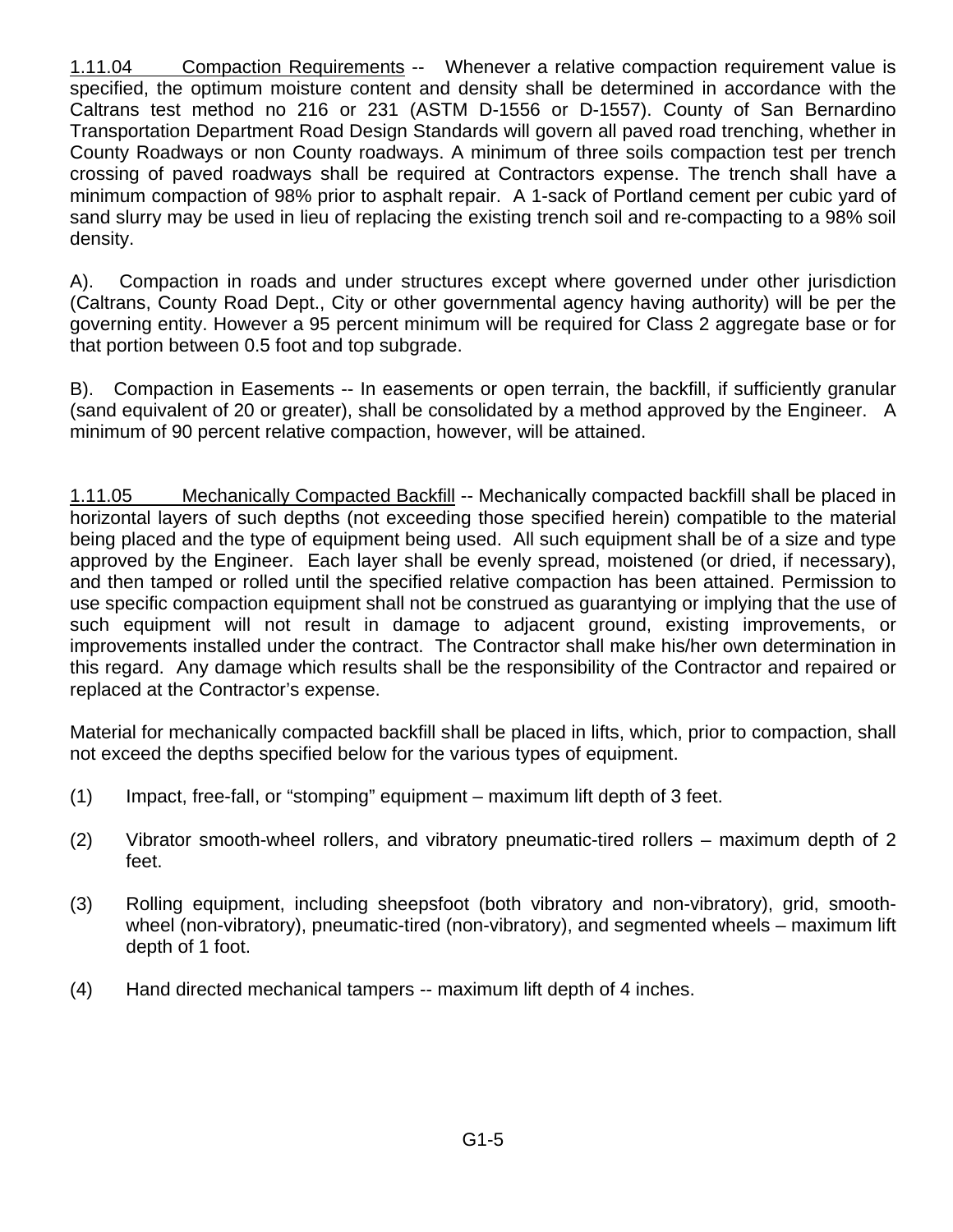1.11.06 Water Densified Backfill -- As used in these specifications, flooding shall mean the inundation of backfill with water, puddled with poles or bars to insure saturation of the backfill material for its full depth. Jetting shall be accomplished by the use of a jet pipe to which a hose is attached carrying a continuous supply of water under pressure.

1.11.07 Requirements of Densified by Jetting -- Densified by jetting shall be subject to all of the following requirements:

# (1) Application of Water

The Contractor shall apply water in a quantity and at a rate sufficient to thoroughly saturate the entire thickness of the lift being densified. Water for jetting shall be from a continuous supply of water under pressure.

# (2) Use of Vibration

Where densities are required which cannot be attained by jetting alone, the Engineer may direct the Contractor to supplement the jetting process with the application of vibrating compacting equipment to the backfill.

# (3) Lift Thickness

The lift of backfill shall not exceed that which can be readily densified by the jetting procedure, but in no case shall the undensified lift exceed 10 feet for jetting.

# (4) Character of Material

The material being used with the water settling methods to backfill the trenches in street rights of way shall have a sand equivalent of at least 20 when tested in accordance with the Caltrans, Test Method No. "Calif. 217" and having a maximum of 10 percent passing a 200 mesh standard sieve. Where the nature of the material excavated from the trench is generally unsuitable for densification with water, the Contractor may, at no cost to the District, import suitable material for jetting, or densify the excavated material by other methods. If water densification methods are employed, the Contractor shall, at his own expense, provide a sump and pump to remove the accumulated water from the downstream end of the construction.

# (5) Damage to Adjacent Improvements

The Contractor shall make his own determination that the use of flooding or jetting methods will not result in damage to existing improvements. Permission to use such methods in densifying backfill shall not be construed as guarantying or implying that adjacent ground and improvements will be unaffected.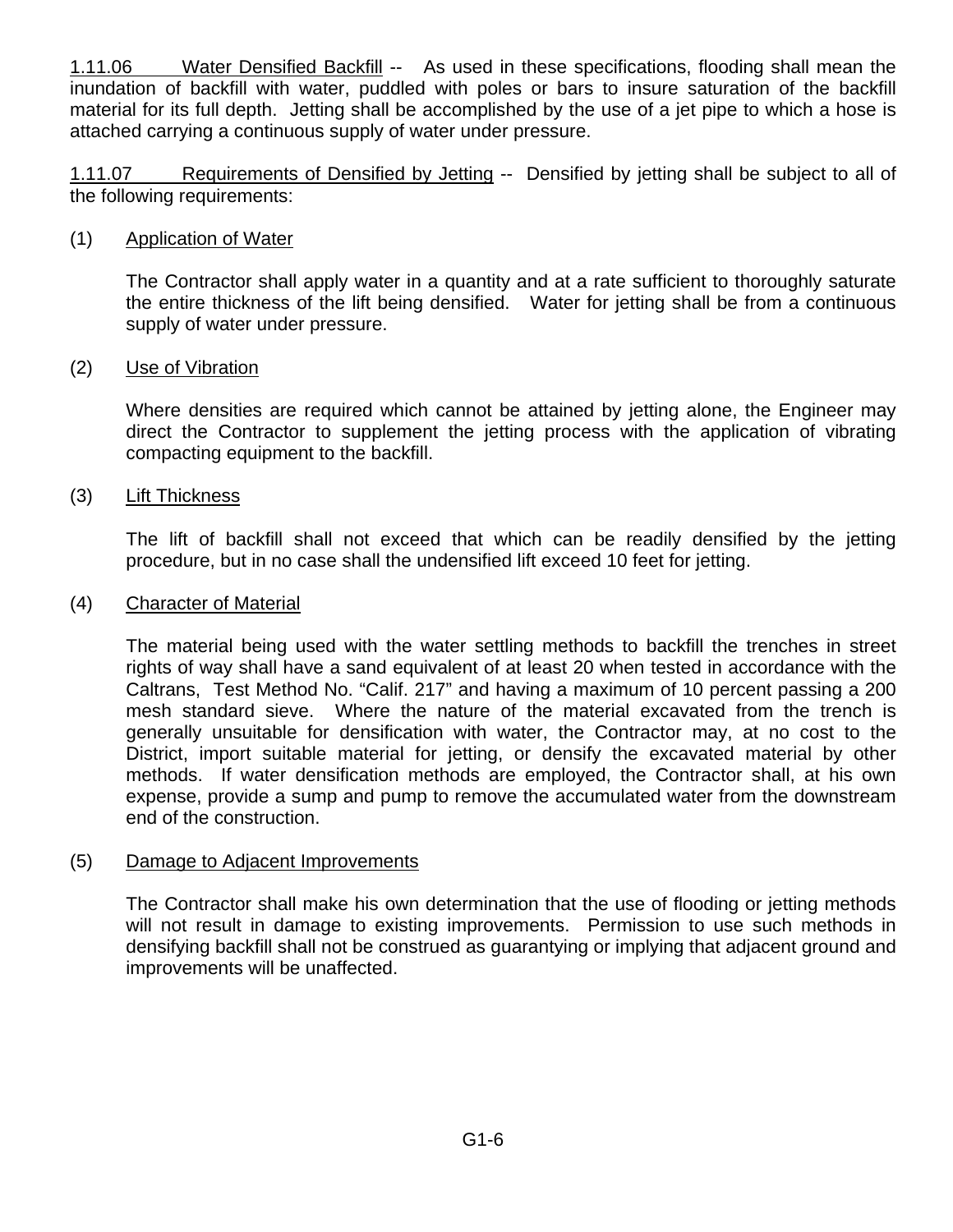1.11.08 Compaction Tests -- Compaction will be tested in accordance with methods specified by Highways Caltrans, test method no. 216, sandcone ASTM D-1556 or no. 231, Nuclear Gauge testing (ASTM D-2992). Sand Equivalent tests will be in accordance with Caltrans test no. 217. Compaction testing shall be the responsibility of the contractor. Final acceptance of construction will not be granted until test reports are accepted and approved by the Engineer. Frequency of tests will be as follows.

- A). Longitudinal Trenches -- A complete series of compaction tests will be taken for each lift (thickness) of backfill, lifts will be determined by mechanical means of compaction (see section 1.11.05) or water densified backfill (sec. 1.11.06 & 1.11.07). Each series consists of tests taken randomly at various depths but not to exceed a maximum of 300 linear foot intervals, or as directed by the engineer.
- B). Lateral Trenches -- Tests will be taken on 20 percent of all laterals constructed, one test for each 4 foot depth randomly selected.

Failing tests will be reworked and retested to the satisfaction of the Engineer by the Contractor at no cost to the District.

The Contractor, at his/her expense, shall excavate the holes for all tests, backfill the holes and compact this backfill, and repave the surface if necessary.

1.11.09 Excess Excavated Material -- The Contractor shall make the necessary arrangements for and shall remove and dispose of all excess or waste material at an approved and lawful disposal site. All costs for the disposal of excess or waste material shall be borne by the Contractor.

It is the intent of these specifications that all surplus material not required for backfill shall be disposed by the Contractor outside the limits of the public rights of way and in accordance with the requirement of the County Grading Ordinance or ordinance of any other agencies having jurisdiction at no cost to the District.

Excavated material shall not be deposited on private property unless written permission from the owner thereof is secured by the Contractor. Copies of said written permission, duly signed by the owner of the private property involved, shall be furnished to the Engineer by the Contractor before such material is placed on private property.

1.11.10 Imported Backfill Material -- Whenever the excavated material is unsuitable for backfill, the Contractor shall arrange for and furnish imported backfill material per the specifications herein at his own expense. He/she shall dispose of the excess trench excavation as specified in the preceding paragraph. The backfilling with imported material shall be done in accordance with the methods described in section 1.11.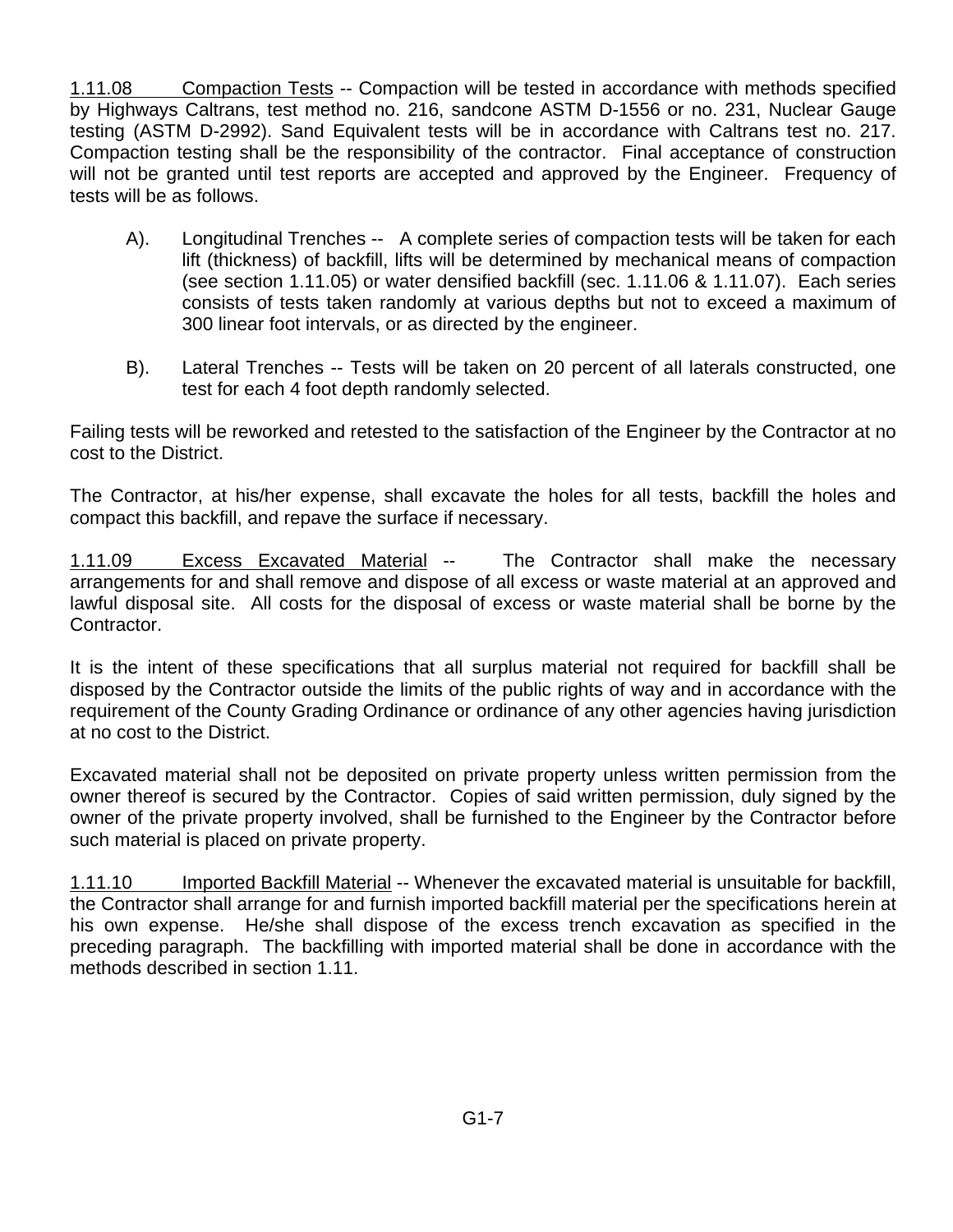# 1.12 Structural Earthwork

1.12.01 Structural Excavation -- The site shall be cleared of all natural obstructions, pavements, utilities, and other items which will interfere with construction. Any method of excavation may be employed which, in the opinion of the Contractor, is considered best. Ground shall not be dug by machinery nearer than 3 inches from any finished subgrade without the express approval of the Engineer. The last 3 inches shall be removed without disturbing the subgrade. Should the excavation be carried below the lines and grades indicated on the plans, the Contractor shall, at his own expense, refill such excavated space to the proper elevation in accordance with the procedures specified for backfill or, if under footings, the space shall be filled with concrete.

Excavation shall extend a sufficient distance from walls and footings to allow for placing and removal of forms, installation of services, and for inspection, except where concrete is authorized to be deposited directly against excavated surfaces.

1.12.02 Structural Backfilling -- After completion of foundation footings and walls, and of other construction below the elevation of the final grade, and prior to backfilling, all forms shall be removed and the excavation shall be cleaned of all debris. Unless otherwise shown, material for backfilling shall consist of excavated material, or imported sand, gravel, or other material approved by the Engineer and shall be free of trash, lumber, or other debris. Backfill shall be placed in horizontal layers not exceeding 9 inches in thickness, and shall have moisture content such that the required degree of compaction may be obtained. Each layer shall be compacted by hand or machine tampers or by other suitable equipment or means to a relative compaction of at least 90 percent. Dewatering shall be maintained during the placement of compacted clay backfill.

1.12.03 Stripping -- All vegetation, such as roots, brush, heavy sods, heavy growth of grass and all decayed vegetable matter, rubbish, and other unsuitable material within the area of the work, shall be stripped or otherwise removed before fill is started. Surfaces under paved areas, dikes, and elsewhere as directed by the Engineer, shall be wetted and compacted prior to placing fill.

1.12.04 Grading -- After stripping has been done, excavation of every description and of whatever substance encountered within the grading limits of the work shall be performed to the lines and grades indicated on the drawings. All suitable excavated material shall be transported to and placed in the fill area within the limits of the work. All excavated materials which are considered unsuitable by the Engineer, and any surplus of excavated material which is not required for fill shall be known as waste and shall be disposed of as directed in Section 1.11.09 above. During construction excavation and filling shall be performed in a manner and sequence that will provide drainage at all times.

Ditches shall be cut accurately to the cross sections and grades indicated. Any excessive ditch excavation shall be backfilled to grade either with suitable, thoroughly compacted material, or with suitable stone or cobble to form an adequate paving.

1.12.05 Fill -- Fills or embankments shall be constructed at the locations and to the lines and grades indicated on the plans. Suitable material from excavations may be used for fill. Material shall be placed in horizontal layers of from 8 to 12 inches in loose depth for the full width of the cross section and compacted as specified.

For general fill areas, the fill shall be compacted to 90 percent relative compaction.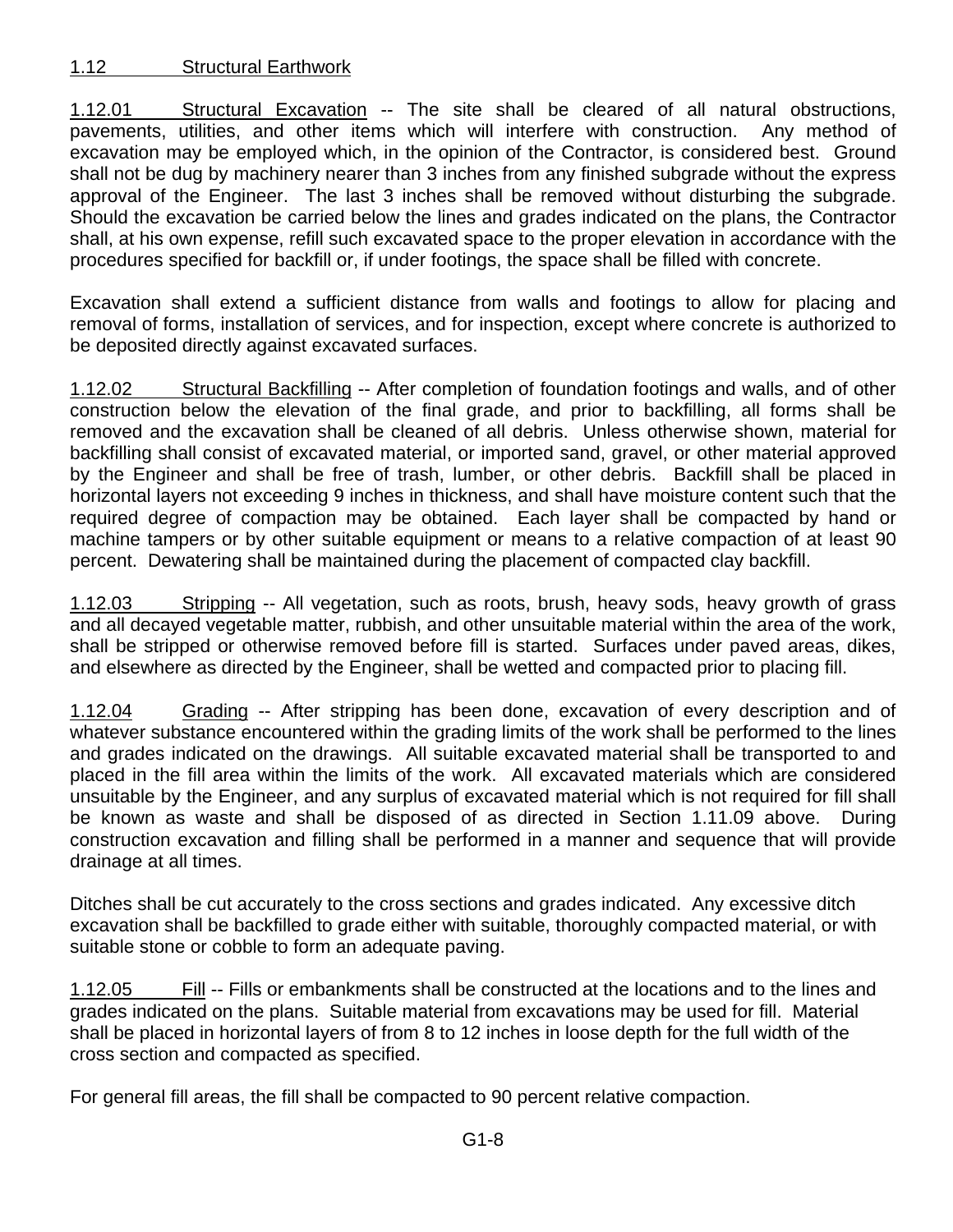For roadways and all areas to be paved, the fill shall be compacted, by means of tamping roller or three-wheel power roller, to at least 95 percent relative compaction.

Dikes and embankments shall be compacted by the use of compaction rollers or three-wheel power rollers to 90 percent relative compaction.

Relative compaction shall be as determined in accordance with the Caltrans Test Method No. "California 216-F," or ASTM Designations D 1557 and D1556.

1.12.06 Finish Grading -- All areas covered by the work including excavated and filled sections and transitions areas, shall be graded uniformly to the elevations shown on the plans. The finished surface shall be reasonably smooth, compacted, and free from any irregular surface changes. The degree of finish shall be that ordinarily obtainable from a blade-grader. The finished surface shall be not more than 0.1 foot above or below the established grade. Ditches shall be graded to drain readily. The surface of areas to be paved, on which a surface course is to be placed, shall not vary more than 0.05 feet from established grade and approved cross section.

1.12.07 County and City Grading Ordinances -- In addition to the requirements herein set forth for structural earthwork, all work shall be done in accordance with the requirements of the County Grading Ordinance or ordinance of any other agencies having jurisdiction.

# 1.13 Drilling and Blasting

1.13.01 Use of Explosives -- All operations, storage and handling of explosives shall be according to provisions of Division II, Part I, of the Health and Safety Code, State of California, and shall comply with all State, County and local laws.

1.13.02 Skilled Workmen -- Drilling and blasting are to be done only by personnel skilled in rock techniques.

1.13.03 Safety -- All necessary precautions shall be taken for protection of life and property. Warnings shall be given to nearby property owners that blasting is in progress. Safety mats shall be used to restrict flying particles. The Contractor shall size each "shot" to minimize nuisance and reduce the possibility of damage to local structures. Warning signs shall be posted along all roads, vehicle accesses and pedestrian walkway adjacent to the blasting operations. All radio transmissions within the blasting area shall be prohibited.

# 1.14 Final Cleanup

After all earthwork operations have been completed, the right of way and all other areas shall be dressed smooth and left in a neat presentable condition to the satisfaction of the Engineer and Owner.

# 1.15 Erosion Control

The contractor shall comply with all requirements for the National Pollution Discharge Elimination System (NPDES) program and obtain any and all required permits.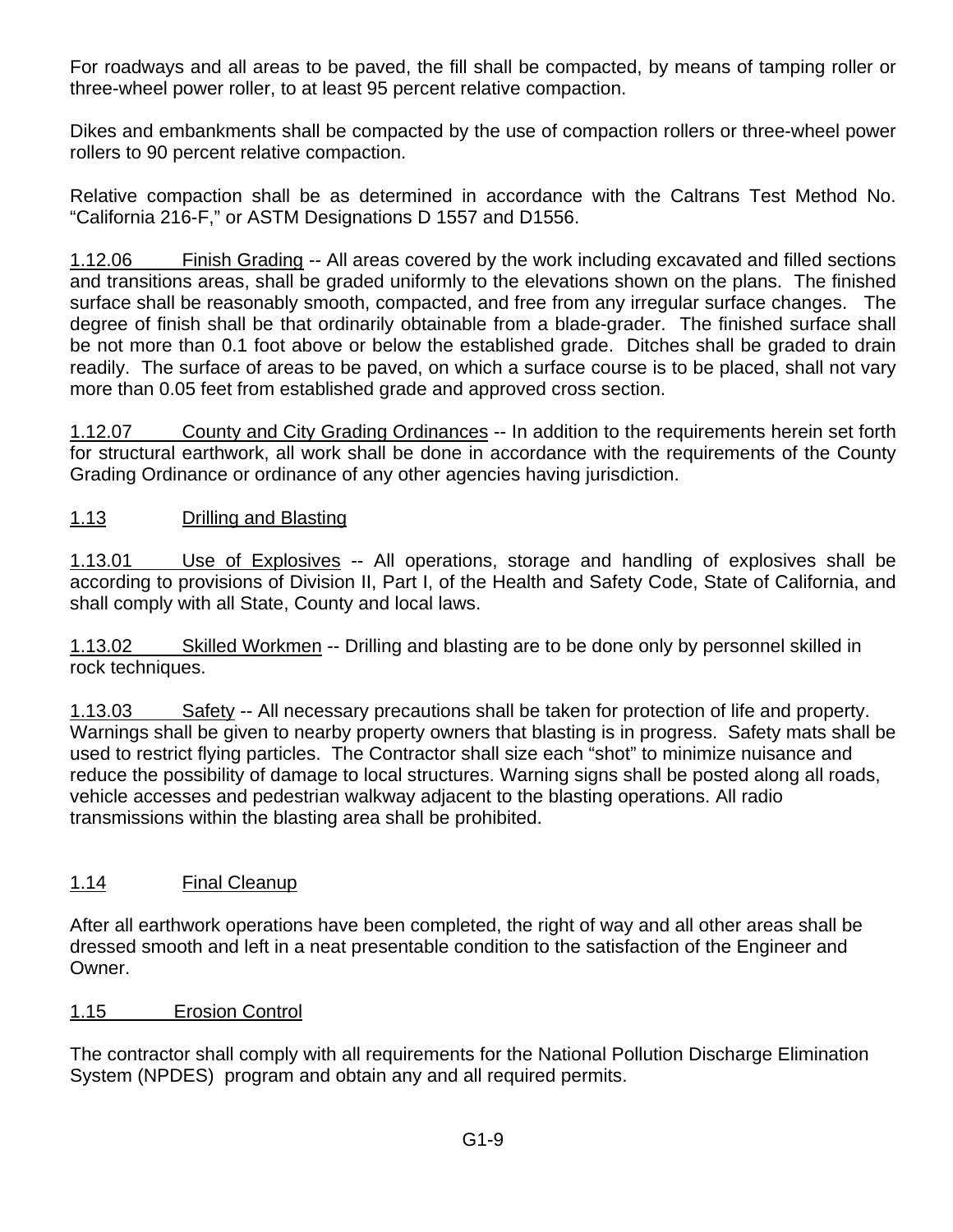# **SECTION 2.0**

# **CONCRETE CONSTRUCTION**

#### 2.1 General

Concrete shall be composed of Portland cement, sand, coarse aggregate, water, and admixtures as specified or approved, all well mixed and brought to the proper consistency suitable for the specific conditions of placements and in accordance with the requirements of these specifications.

# 2.2 Classes of Concrete

All Portland cement concrete used on the work shall be one of the classes described below. Unless otherwise stated, each class shall be used in the locations as listed:

# 2.2.01 Class I Compressive Strength -3000 psi minimum. Mix – 6-sack minimum, test required 7 sack Use – Walls, beams, slabs, footings Equivalent California State Highway Designation (1984) – Class D (for 7 sack minimum) 2.2.02 Class II Compressive Strength – 3000 psi minimum. Mix – 6 sack (4.85 cement, 1.15 pozzolan) Use – Walls, beams, slabs, footings (where specified on the plans). 2.2.03 Class III Compressive Strength – 2500 psi minimum.  $Mix - 6$  sack Use – Slabs, footings, walls (where specified) Equivalent California State Highway Designation (1984) – Class A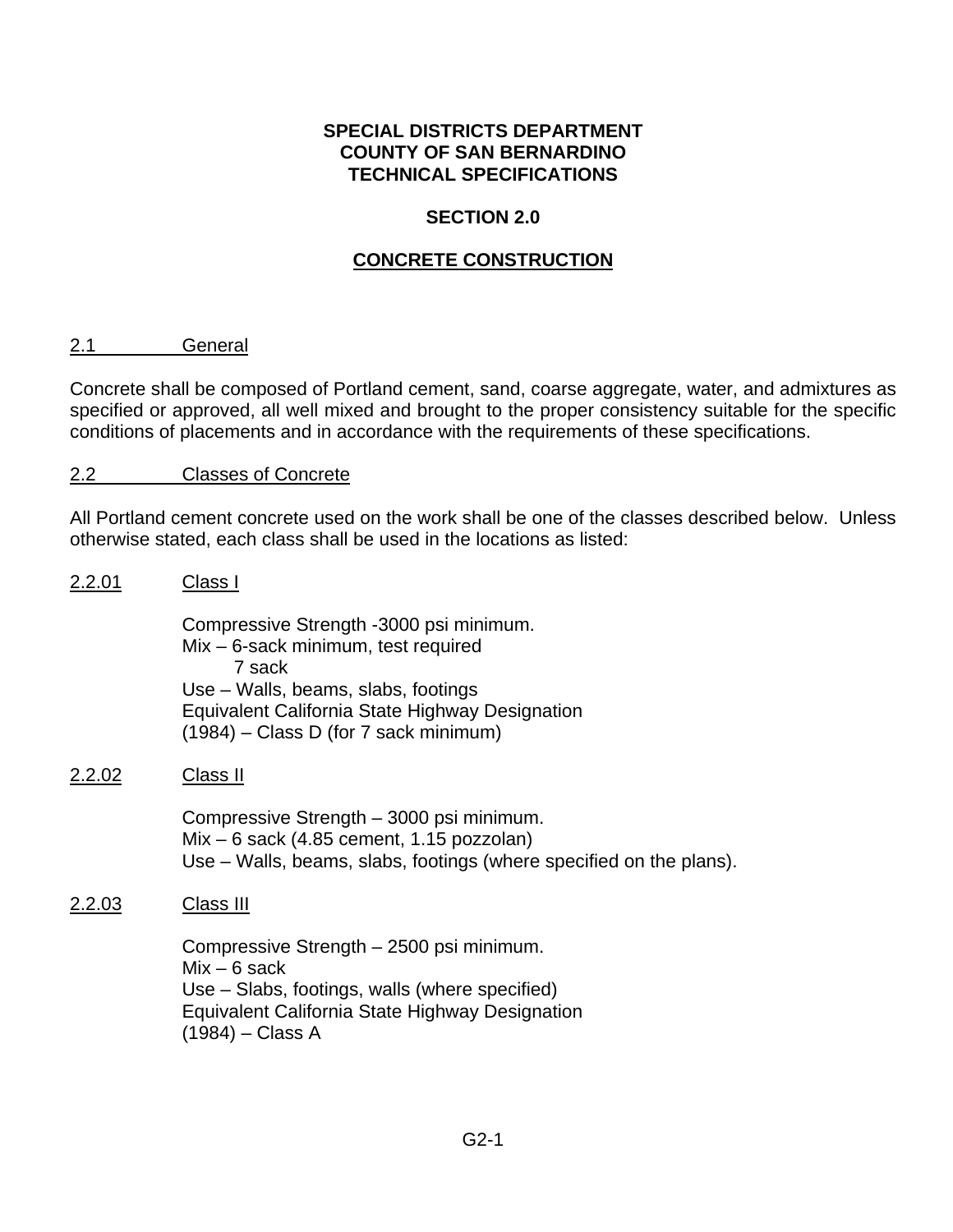# 2.2.04 Class IV

Compressive Strength – 2500 psi minimum. Mix - 5 sack Use – Paving, cradles, curbs, gutters, sidewalks, thrust blocks, Manholes bases, pipe encasement, or where specified Equivalent California State Highway Designation (1984) – Class B

# 2.3 Portland Cement

Unless otherwise specified, Portland cement shall be Type I or Type II complying with ASTM Designation C-595 or C-150, and shall have a total alkali content not exceeding 0.6 percent when calculated as sodium oxide as determined by methods given in ASTM Designation C-114.

# 2.4 Sand

Sand shall be a washed natural sand having hard, strong and durable particles and which does not contain more than 2 percent by weight of such deleterious substances as clay lumps, shale, schist, alkali, mica, coated grains, or soft and flaky particles. Sand shall be graded uniformly from fine to coarse such that the combined grading of coarse aggregate and sand set forth in Section 2.6 will be met. Not more than 3 percent shall pass the No. 200 screen as determined by ASTM Designation C-117.

# 2.5 Coarse Aggregate

Coarse aggregate shall be a clean, hard, fine, grained, uncoated, sound crushed rock, or washed gravel or combination of both. It shall be free from oil, organic matter or other deleterious substances and shall not contain more than 2 percent by loss of shale or cherty material; and shall show a loss of not more than 10 percent when tested for soundness in sodium sulfate solution in accordance with ASTM Designation C-88. Coarse aggregate shall be graded uniformly from onequarter inch size to maximum.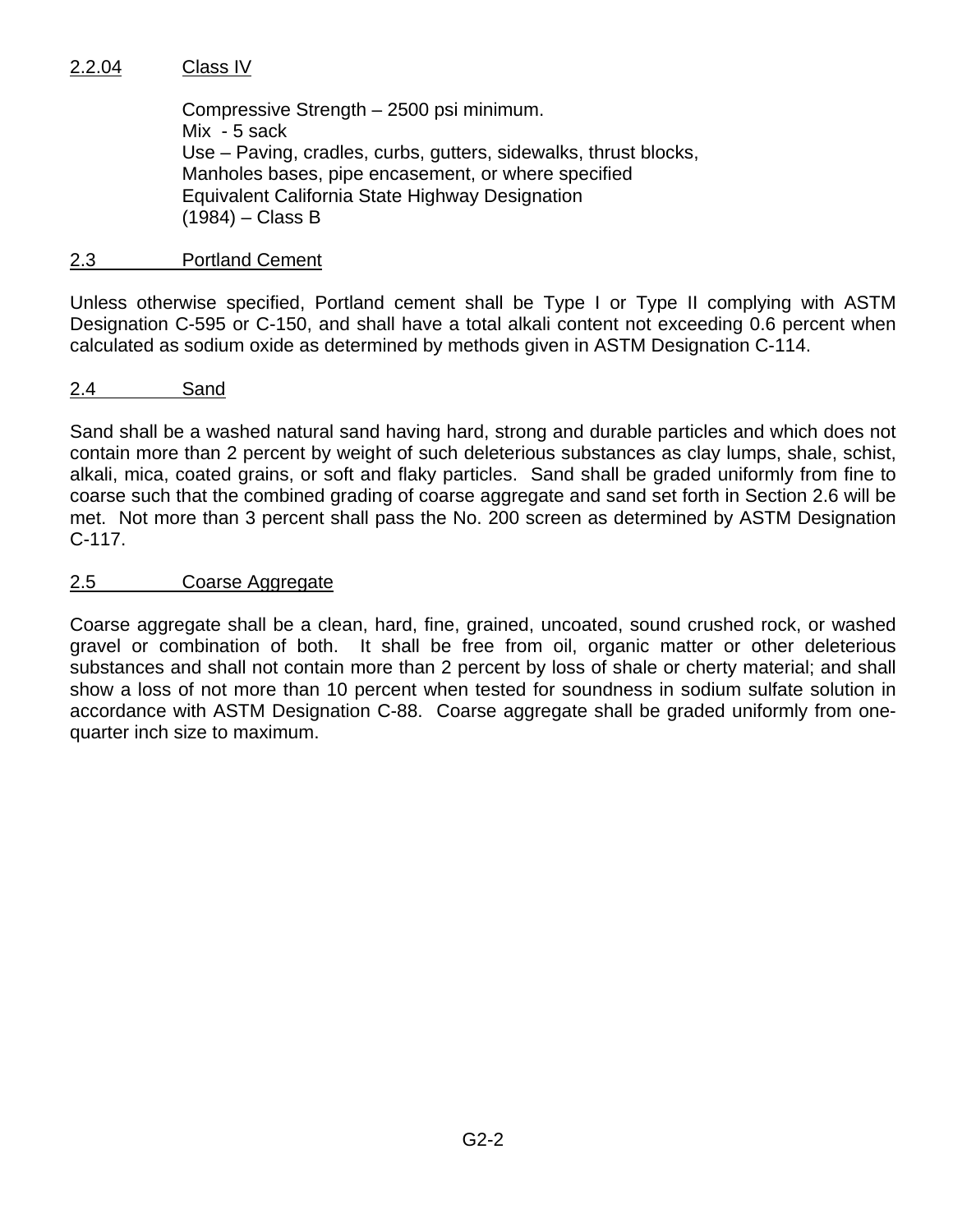The combined grading of coarse and fine aggregate shall fall within the following percentages by weight: Percentage Passing Sieves

|                   | <u>ι εινειπαγε η αδοιτιγισισμένες</u> |           |
|-------------------|---------------------------------------|-----------|
| <b>Sieve Size</b> | 1-1/2" Max.                           | 1" Max.   |
| 2"                | 100                                   |           |
| $1 - 1/2"$        | 90-100                                | 100       |
| 1"                | 50-86                                 | 90-100    |
| $\frac{3}{4}$ "   | 45-75                                 | 55-100    |
| 3/8"              | 38-55                                 | 45-75     |
| No. 4             | $30 - 45$                             | 35-60     |
| No. 8             | 23-38                                 | $27 - 45$ |
| No. 16            | $17 - 33$                             | 20-35     |
| No. 30            | $10 - 22$                             | $12 - 25$ |
| No. 50            | $4 - 10$                              | $5 - 15$  |
| No. 100           | $1 - 3$                               | $1 - 5$   |
| No. 200           | $0 - 2$                               | $0 - 2$   |

# 2.7 Mixing Water

Mixing water shall be clean and free from deleterious amounts of acids, alkalis, salts or organic materials. Any domestic, potable water supply is acceptable. However, some waters that are not suitable for drinking (i.e. recycled and raw state project waters) may be acceptable for concrete. These waters shall meet the standards as stated in the Portland Cement Association's recommendations for the acceptance criteria for questionable water supplies. (Reference ASTM C94)

# 2.8 Air Entrainment

Unless otherwise specified or directed by the Engineer, water reducing and plasticizing admixtures shall be used to reduce the required mixing water, for equivalent slump in plan concrete, at least 10 percent without entraining air in excess of 2 percent by volume. If the admixture used entrains more than 2 percent air, the water reductions shall be an additional 2 percent of air entrained over 2 percent, but in no case shall air entrained exceed 5 percent. Admixtures containing Calcium Chloride are not permitted unless approved by the inspector or engineer. All admixtures shall be used in strict accordance with manufacturer's recommendations.

# 2.9 Pozzolan

Pozzolan shall conform to ASTM Designation C-618, except that minimum compressive strength for the lime-reactivity test shall be 1000 psi at 7 days.

# 2.10 Other Admixtures

No other admixtures shall be used without the Engineer's approval.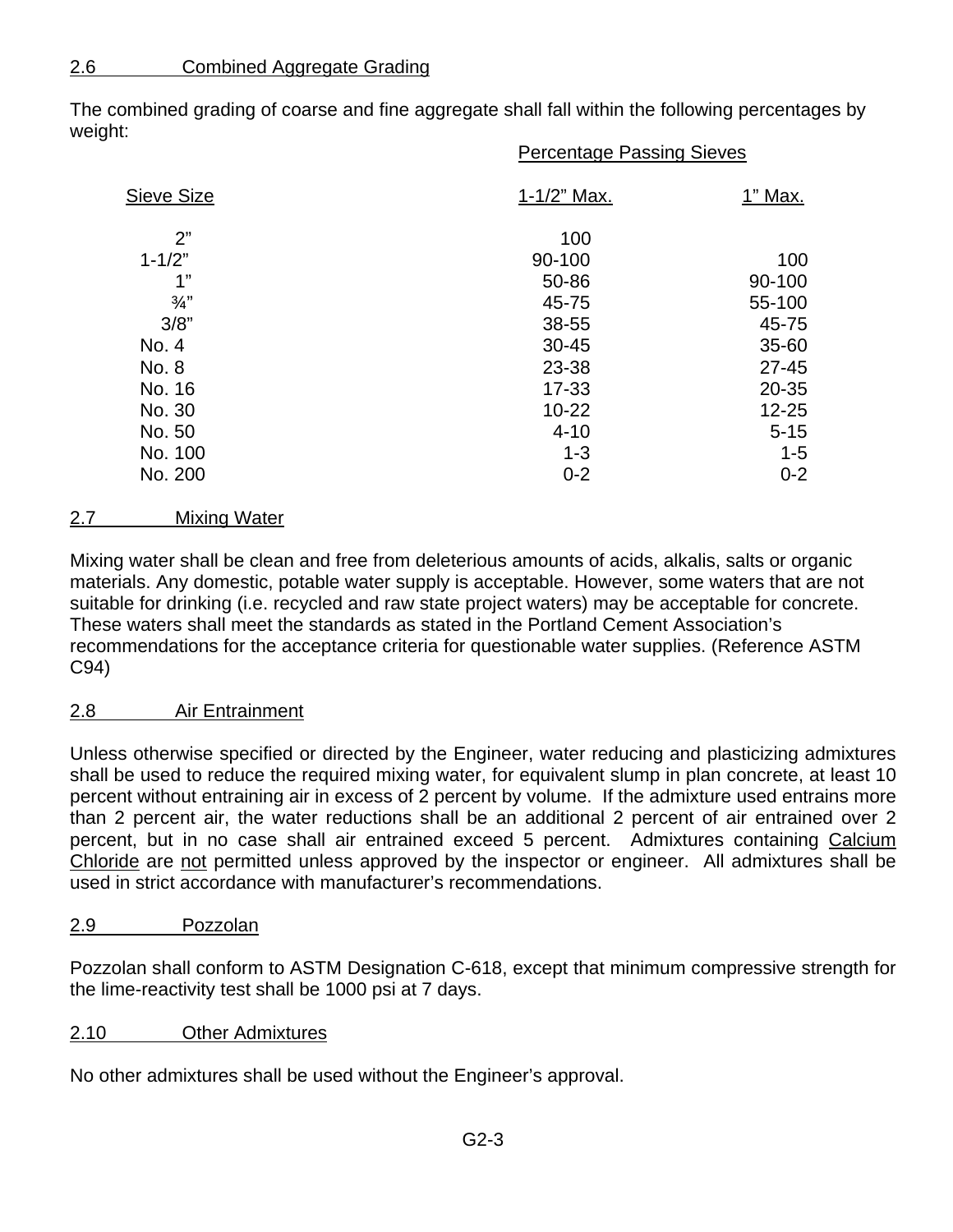# 2.11 Reinforcing Steel

Reinforcing steel shall consist of deformed bars of the size called for on the plans. Reinforcing steel shall conform to ASTM A-65, and shall be Grade 60 unless specified otherwise. Mill certificates showing conformity with these requirements shall be furnished to the Engineer for each melt, if so requested. Wire reinforcement shall conform to ASTM A-82.

# 2.12 Tests on Concrete

From each day's placing of each class of concrete from each batching plant used, at least one set of three standard test cylinders shall be made and cured in accordance with ASTM Designation C-31. The cylinders shall be dated, numbered, and marked to indicate the location from which the sample was taken. The result of the slump test shall be noted on the cylinder. Not more than two cylinders shall be made from any one point or batch concrete. The average of three cylinders crushed at the required age shall constitute one standard test, except that occasional additional cylinders may be made for crushing at early ages to determine the approximate strength of the concrete for form stripping or other purposes.

Specimens shall be tested in accordance with ASTM Designation C-39.

The standard age of test shall be 28 days.

If more than one in ten laboratory control strength test cylinders for any structure falls below the specified compression strength, the Engineer shall have the right to order a change in proportions or the water content of any concrete for the remaining structures. If the strength of any job cured cylinders falls below the specified compressive strength, assuming they have received protection and curing equivalent to concrete in the structure, the Engineer shall have the right to require condition of temperature and moisture necessary to secure the required strength and may require tests in accordance with ASTM Designation C-42, or order load tests to be made on the structures so affected if preliminary testing with the Schmidt Impact Hammer indicates the concrete to be defective.

Any concrete found that does not meet the minimum 28 day compressive strength requirements so Specified will be removed and replaced by the Contractor at the Contractor's expense.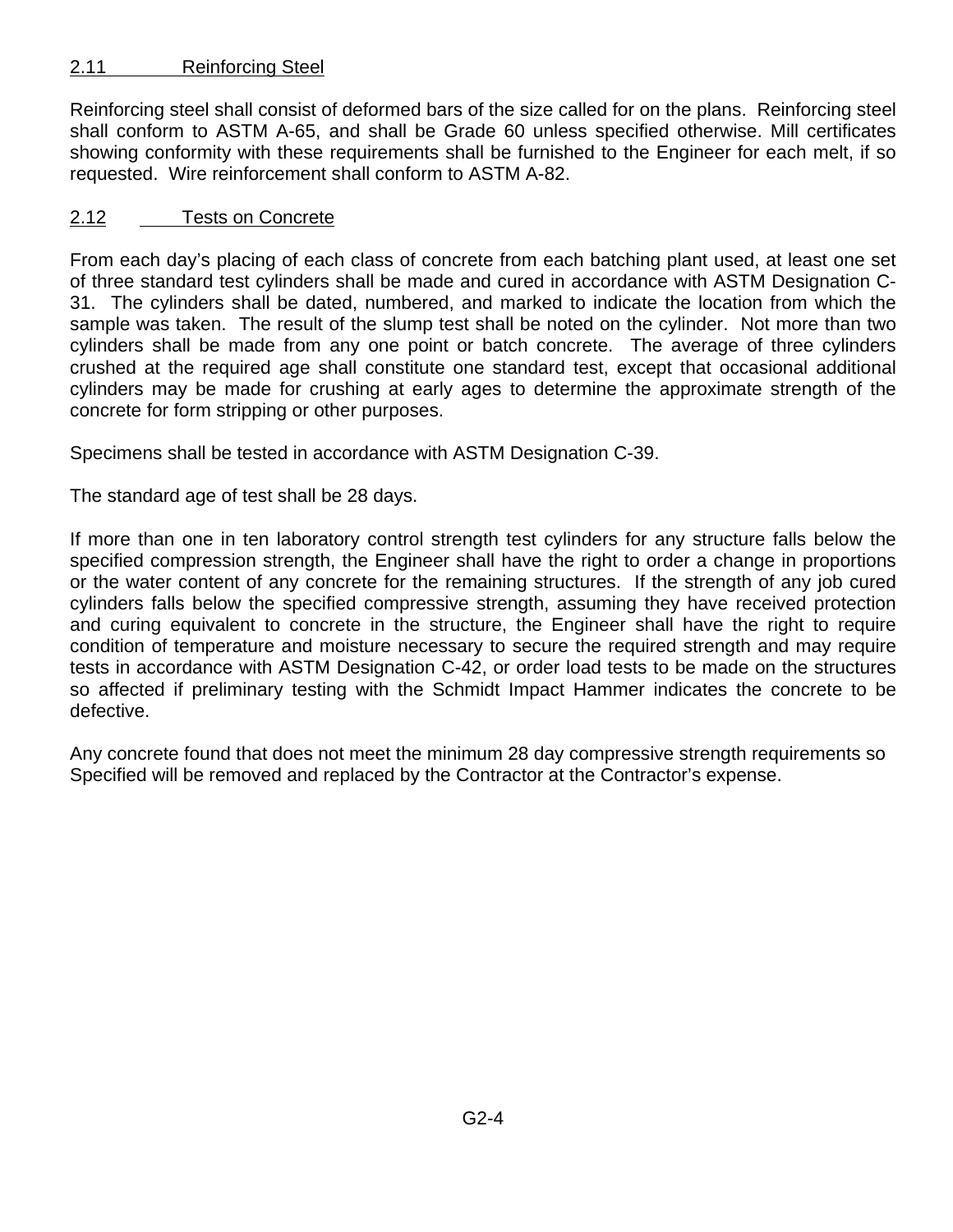# 2.13 Mix Design

Before beginning concrete work, the proper proportions of materials for each class of concrete shall be determined by the Contractor and/or his/her supplier. The mix design shall be prepared at the Contractor's expense, by a recognized inspection and testing laboratory, approved by the Engineer, and shall show the expected strengths and corresponding slumps, and all ingredient weights and other physical properties necessary to check the design mix. A trial batch shall be made for each class of concrete to be used on the job and from each batch four standard test cylinders shall be cast, cured and tested as specified for the job concrete. Certified copies of all laboratory reports shall be sent promptly to the Engineer directly from the testing laboratory stating whether the items reported meet the Specifications. A final report shall be submitted at the completion of all concrete placement summarizing all findings concerned with concrete used in the project.

If the Contractor uses more than one supplier of concrete, each supplier shall submit their design mix as described above.

2.14 Joint Filler

Preformed fillers shall be of the type indicated on the plans and shall be installed as indicated on the plans.

#### 2.15 Shop Drawings

Placing sheets and bending schedules shall be submitted to the Engineer for approval.

2.16 Waterstops

Waterstops shall be installed where so indicated on the plans. Waterstops shall be of polyvinyl chloride plastic and shall be lock-rib, U-centered, or flat-strip type. Proper care in placing of waterstops in forms shall be exercised so that the center bulb coincides with the construction joint. When concrete is being placed, it shall be properly vibrated to insure density at waterstop location. Waterstops shall be made continuous at splices and intersections (horizontal and/or vertical) by "welding" with a polyvinyl chloride splicing iron.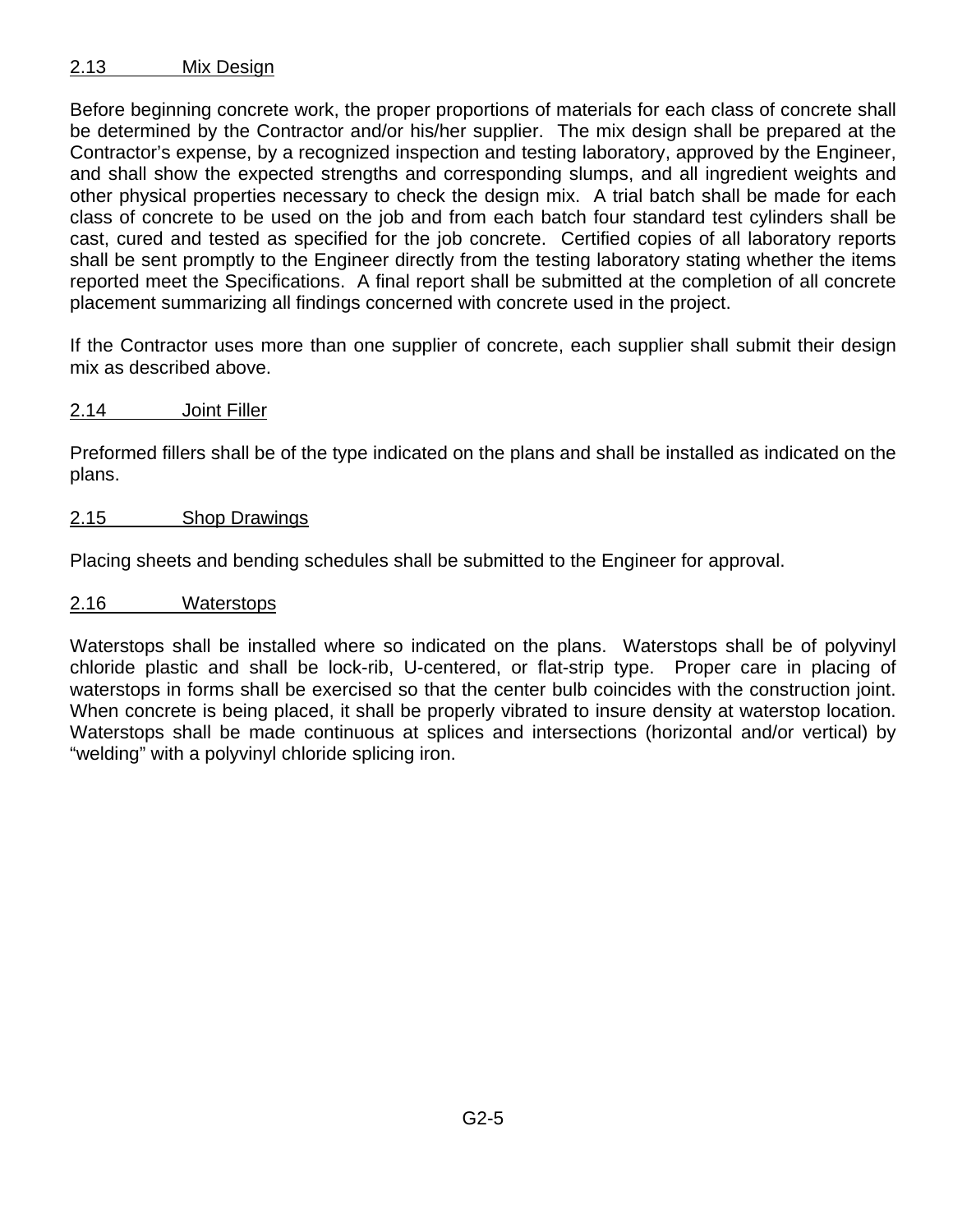# 2.17 Mixing

Job mixing of structural concrete will not be permitted unless otherwise specified. When allowed, concrete shall be mixed in a batch mixer of approved type, which will insure a uniform distribution of materials throughout the mass, so that the mixture is uniform in color and homogenous. All concrete shall be placed within 90 minutes after water is first added to the batch. The mixer shall be equipped with a suitable charging hopper, a water storage tank and water measuring device controlled from a case which may be kept locked and so constructed that the water may be discharged only while the mixer is being charged. The entire contents of the mixing drum shall be discharged before recharging. The mixer shall be cleaned at frequent intervals while not in use. The volume of mixed materials per batch shall not exceed the rated capacity of the mixer.

Transit mixed concrete shall be batched, mixed and delivered in accordance with ASTM Designation C-94, except that truck agitators may not be used. All concrete shall be deposited in place not more than 45 minutes after water is added when the temperature of the concrete exceeds  $85^{\circ}$ F and not more than 1-1/2 hours after water is added when the temperature of the concrete is less than 85°. Certified public weighmaster tickets shall be delivered to the Engineer or his representative in the field prior to placing the concrete to which the ticket applies.

# 2.18 Consistency

The quantity of water required for the proper consistency of the concrete shall be determined by the slump test, in accordance with ASTM Designation C-143. Unless otherwise stated, slump allowances shall be as follows:

Vertical Wall Sections, Column - Maximum 4 inch plus or minus one inch.

Floor Slabs, Beams, Footings - Maximum 3 inch plus or minus ½ inch.

# 2.19 Retempering

Retempering of concrete that has partially hardened, that is, mixing with or without additional cement, aggregate, or water, will not be permitted.

#### 2.20 Depositing

Concrete shall not be placed until the forms and reinforcement have been approved by the Engineer. Concrete shall be conveyed from the mixer to the place of final depositing as rapidly as possible by methods which will prevent the separation or loss of ingredients. It shall be deposited in the forms as nearly as practical in its final position with lifts not over 1-1/2 feet high, so as to maintain a plastic surface approximately horizontal. Concrete shall not be dropped more than 6 feet vertically unless a suitable chute or tube is used.

Forms for walls, or other sections of considerable height, shall be provided with openings, or other devices shall be used which will permit the concrete to be placed in a manner that will avoid accumulations of hardened concrete on the forms or metal reinforcement. Under no circumstances shall concrete that has partially hardened be deposited in the work. Temporary joints shall not remain exposed for more than 45 minutes before adjacent concrete is placed. Concrete shall be continually inspected by the inspector who shall be afforded an opportunity to check the forms for accuracy, cleanliness and position of reinforcing before the placement is started.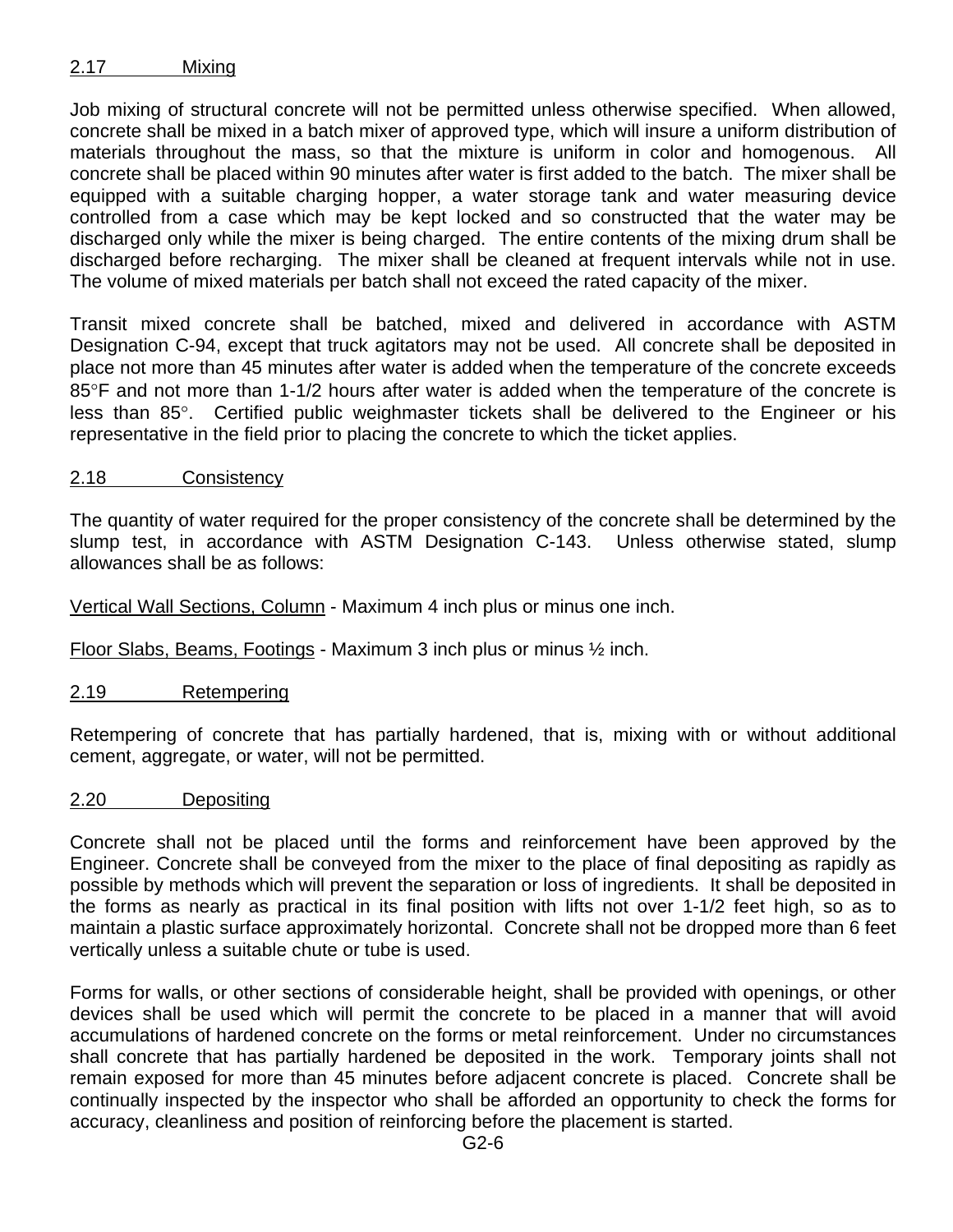# 2.21 Subgrade Preparation

Subgrade for slabs over native earth or fill shall be finished to the exact location and section of the bottom of the slab and shall be maintained in a smooth, compacted condition, until concrete is placed. Subgrade shall be thoroughly moistened but not muddy, at the time concrete is placed. At no time shall concrete be placed in standing or running water unless approved by the Engineer.

# 2.22 Consolidation

Concrete during and immediately after depositing shall be thoroughly worked around the reinforcement and embedded fixtures and into corners of the forms. Internal vibrators shall be used for all walls, and self-supporting beams or slabs. Experienced workmen shall handle vibrators and care shall be taken to avoid separation of aggregate due to excessive vibration. At least one vibrator shall be used for each 15 cubic yards per hour of concrete placed. Standby vibrators shall be kept on hand.

# 2.23 Construction Joints

Concrete in each unit of construction shall be placed continuously, and the Contractor shall not be permitted to begin work on any part unless his facilities and forces are sufficient to complete the unit without interruption. All joints in concrete shall be located as indicated on the drawings and as approved by the Engineer. The Contractor shall submit to the Engineer for approval, drawings showing the location and sequence of pours.

All construction joints shall be made as watertight as possible. Waterstops shall be provided where called for on the plans or where deemed necessary by the Engineer. Where these methods fail, joints shall be grouted under pressure after the concrete has set and forms have been removed.

The surface of construction joints in any location shall be thoroughly cleaned and roughened by dry method sand-blasting to remove all Latinate and expose aggregate solidly embedded in the mortar matrix.

# 2.24 Bonding

Before new concrete is deposited on or against concrete which has set, the forms shall be retightened, the surface of the set concrete shall be roughened, thoroughly cleaned of foreign matter and Latinate, as specified under Section 2.23, "Construction Joints," and sprayed with water so that the concrete is saturated but no free water is left on the surface. The new concrete placed in contact with hardened or partially hardened concrete shall contain an excess of mortar to insure bond. To insure this excess mortar at the juncture of the hardened and new deposited concrete on vertical and inclined surfaces, the cleaned and saturated surfaces of the hardened concrete shall first be thoroughly coated with a coating of neat cement grout against which the new concrete shall be placed before the grout has attained its initial set. For horizontal surfaces, a layer of at least 1 inch thick of cement mortar composed of 1 part cement and 2 parts sand shall be placed before depositing the concrete.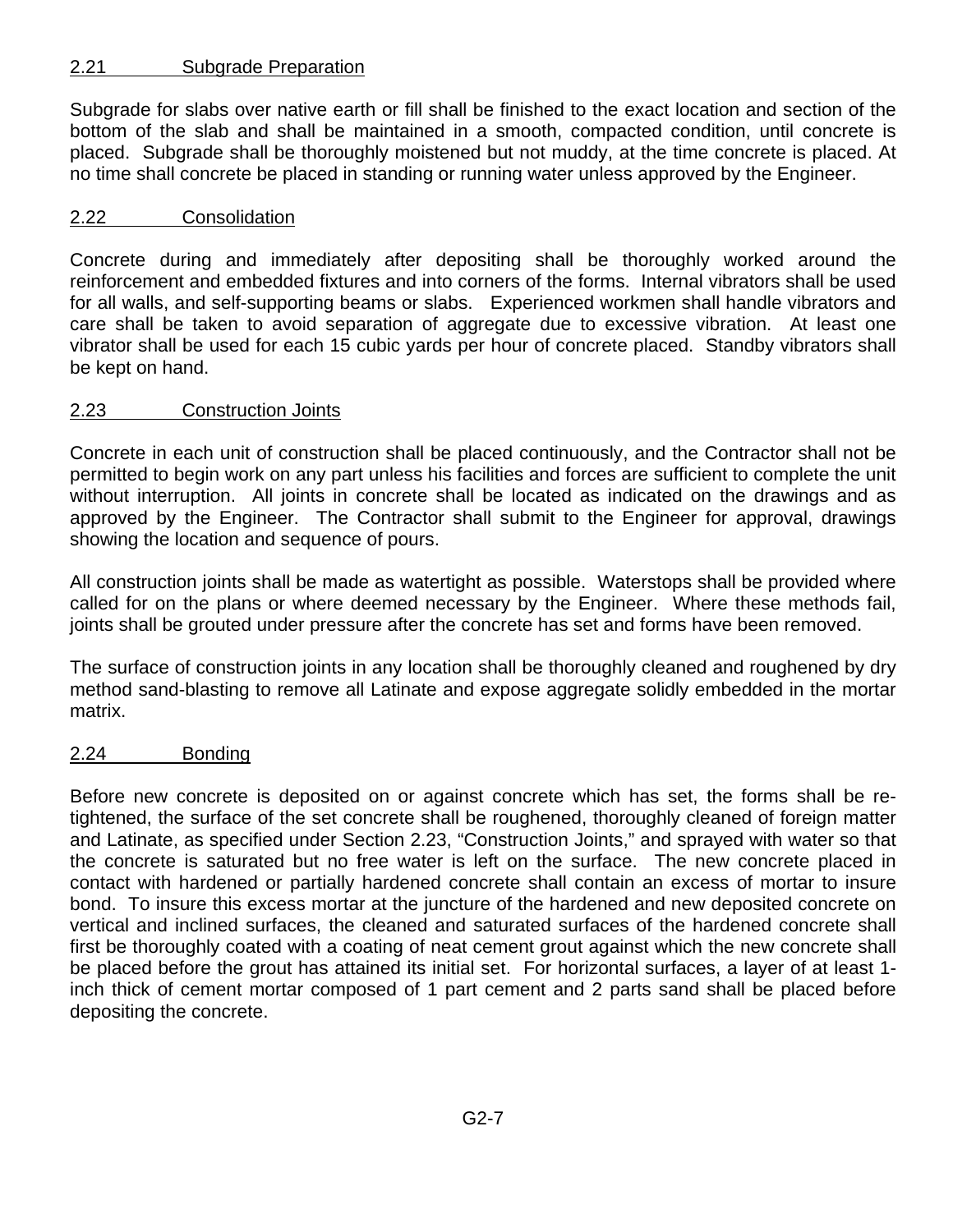2.25.01 \_\_\_\_\_Water Curing -- Unformed concrete surfaces shall be covered with wet burlap mats as soon as the concrete has sufficiently set, and shall thereafter be kept wet under burlap until backfilled or for 14 days after the concrete is placed. Where drying conditions are severe, as determined by the Engineer, fog sprays shall be employed to prevent checking of the fresh concrete surface. Immediately following the first leveling, the fog spray shall be applied whenever the concrete surface will absorb moisture and shall be discontinued when the applied moisture is rejected. Fog spraying shall be continued as specified until the finished surface has attained sufficient strength to permit flooding or covering with burlap mats.

Formed surfaces, both interior and exterior, shall be water cured under burlap maps or by water sprays beginning as soon as the forms are stripped. Prior to stripping of forms, the concrete shall be kept moist by water sprays.

2.25.02 Curing Compounds -- With the written approval of the Engineer, concrete surfaces may be cured by curing compounds as defined below. Any concrete curing compound shall be of a nature and composition not deleterious to concrete, and thinned to a working consistency either with a volatile solvent or by emulsification with water. The curing compound shall be of a standard and uniform quality ready for use as shipped by the manufacturer.

Curing compound shall form a continuous, unbroken membrane which shall adhere to moist concrete and which will not disintegrate, check, peel from the surface, nor show signs of such deterioration within 30 days after application under actual working conditions. The compound shall be sufficiently transparent and free from color that there will be no permanent change in the color of the concrete. The compound shall contain, however, a temporary dye of sufficient color to make the membrane clearly visible for a period of at least four hours after application. If the Contractor applies a deleterious compound to paint, plaster, gunite, or other surface treatment, he shall thoroughly sandblast the surface to remove all vestiges of the compound.

# 2.26 Protection of Concrete Construction

 All surfaces shall be protected against injury, during the first 72 hours after placing, wheeling, working, or walking on the concrete shall not be permitted. All slabs subject to wear shall be convered with a layer of sand or other suitable material as soon as the concrete has set, and either shall be cured by the use of a curing compound or shall be kept wet for not less than 14 days, or they shall be kept covered for the same period with Sisalcraft paper or other similar tough waterproof paper. All joints between adjacent strips of paper shall be sealed.

No concrete shall be placed during rain, and during such weather, all concrete placed within the preceding 12 hours shall be protected with waterproof canvas or other suitable coverings. These shall be provided and kept ready at hand.

All concrete construction shall be protected from excessive loading.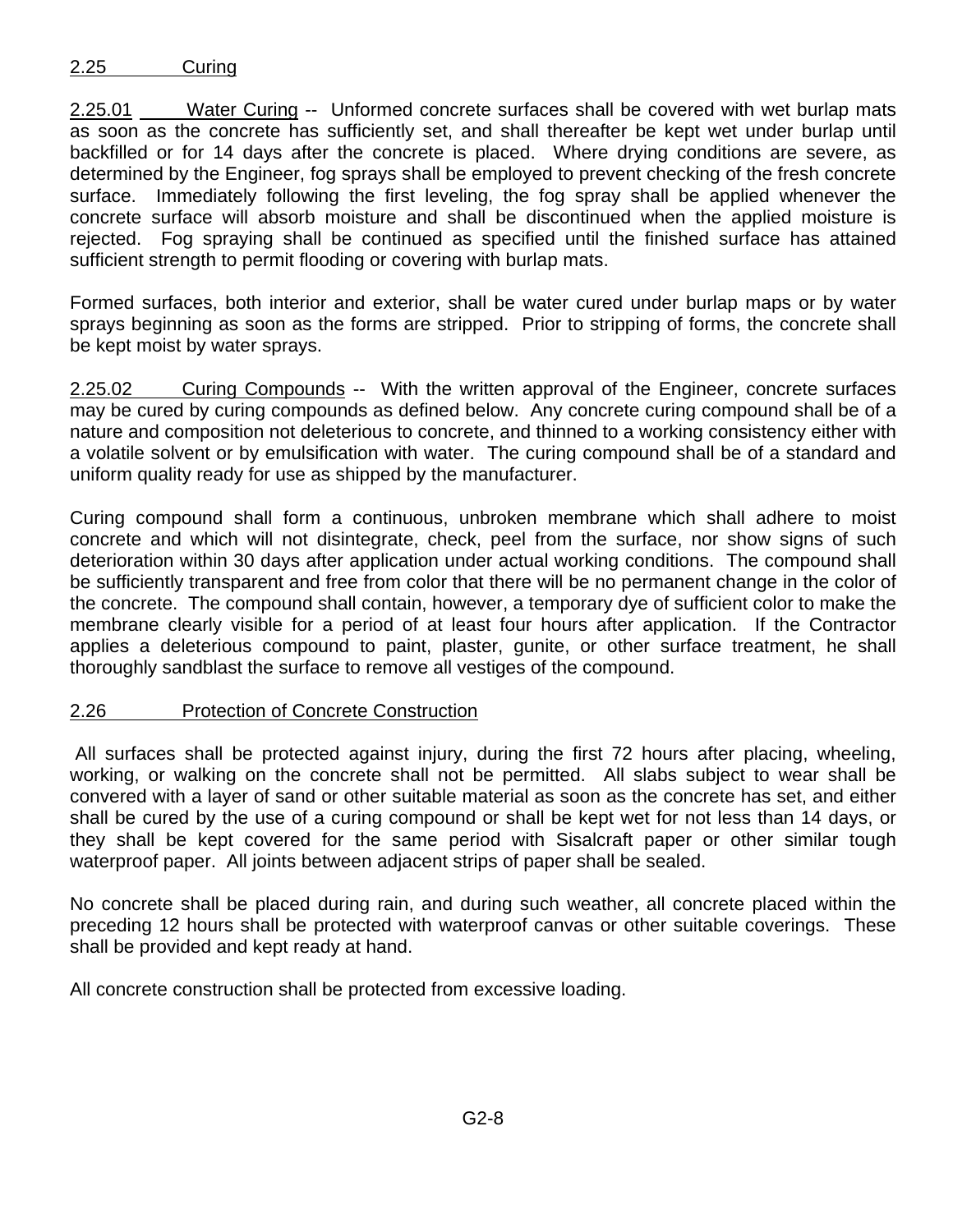# 2.27 Repair and Patching

After removing forms and before the concrete is thoroughly dry, any poor joints, voids, stone pockets, or other defective areas and all tie holes shall be patched. Defective areas shall be chipped away to a depth of not less than 1 inch with the edges perpendicular to the surface. The area to be patched and a space of at least 6 inches wide entirely surrounding it shall be wetted to prevent absorption of water from the patching mortar.

The patch shall be made of the same materials and proportions as used for the concrete, except that the coarse aggregate shall be omitted. The amount of mixing water shall be as little as consistent with the requirements of handling and placing.

The mortar shall be thoroughly compacted into place and screened, leaving the patch slightly higher than the surrounding surface. After being undisturbed for one to two hours to permit initial shrinkage, the patch shall be finished to match the adjoining surface.

Tie holes left by the withdrawal of form clamp rods or holes left by removal of snap ties shall be filled solid with mortar. For holes passing entirely through the wall, a plunger-type grease gun or other device shall be used to force mortar through the wall, starting at the back face. When the hole is completely filled, the excess mortar shall be struck off with a cloth flush with the surface. Holes not passing entirely through the wall shall be filled with a small tool that will permit packing the hole solid with mortar, any excess mortar being struck off flush with the surface.

# 2.28 Placing Reinforcing Steel

 Reinforcing steel, before being positioned, shall be cleaned thoroughly of mill and rust scale or other coatings that will destroy or reduce the bond. Reinforcement appreciably reduced in seciton shall be rejected. Where there is delay in depositing the concrete, reinforcement shall be reinspected and, when necessary, cleaned.

Reinforcement shall be carefully formed as indicated on the plans. Stirrups and tie bars shall be bent around a pin having a diameter of not less than three times the diameter of the bar. Except where specifically indicated otherwise on the plans, bends for other bars shall be made around a pin having a diameter of not less than six bars diameters. All bars shall be bent cold. Reinforcing steel shall not be bent or straightened in a manner that will injure the material. Bars with kinks or bends not shown on the plans shall not be used. Heating of bars will be permitted only when the Engineer approves the entire operation. Welding on any steel reinforcing bar is not permitted.

Reinforcing steel shall be positioned accurately and secured against displacement by using annealed iron wire or suitable clips at intersections and shall be supported by concrete chairs or spacers, or metal hangers.

In slabs, beams and girders, and walls subject to lateral pressure, splices of reinforcement shall not be at points of maximum stress without the express approval of the Engineer. Splices, where permitted, shall provide sufficient lap to transfer the stress between bars (bond and shear). Adjacent bars shall not be spliced at the same point. The minimum allowable lap at points of maximum stress shall be 30 times the diameter of the larger bar of the splice, but in no case shall the lap be less than 18 inches. Minimum allowable lap distances for masonry wall reinforcement shall be 40 times the diameter of the larger bar of the splice, but in no case less than 18 inches.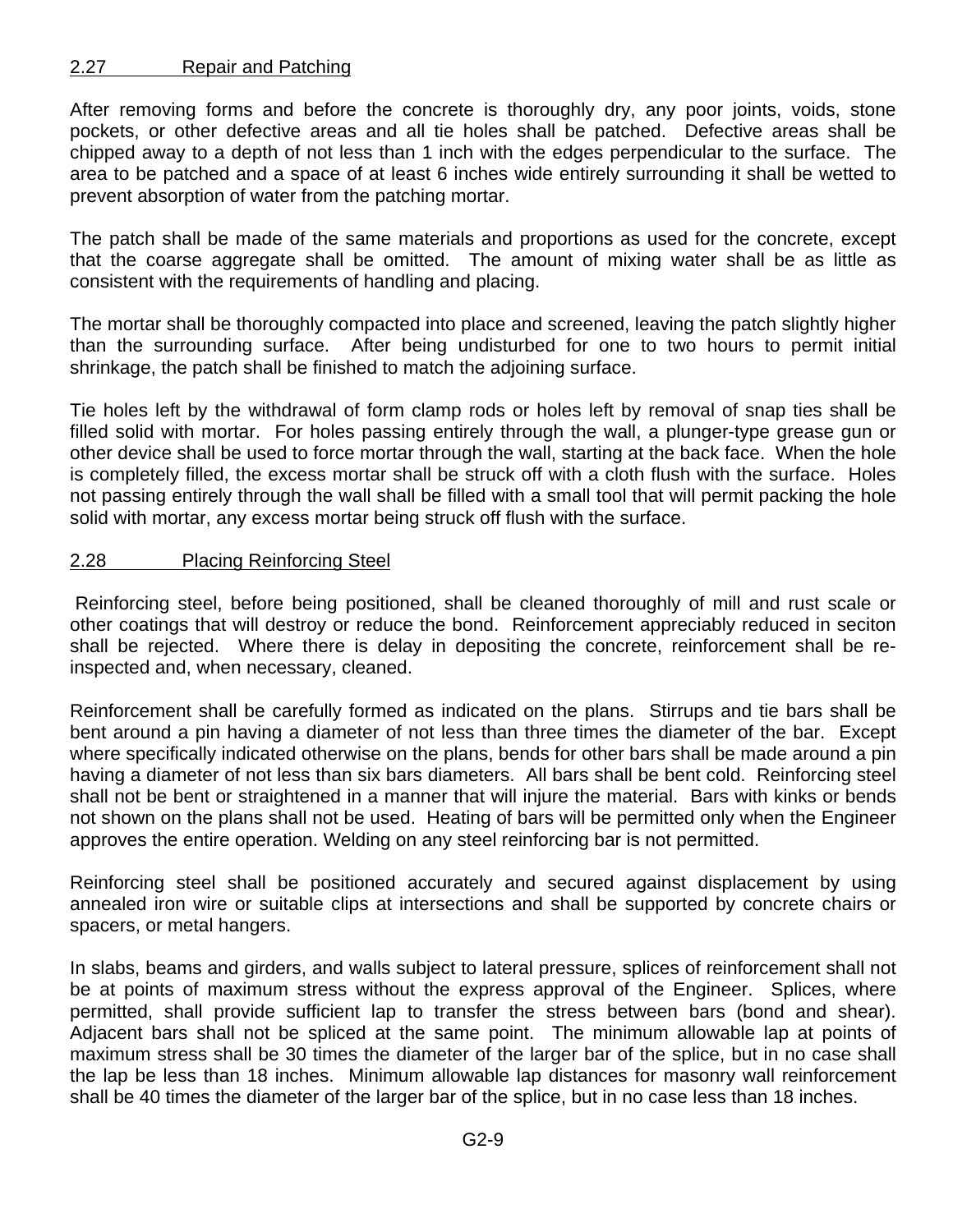# 2.29 Form Material

2.29.01 Class I -- For permanently exposed concrete surfaces where architectural appearance is important, Class I forms shall be constructed with particular care to assure a high type of architectural finish of uniform texture free from visible irregular ties, patch marks and discoloration. Forms shall be of synthetic resin bonded plywood especially made for concrete work or non-warping hardboard. The entire surface shall be lightly sanded, if necessary.

2.29.02 Class II -- This class shall be used for unplastered interior of all rooms and for all surfaces in contact with water such as interior walls of channels and tanks. These forms shall be of hardboard, steel or waterproof synthetic resin bonded plywood specially made for concrete work.

The Contractor shall be permitted to use the most advantageous panel sizes and panel joint location. Class II forms for painted concrete surfaces shall be free of all surface imperfections. Neat patches and minor surface imperfections will be permitted in forms for unpainted concrete provided the finished surface conforms to the requirements specified hereunder.

2.29.03 Class III -- This class shall be used for formed surfaces not exposed to view such as footings, backfilled walls, and pipe trenches. These forms shall be of metal or smooth planed boards in good condition free from large or loose knots.

# 2.30 Form Construction

Exposed edges of concrete on the outside and inside of structures shall be chamfered or beveled at an angle of  $45^{\circ}$ , such bevel being 1 inch on a side. If so directed by the Engineer, however, the Contractor shall provide square edges for any portion of the work.

All dirt, chips, sawdust and other foreign matter shall be removed from within the forms before any concrete is deposited therein. Forms previously used shall be thoroughly cleaned of all dirt, mortar and foreign matter before being used. Before concrete is deposited within the forms, all inside surfaces of the forms shall be thoroughly coated with an approved, non-staining, form release agent which leaves no objectionable film on the surface of the forms that can be absorbed by the concrete.

Bolts, rods, or single wires shall preferably be used for internal ties and if so used shall be so arranged that when the forms are removed, no metal shall be within 1 inch of any surface. Twisted wire ties will not be permitted in the forms for any wall later to be subjected to water pressure. The Contractor shall take due precaution to prevent future leakage or seepage along ties used in all walls, which will be subjected to water pressure. Ties used in all such walls must be cut back into the face of the wall at least 1 inch and the resulting holes pointed up with 1:3 mortar.

Temporary openings shall be provided at the base of column and wall forms and at other points where necessary to facilitate cleaning and inspection immediately before depositing concrete.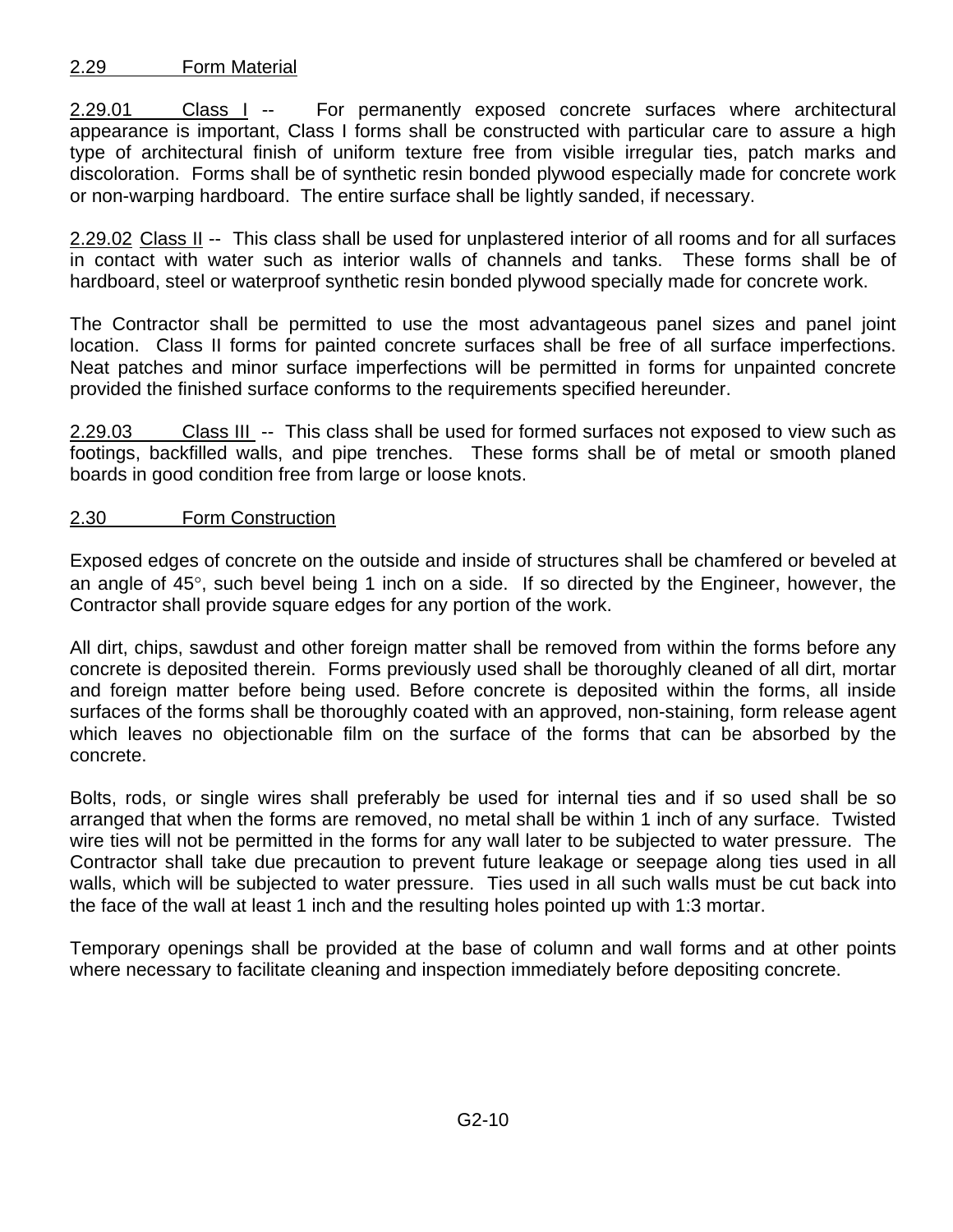Forms, bracing and shoring shall be kept in place until their removal is approved by the Engineer and in no case shall removal commence earlier than the following schedule:

| Side of footings and raft ears | 1 Day   |
|--------------------------------|---------|
| Walls above ground             | 3 Days  |
| Walls before ground            | 7 Days  |
| Columns                        | 10 Days |
| <b>Slabs</b>                   | 14 Days |
| <b>Beams</b>                   | 21 Days |

Members subject to additional loads during construction shall be adequately re-shored to support both member and construction loads in a manner that will protect the member from damage or failure.

# 2.31 Finish of Formed Surfaces

All finished or formed surfaces shall conform accurately to the shape, alignment, grades and sections as shown on the plans or prescribed by the Engineer. Surfaces shall be free from fins, bulges, ridges, offsets, honeycombing, or roughness of any kind and shall present a finished, smooth, continuous hard surface. All sharp angles, where required, shall be rounded or beveled.

Where Class I forms are required, the surface of the concrete shall be given the following finish: After wetting the surface, a grout shall be rubbed in using a rubber float or burlap. The grout shall be made by mixing one part of cement and 1-1/2 parts of fine sand with sufficient water to give it the consistency of thick paint. After the grout hardens sufficiently, it shall be scraped from the surface with the edge of a steel trowel without disturbing the grout in the air holes. After further drying, the surface shall be rubbed with burlap to remove all surface grout. The entire surface shall be finished to secure a uniform texture.

# 2.32 Finish of Slabs

Where floors and flat roof surfaces are to be provided with drains, and on all exterior concrete floors, sidewalks, flat surfaces, the Contractor shall be particularly careful to provide an adequate slope to the drains or to suitable points of disposal. The direction of slope and the amount of crowning generally are shown on the plans otherwise they shall be subject to the approval of the Engineer.

2.32.01 Wood Float Finish -- The forms shall be completed with filled concrete with as little working as possible. All high or low spots exceeding ¼ inch in 10 feet shall be eliminated. The surface shall then be wood floated until it is smooth and free from blemishes.

2.32.02 Broom Finished -- Surfaces to receive a broom finish shall be wood floated as specified above, followed by steel troweling. After steel troweling and before initial set, the surface shall then be slightly roughened by means of a broom or burlap mat to produce an even textured surface finish.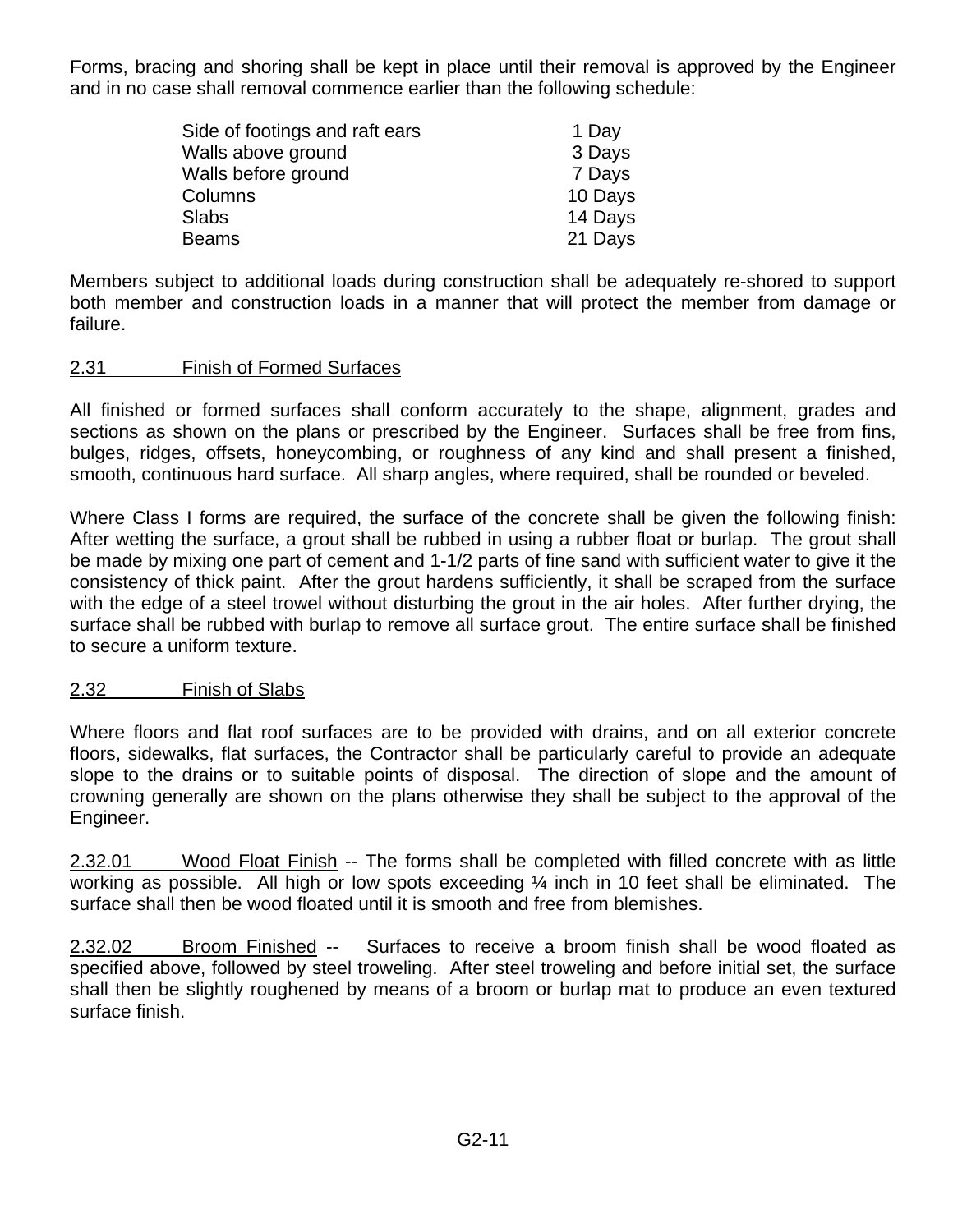#### 2.33 Inserts

Where pipes, castings, or conduits are to pass through the walls, the Contractor shall place such pipes or castings in the forms before pouring the concrete, or in special cases, with the express consent and approval of the Engineer or as specified herein, he/she shall build approved boxes in the forms to make openings for subsequent insertion of such pipes, castings or conduits. To withstand water pressure and to insure water-tightness around the openings formed, the boxes or cores shall be provided with continuous keyways all the way around and shall have a slight flare to facilitate grouting and the escape of entrained air during grouting. The grout shall be a nonexpansive Embeco grout or similar material and shall be mixed and placed in accordance with the manufacturer's instructions.

Additional reinforcement shall be provided around such openings to meet the approval of the Engineer. The space around pipes, castings, or conduits, as specified, shall be filled by pouring grout under a head of at least 4 inches. The grout shall be poured, rammed or joggled into place to fill complete space between the pipes, castings, or conduits, and the sides of the openings so as to obtain the same water-tightness as through the wall itself. The grouted castings shall then be water cured. The grouting material so placed shall be surfaced when the forms are removed to give a uniform appearance to the wall if such wall will be exposed to view.

The Contractor shall set accurately and hold in exact position in the forms until the concrete is poured and set, all gate frames, gate thimbles, special castings, channels, or other metal parts that are to be embedded in concrete, and he/she shall furnish and set accurately all inserts and anchor or other bolts necessary for the attaching of piping, valves, metal sash, and equipment. All nailing blocks, plugs, strips and the like necessary for the attachment of trim, finish and similar work and all wires suspending ceilings will be finished and placed by the Contractor.

# 2.34 Gunite

When the use of gunite is proposed, the Design Engineer shall submit his/her gunite design and specifications proposals to the Engineer for approval.

# 2.35 Pre-stressed Concrete

When the use of pre-stressed concrete is proposed, the Design Engineer shall submit his/her prestressed concrete design and specification proposal to the Engineer for approval.

#### 2.36 Miscellaneous Concrete Mixes

Miscellaneous concrete mixes shall be used as listed below:

| <u>Use</u>                            | 28 Day<br>Strength | <u>Mix</u>                                                    |
|---------------------------------------|--------------------|---------------------------------------------------------------|
| Grout                                 | 3,000 psi min.     | 7 sacks with pea gravel                                       |
| Mortar                                | 1,800 psi min.     | 1 part cement, $\frac{1}{4}$ part lime<br>putty, 3 parts sand |
| Grout for filling<br>Masonry blocks & | 2,000 psi min.     | 1 part cement, 3 parts sand,<br>2 parts pea gravel            |
| for bond beams                        | $G2-12$            |                                                               |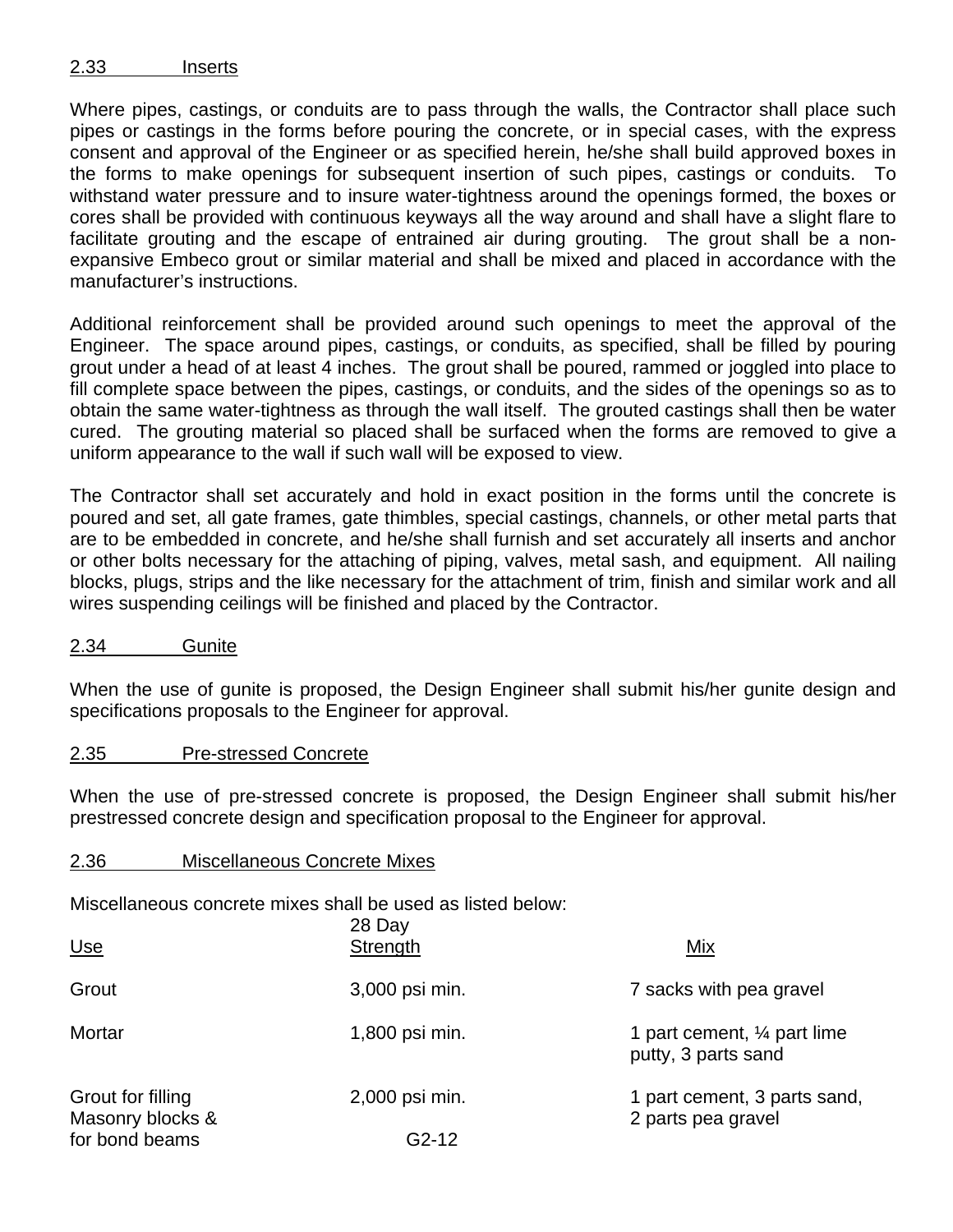# 2.37 Cold Weather Requirements

Adequate equipment shall be provided for heating the concrete during freezing or near freezing weather. No frozen materials or materials containing ice shall be used.

All concrete materials and all reinforcement, forms, fillers and ground that the concrete is to come in contact with shall be free from ice and frost. Whenever the temperature of the surrounding air is below 40°F, all concrete placed in the forms shall have a temperature of between 70°F and 80°F and adequate means shall be provided for maintaining a temperature of between  $50^{\circ}$ F and  $80^{\circ}$ F during the curing period.

The housing, covering or other protection used in connection with curing shall remain in place and intact at least 24 hours after the artificial heating is discontinued. The use of salt or chemicals for the prevention of freezing is prohibited.

When heating of concrete materials is required, the mixing of water and aggregate shall be heated to not more than  $90^{\circ}$ F prior to being placed in the mixer so that the temperature of the mixed concrete shall not be less than  $70^{\circ}$ F and not more than  $80^{\circ}$ F. Aggregates shall be heated either by steam or by dry heat, and the heating apparatus shall be of a type which will heat the mass uniformly and in such a manner as to preclude the possible occurrence of over-heated areas, or hot spots, which will burn the material. Flame throwers or other similar direct heating devices will not be allowed.

# 2.38 Hot Weather Requirements

When ambient air temperature at the job site reaches  $90^{\circ}$ F or greater, proper attention shall be given ti ingredients, production methods, placing, protection and curing to prevent excessive concrete temperatures or water evaporation that may impair required strength or service ability of the concrete. Approved methods include cooling/shading of aggregate piles and water, use of shaved ice as a partial water replacement, and shading the concrete placement area. Under no circumstances shall concrete be placed when the concrete temperature has reached or exceeded 90°F or if the concrete has reached it's initial set. Retempering the concrete with additional water and mixing is not permitted. If shaved ice is used as a partial water replacement, it shall be fully melted at the time of mixing and the melt water shall be thoroughly mixed into the concrete mass. Pieces of unmelted ice or any frozen materials found in the concrete will be sufficient grounds for the rejection of the entire concrete batch. If the above recommended procedures are found to be insufficient in keeping the concrete temperature at or below 90°F, then the concrete placement shall be postponed until favorable weather conditions prevail.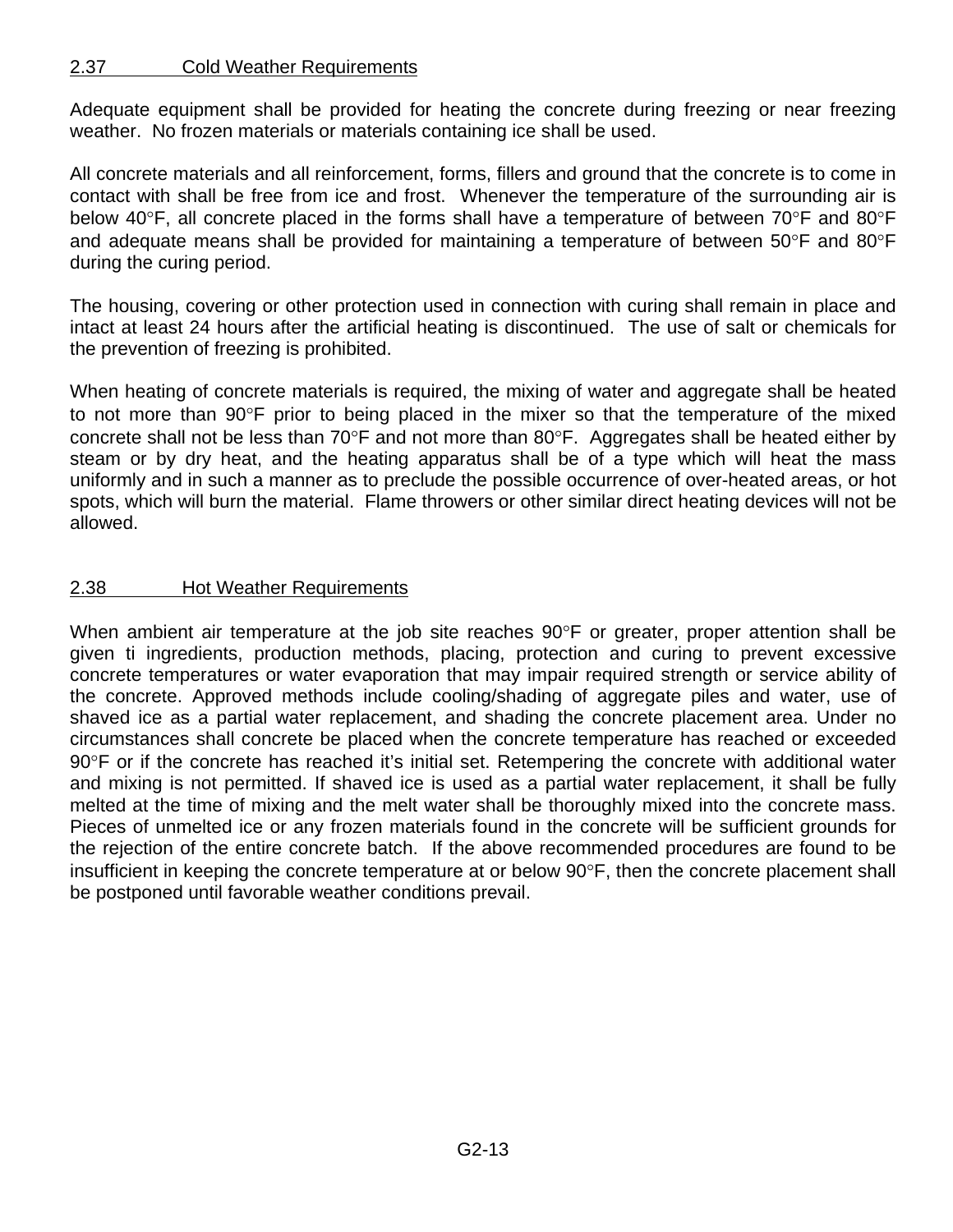# **OFFICE OF SPECIAL DISTRICTS COUNTY OF SAN BERNARDINO TECHNICAL SPECIFICATIONS**

# **SECTION 3.0**

# **PIPELINE MATERIALS AND INSTALLATION**

## 3.1 General

This portion of the work shall include the furnishing and installation of all materials necessary to complete the water line installation in conformance with the Plans and Specifications, true to line and grade and free from leaks, cracks, and obstructions. Where choices are allowed, the Contractor shall select such materials and construction methods as will result in a satisfactory completed project. Materials and equipment used in the work shall be new and unused unless otherwise specified. In case a reference is not clear as to which of several grades is desired, the highest quality material shall be used. Materials and strength of pipe shall be as shown on the Plans. Unless two or more materials are approved as equals, the Contractor shall not substitute another material for the one specified.

#### 3.2 Location Tape and Wire

3.2.01 Location Tape – Locating tape will have a metallic core and shall have a minimum thickness of 0.35 mils. The tape must have imprinted continuously over its length in permanent ink "CAUTION – WATER LINE BURIED BELOW." Maximum imprint length will be 36 inches per message. Location tape shall be a minimum of 2 inches wide and be highly visible, impervious to alkalis, chemical reagents, and solvents found in the soil. The tape will be installed 18 inches below finish grade directly above the pipe. The tape will run continuously down the length of the pipe with tape running laterally on all facilities attached to the pipeline.

3.2.02 Location Wire - Location wire will be 14 Ga. Coated copper and laid continuously with the pipe. The wire will be looped and secured around each joint and the adjacent valves. The wire will be laid parallel with pipe at all connecting points a 3M connector or approved equal will be used.

# 3.3 Excavation and Backfill

The Contractor is referred to Section 1.0, "Earthwork," of the Technical Specifications of these specifications.

#### 3.4 Cement Mortar Lines and Coated Welded Steel Water Pipe

3.4.01 Materials - All welded steel pipe, cement lined and reinforced mortar coated shall be the Class noted on the Plans. The materials and workmanship in the manufacture of welded steel pipe cement lined and reinforced mortar coated shall conform to the provisions of the American Water Works Association (AWWA) Standard C-200 and C-205. The thickness of the steel cylinders shall be a minimum of No. 12 gage (.1046 inch).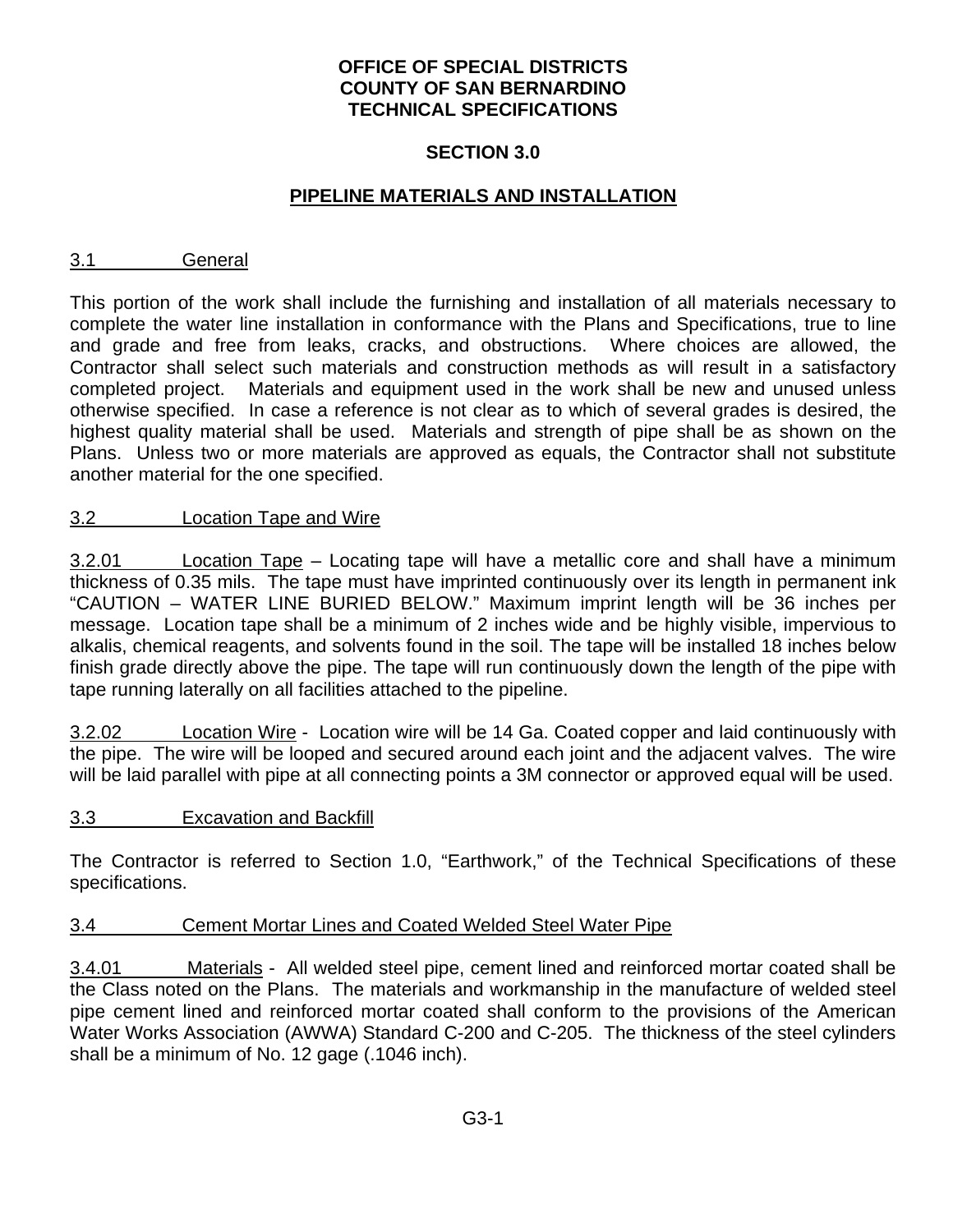# 3.4.02 Fabrication

# (1) Pipe Dimensions

The diameter of pipe shown on the Plans refers to the net actual inside diameter, after lining. The pipe shall be manufactured in sections not less than 18 feet not more than 40 feet in length and having not more than one longitudinal welded seam per section, except where shorter lengths or more than one longitudinal seam are required by special conditions.

Pipe manufactured in sections of 20 feet or less in length shall have not more than one circumferential seam. Sections more than 20 feet in length but less than 30 feet in length shall not have more than two circumferential seams. Sections 30 feet or more in length shall not have more than three circumferential seams, except where it is necessary to increase the number of seams due to special conditions.

#### (2) Ends of Pipe Sections

All field joints shall be 0-ring, rubber-gasketed slip joints, except where welded or flanged joints are shown on the Plans. The pipe fabricator shall furnish a written certification and guarantee stating that the 0-ring, rubber-gasketed slip joints, when properly jointed in the field, have a safe working pressure equal to the safe working pressure for steel pipe of corresponding size and gage. One end of each section shall be swaged approximately 5 inches deep with a flare lip to form the bell. The spigot end shall be formed in such a manner as to assure perfect roundness of the ends with a groove of uniform dimensions.

#### (3) Flanges

Flanges shall be fabricated in accordance with AWWA Standard C-207.

# (4) Plain Ends for Flexible Couplings

Both ends at coupling shall be square sheared before rolling or shall be cut square after fabrication. Use of cutting torches will not be permitted.

#### (5) Large Radius Curves

When horizontal and vertical, large radius curves are specified, slight deflections may be made with straight pipe, provided that the deflection shall not exceed the pipe manufacturer's recommendations for maximum deflection.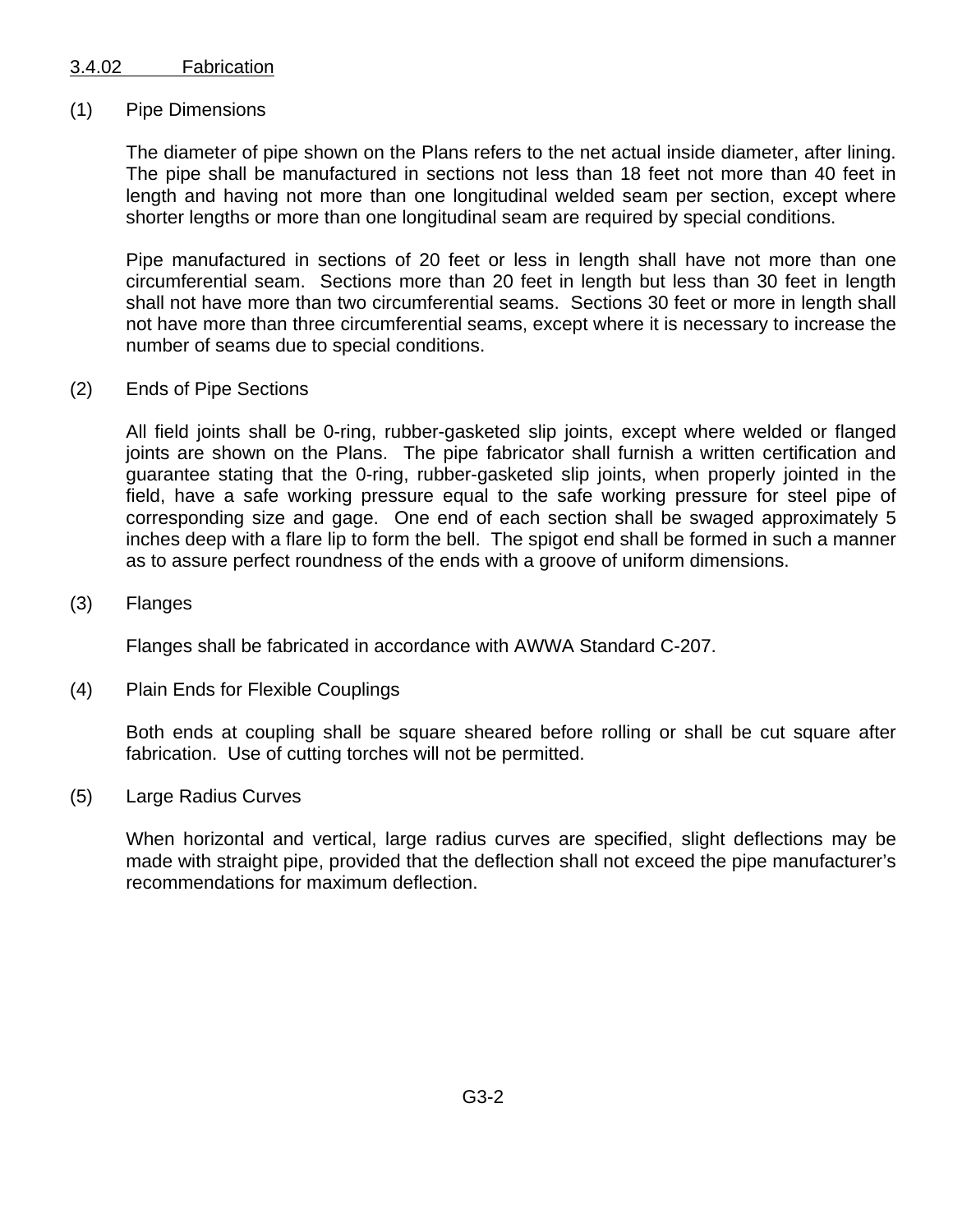# (6) Fabricated Fittings

All bends, ells, tees, crosses, reducers, and other special fittings, except as specifically noted to the contrary on the Plans, shall be constructed of cement mortar lined steel pipe with a reinforced mortar coating as specified for pipe mains and shall be fabricated at the plant for delivery and installation in the work in accordance with AWWA C-208.

A modified cut and fit installation in the field will be permitted, in which case a full-engineered pipe system will not be required. The modified cut and fit installation will consist of not more than one flexible coupling per fitting.

All other connections at a fitting shall be either flanged or "O-ring" gasketed to the connecting pipe or valve. All fittings shall be shop fabricated. Fabrication drawings shall be provided for all fittings and couplings. Protection of all inside joint recesses and outside joints shall be as hereinafter specified.

Flexible joints will consist of a ball joint with a telescoping capability. This fitting may be installed in the ground, in a vault or above the surface. Installation of the fitting and the type of fitting will be approved by the Engineer.

3.4.03 Hydrostatic Test -- All pipes shall undergo hydrostatic testing in accordance with the provisions of AWWA C-2000.

3.4.04 Inspection -- The Engineer or an authorized representative shall at all times have the right to inspect the work and materials in the course of manufacture. The manufacturer shall furnish the Engineer reasonable facilities for obtaining such information as may be desired regarding the progress and manner of the work and the character and quality of materials used.

3.4.05 Loading and Transporting Pipe -- After the pipe has been properly cured, it shall be loaded on trucks or railroad cars, adequately supported and chocked with sawdust bags or by other methods approved by the Engineer. During loading and unloading operations, the pipe shall be moved with slings of sufficient width to prevent damage to the exterior coating and in such a manner as to prevent injury to the cement mortar lining.

Unloading shall be accomplish in a workmanlike manner by the Contractor who lays the pipe, and every precaution shall be taken to prevent damage to the pipe. Under no circumstances are pipe sections to be dropped or bumped in handling.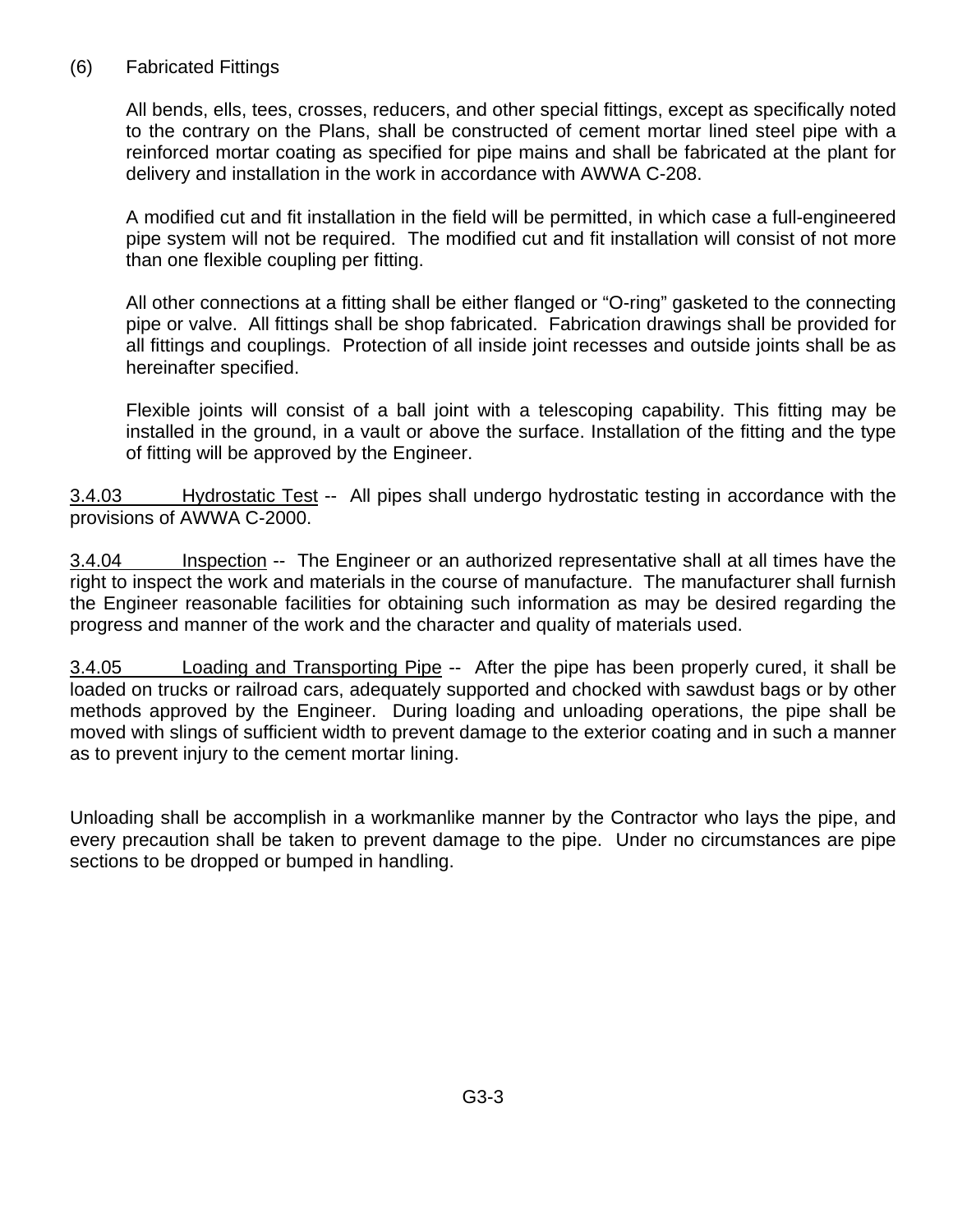3.4.06 Installation Procedures -- All welded steel pipe shall be installed in accordance with installation instructions furnished by the pipe manufacturer, and these instructions shall be closely and carefully followed by the Contractor. The pipe shall be laid true to line and grade and at the locations as indicated on the plans, and as herein specified.

# (1) Lowering

Pipe shall be carefully lowered into the trench using suitable means that will prevent disturbing the prepared foundation or getting dirt inside the pipe or couplings. All pipes ends and coupling parts shall be thoroughly cleaned before final assembly of the joint. Rubber rings and couplings sleeves shall be installed in an approved and workmanlike manner.

# (2) Lubricating

A specifically prepared non-toxic and water-soluble lubricant shall be applied to machined pipe ends just prior to installation of the couplings. Proper location of all rubber rings shall be checked by use of a suitable feeler gage at all points around the circumference of coupling ends.

# (3) Capping

At all times when the work of installing pipe is not in progress, all openings into the pipe and the ends of the pipe in the trench shall be tightly closed to prevent entrance of animals and foreign materials. The Contractor shall take all necessary precautions to prevent the pipe from floating due to the water entering the trench from any source, shall assume full responsibility for any damage due to this cause, and shall, at his/her own expense, restore and replace the pipe to its specified condition and grade if it is displaced due to floating. The Contractor shall maintain the inside of the pipe free from foreign materials and in a clean and sanitary condition until its acceptance by the District.

# (4) Inside Joint Recess

The inside joint recess shall be buttered with cement mortar in such a manner and in sufficient quantity to completely fill the space between the respective mortar linings. After the jointing is completed, the pipe interior shall be swabbed to remove all excess mortar by drawing an approved type swab or squeegee through the pipe. Mortar shall be as per AWWA C-602.

This procedure also applies to the inside joint recesses of all flexible couplings.

# (5) Outside Joints

After the pipe has been installed, but before backfill has been completed, the exterior of the joint shall be completely mortared to a thickness at least that of the adjacent factory applied coating. Mortar shall be as per AWWA C-602.

The pipe manufacturer's recommendations shall be followed in the fabrication of this joint.

All flexible couplings shall be coated in their entirety as outlined above.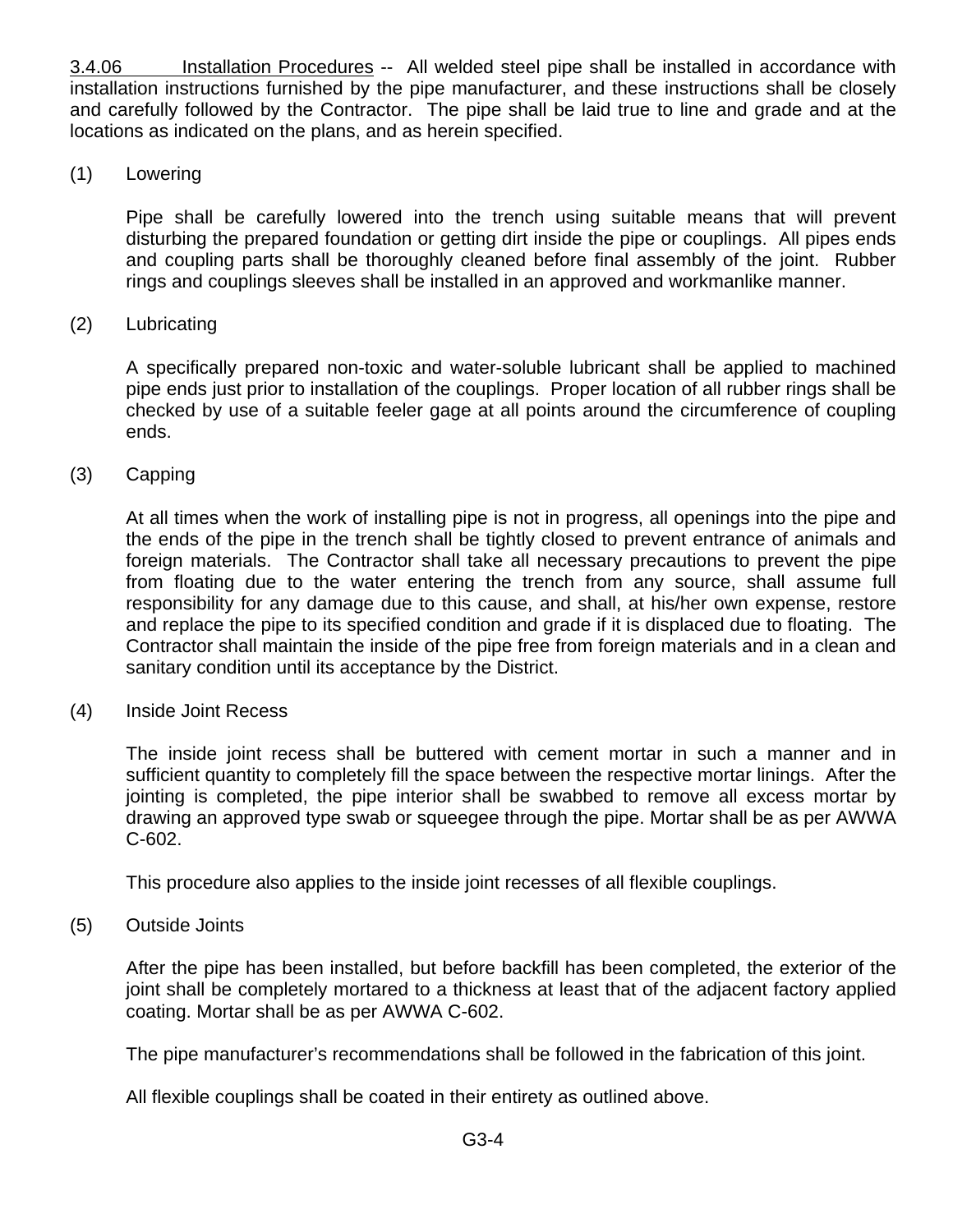# (6) Flange Joints

Contractor shall furnish all necessary bolts and gaskets for flange joints and all other material for jointing specials, fittings and valves to pipe.

# 3.5 Asbestos Cement Pipe Water Lines, Couplings and Cast-Iron Fittings

3.5.01 General -- Asbestos cement pipe is not allowed for any new installations. It may be utilized for the repair of an existing asbestos cement pipe water line. The handling of asbestos cement pipe must follow the EPA/COSHA Regulations.

3.5.02 Materials -- All asbestos cement pipes shall be of the Class noted on the plans. The minimum class of asbestos cement water pipe shall be Class 150. Materials and workmanship in the manufacture of asbestos cement water pipe shall conform to the requirements of AWWA Standard C-400.

(1) Deflection

The couplings, rings, and ends of pipe sections shall be so manufactured that a deflection of five degrees  $(5^{\circ})$  may be obtained at each coupling.

(2) End Separation

Ends of pipe sections shall be so manufactured that in conjunction with couplings and rings they shall provide, when assembled, automatic separation of pipe ends.

(3) Pipe Ends

 Asbestos cement pipe ends shall be of a design for which there is available, local stock, castiron fittings and gate valves having bells with sealing ring grooves of the same design as the ring groove of the couplings with which the pipe sections are joined.

(4) Fittings

 All elbows, tees, crosses, reducers, and other special fittings in asbestos cement pipeline shall be rubber ring or bell end cast-iron fittings manufactured of tough gray cast-iron, in accordance with AWWA Standard C-110, free of all imperfections, with cement mortar lining for use with the class of pipe specified. All bolted fittings will be coated with Bitumastic or approved equal.

3.5.03 Shop Drawings -- Shop drawings of all pipe and fittings shall be submitted to the Engineer and shall be approved by him/her prior to fabrication of the pipe and fittings.

3.5.04 Installation Procedures -- All asbestos cement pipe shall be installed in accordance with installation instructions furnished by the pipe manufacturer and in accordance with AWWA standard C-603, and these instructions shall be closely and carefully followed by the Contractor.

The pipe shall be laid true to line and grade and at the location as indicated on the plans as herein specified.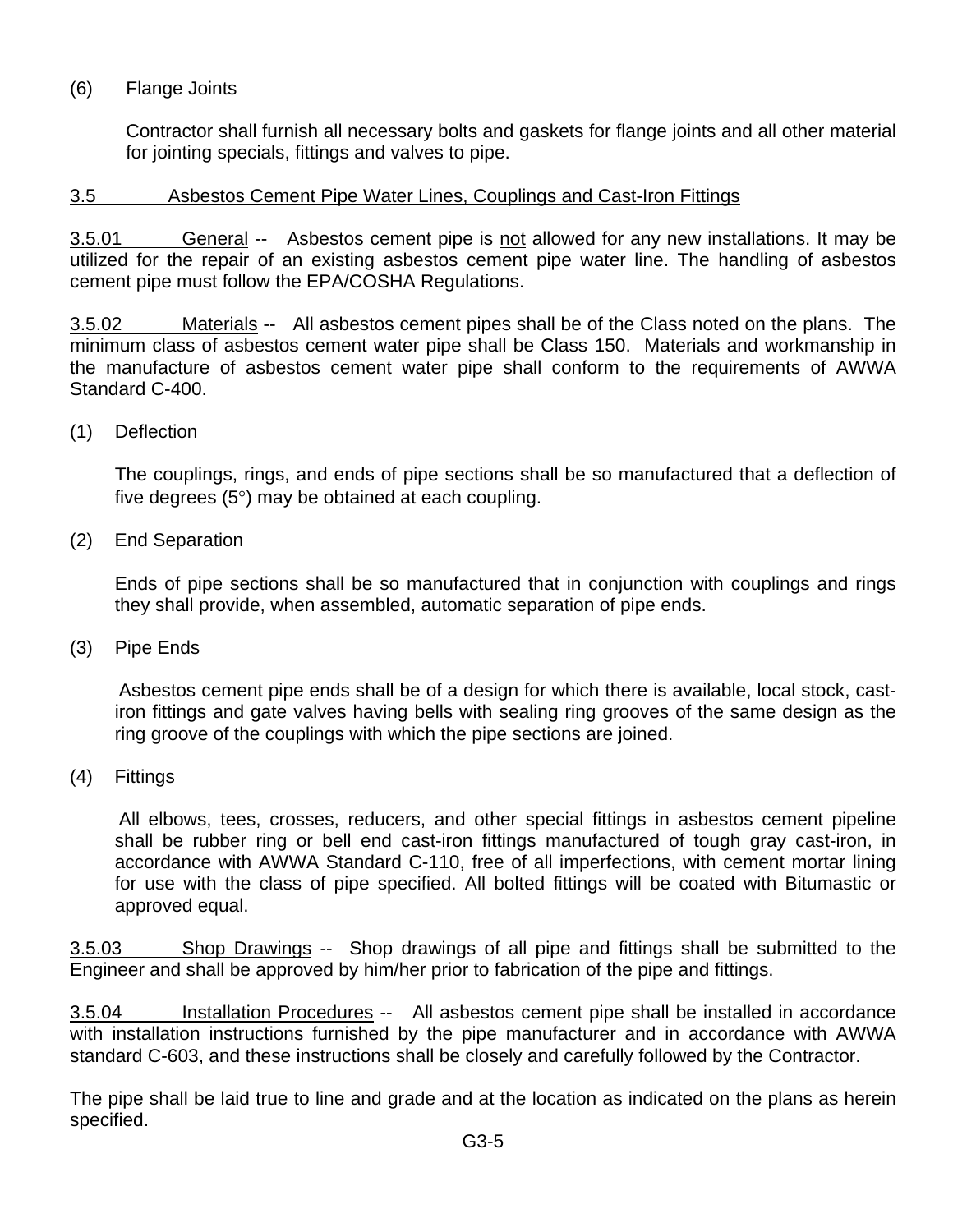3.5.05 Concrete Thrust Blocks and Pipe Encasements -- The Contractor is referred to Section 10.0, "Concrete Thrust Blocks and Blankets," of the Technical Specifications of these specifications.

3.5.06 Testing and Disinfection of Water Lines -- The Contractor is referred to Section 9.0, "Testing and Disinfection of Water Lines," of the Technical Specifications of these specifications.

# 3.6 **Polyvinyl Chloride (PVC) Pipe Water Lines, Couplings and Cast-Iron Fittings**

3.6.01 Materials -- All PVC pipe shall be of the Class shown on the Plans. The minimum class of PVC pipe shall be Class 150. Materials and workmanship in the manufacture of PVC pipe shall conform to the requirements of AWWA Standard C-900 and C-905. Standard lengths of PVC pipe shall be 20 feet.

# (1) Deflection at Joints

 Deflection couplings of the same class as the adjacent pipe shall be used on curvilinear alignments or where otherwise required.

(2) Large Radius Curves C-900

When Horizontal and Vertical Large Radius Curves are specified, slight deflections of (2.5°) up to 8" and  $(1^{\circ})$  10" and up may be made with straight pipe.

(3) Ends of Pipe Sections

 Joints shall be rubber-gasketed slip joints, unless otherwise shown on the Plans or where deflection joints are necessary.

(4) Fittings

 All elbows, tees, crosses, reducers, and other special fittings in asbestos cement pipeline shall be rubber ring or bell end cast-iron fittings manufactured of tough gray cast-iron, in accordance with AWW Standard C-110, free of all imperfections, with cement mortar lining for use with the class of pipe specified. All bolted fittings will be coated with Bitumastic or approved equal.

3.6.02 Installation Procedures -- All PVC shall be installed in accordance with installation instructions furnished by the pipe manufacturer and according to AWWA Manual M23, PVC Pipe-Design and Installation.

3.6.03 Concrete Thrust Blocks and Pipe Encasements -- The Contractor is referred to Section 10.0, "Concrete Thrust Blocks and Blankets," of the Technical Specifications of these specifications.

3.6.04 Testing and Disinfection of Water Lines -- The Contractor is referred to Section 9.0, "Testing and Disinfection of Water Lines," of the Technical Specifications of these specifications.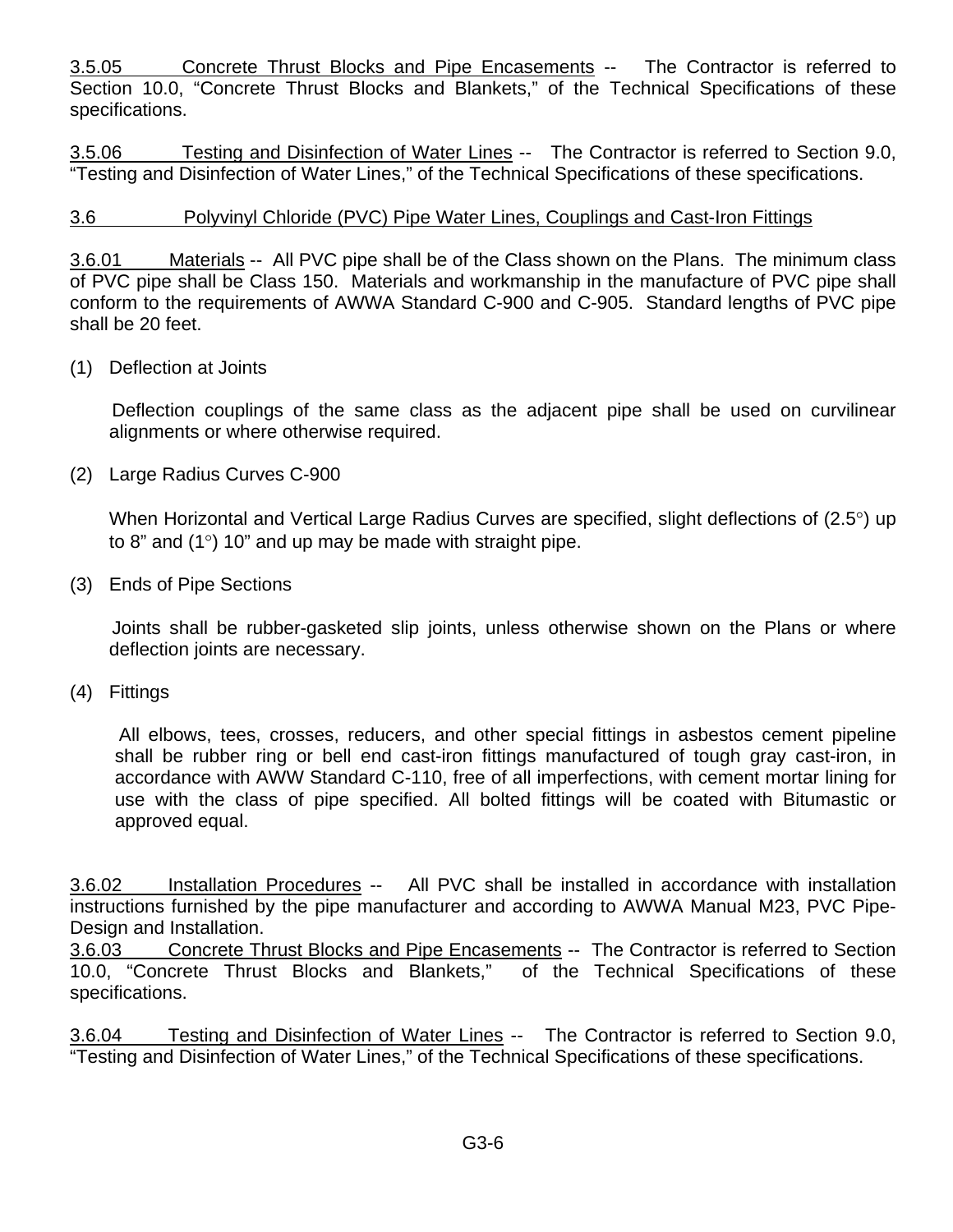3.6.05 End of the Line, Cross and Tee -- All pipeline installations that have an ending point with out connecting to an existing pipeline will have a fitting (tee or cross), isolation valve, a 5' long length of pipe stubbed out, end cap and a thrust block installed. The 5' section of pipe will allow for future tie-ins to the system. All pipelines with the possibility for future connections will require installation of pipe and fitting restraints 100' before the end of the line including the tee or cross and isolation valve.

3.6.06 Tie-In's -- All tie-in's will be scheduled with the inspector or with an authorized District Employee. If the tie-in requires the existing water system to be shut-down the contractor will be required to complete the tie-in to the water system in a timely manner, not to exceed 8 hours. If more time is needed, special arrangements must be made with the system supervisor. If there are fittings that require thrust blocks to harden before the system can be brought back on line the contractor must make arrangements to install a temporary thrust system to prevent fitting from moving until the concrete hardens. All temporary mechanical type restraints will require approval by the district engineer or his representative before tie-in can be scheduled.

3.6.07 Tie-In Fittings -- If the tie-in point is at an AC type fitting the contractor will install a Newby transition rubber or approved equal to transition from C900 or Ductile iron pipe to the AC fitting. If the tie-in point is at a section of AC pipe the contractor will use a 10" long JCM "Optimum Range Coupling" or an approved equal. If the tie-in point is at a section of C900 to C900 the contractor will use a 12" long Tyler/Union coupling or a C900 repair coupling or an approved equal.

All in line push on type Bell reducers will be restrained on both sides of the fitting with pipe restraints.

3.6.08 Backfill Stabilizer -- Backfill stabilizers will be installed for all slopes with 16 degree fall or greater. The number of stabilizers require for a project will be determined by the engineer and will take into consideration the length and degree fall on a particular slope. The stabilizer will be installed in undisturbed soil with #4 re-bar framework as shown on drawing H-18.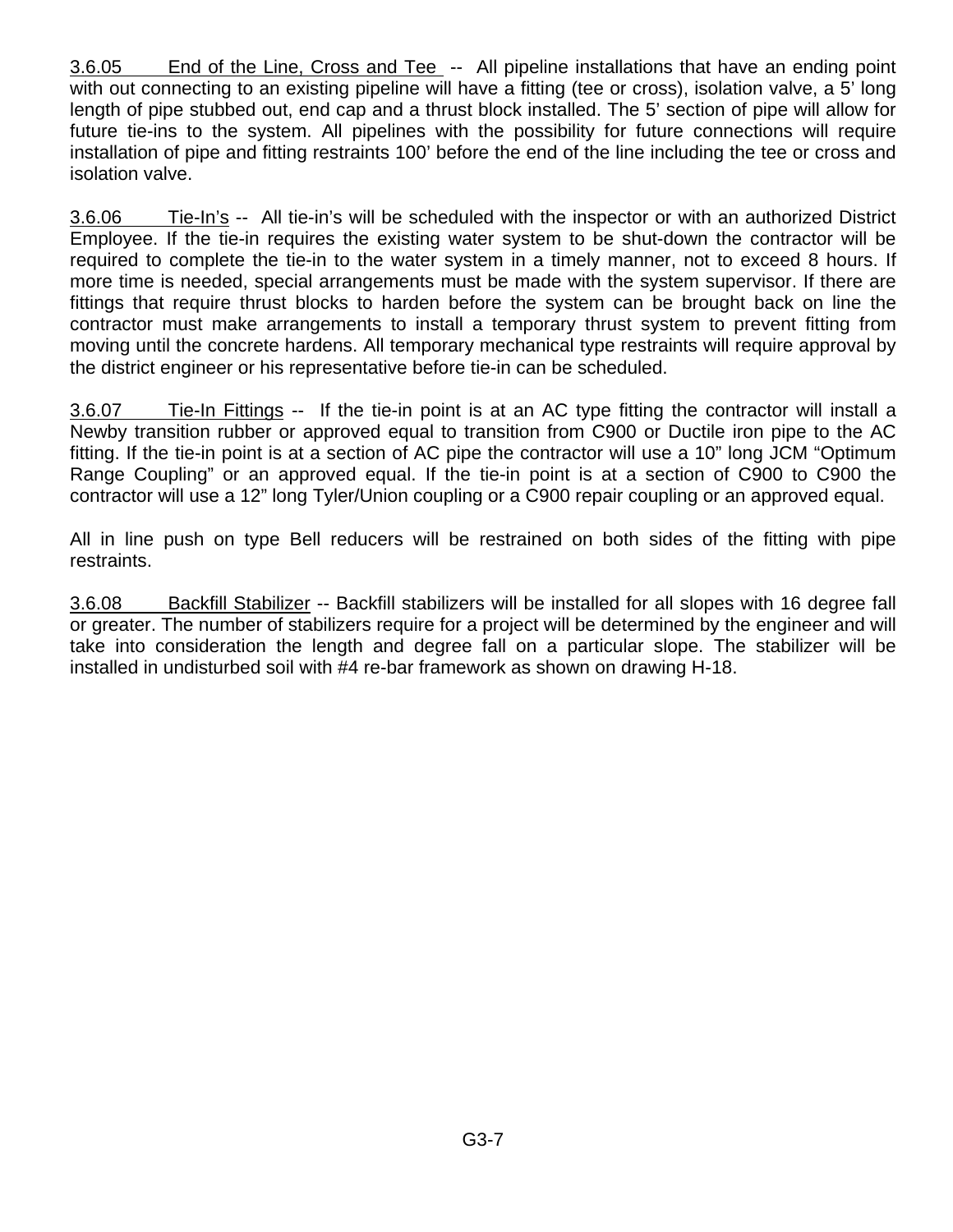### **SECTION 4.0**

# **FIRE HYDRANT ASSEMBLIES**

#### 4.1 General

Fire hydrant assemblies shall be as called for on Standard Drawings No. H-2A and H-2B and as specified in the other applicable sections of these specifications.

Fire hydrants shall be Mueller or approved equal only and shall be the post-type dry-barrel type conforming to the Standard for Dry-Barrel Fire Hydrants (AWWA C502). An Affidavit of Compliance may be required from the manufacturer to the effect that the materials furnished under the purchaser's order comply with all applicable requirements of this standard.

Fire hydrants shall have a 6-inch inlet connection with a minimum 5-1/2 inch I.D. compression type main valve, 1-1/2 inch pentagon nut that turns to the left (counter clockwise) to open, and 0-ring stem seals. Type "B" fire hydrants shall be equipped with one 4-inch California Standard thread pumper outlet and two 2-1/2 inch National Standard hose thread outlets. Hose nozzles shall be threaded in type and retained with a setscrew. Caulked or leaded nozzles are not acceptable. Outlet nozzles shall be provided with outlet caps and caps shall be securely chained to the hydrant barrel with a metal chain as specified in AWWA C502. Hydrants shall be traffic models with suitable bolted or 3'x3'x6" nonslip concrete pad installed around the base of the break away to insure that no lateral movement occurs when hit, that causes fractures on impact without flooding, provided near the ground level. The bonnet shall be dry top and factory packed with grease, oil reservoir or equal. Hydrants shall have a bronze drain way with two drain holes to adequately drain the barrel when the hydrant is closed, and said drain opening shall be capable of accepting a tapered, self-tapping screwed plug for the purpose of either slowing or stopping the drain stream flow when the hydrant is in a partially opened position 1 cubic foot of gravel shall be placed around each drain hole to facilitate drainage. All working parts including the main valve and seat ring shall be removable through the tope of the hydrant without necessity of excavation.

The manufacturer's warranty for the hydrants shall be required prior to approval of their use.

#### 4.2 Excavation and Backfill

The Contractor is referred to Section 1.0, "Earthwork," of the Technical Specifications of these specifications.

#### 4.3 Painting

All fire hydrants shall be surface prepared to receive paint by scraping and wire brushing, and shall be painted with one (1) coat of surface primer and two (2) coats of finish paint. The paint shall be 215958 single application Heavy Duty Rust Inhibitive Red Primer and 215950 single application Safety Yellow Finish coat, as manufactured by Rust-Oleum, or approved equal paint system using compatible primer and finish supplied by one manufacturer.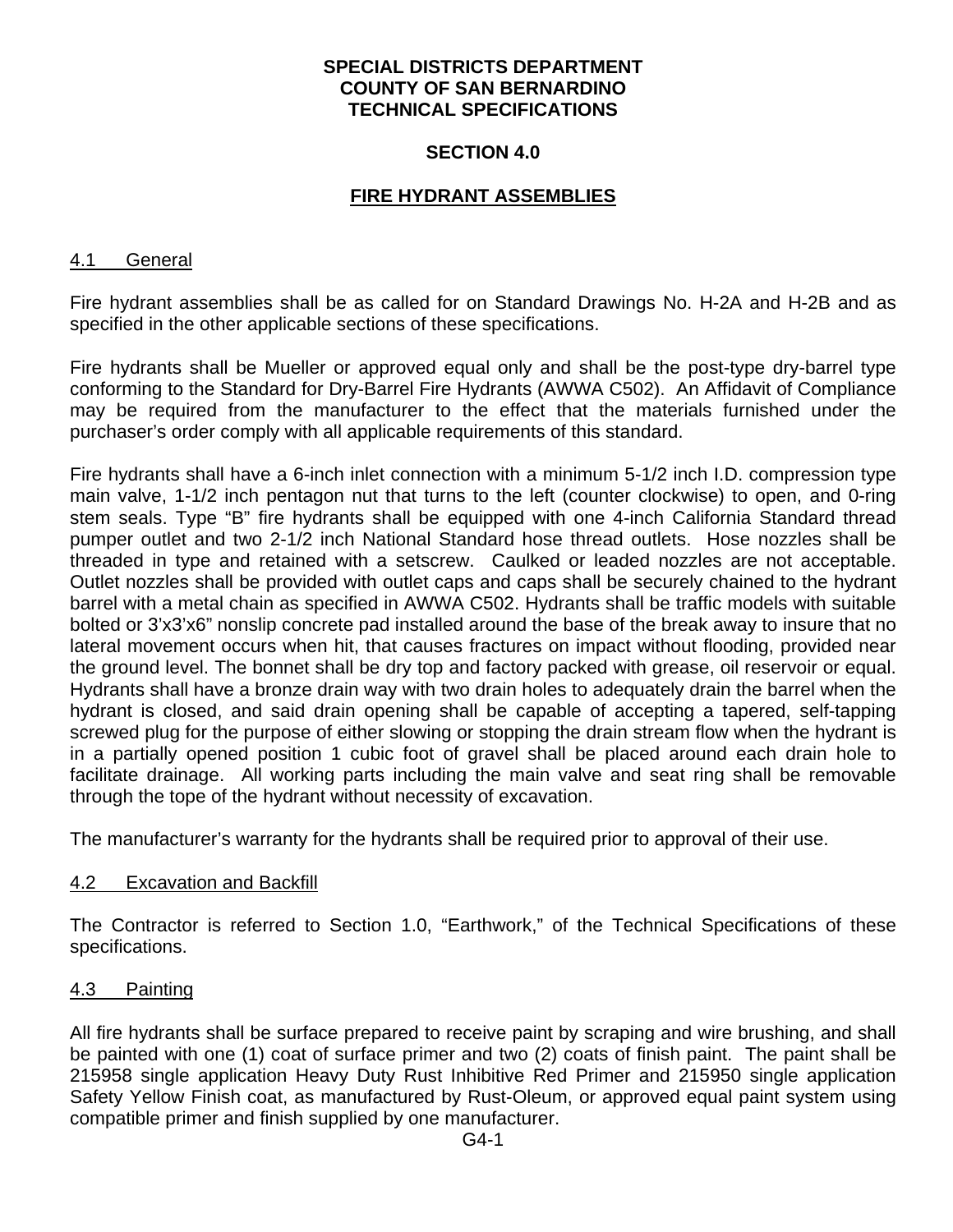# **SECTION 5.0**

# **FLUSH-OUT AND BLOWOFF ASSEMBLIES**

#### 5.1 Flush-Outs

Flush-out assemblies shall be as called for on the Special District's Standard Drawing No. H-7A, and H-7B and as specified in other applicable sections of these specifications.

Flush-outs shall be constructed in the size and at the locations shown on the plans.

#### 5.2 Excavation and Backfill

The Contractor is referred to Section 1.0, "Earthwork," of the Technical Specifications of these specifications.

#### 5.3 Blowoffs

Blowoff assemblies shall be as called for on Standard Drawing No. H-7A and H-7B and as specified in the other applicable sections of these specifications.

Blowoffs shall be constructed in the size and at the locations shown on the plans.

#### 5.4 Protective Coatings

All portions of flush-out and blowoff pipe and appurtenances extending above finished grade shall be surface prepared to receive paint by scraping and wire brushing, and shall be painted with one (1) coat of surface primer and two (2) coats of finish paint. The paint shall be 215958 single application Heavy Duty Rust Inhibitive Red Primer and 215950 single application Safety Yellow finish coat as manufactured by Rust-Oleum, or approved equal paint system using compatible primer and finish supplied by one manufacturer. All flush out and blowoff pipe below grade shall be standard steel or galvanized pipe (Schedule 40), asphalt coated.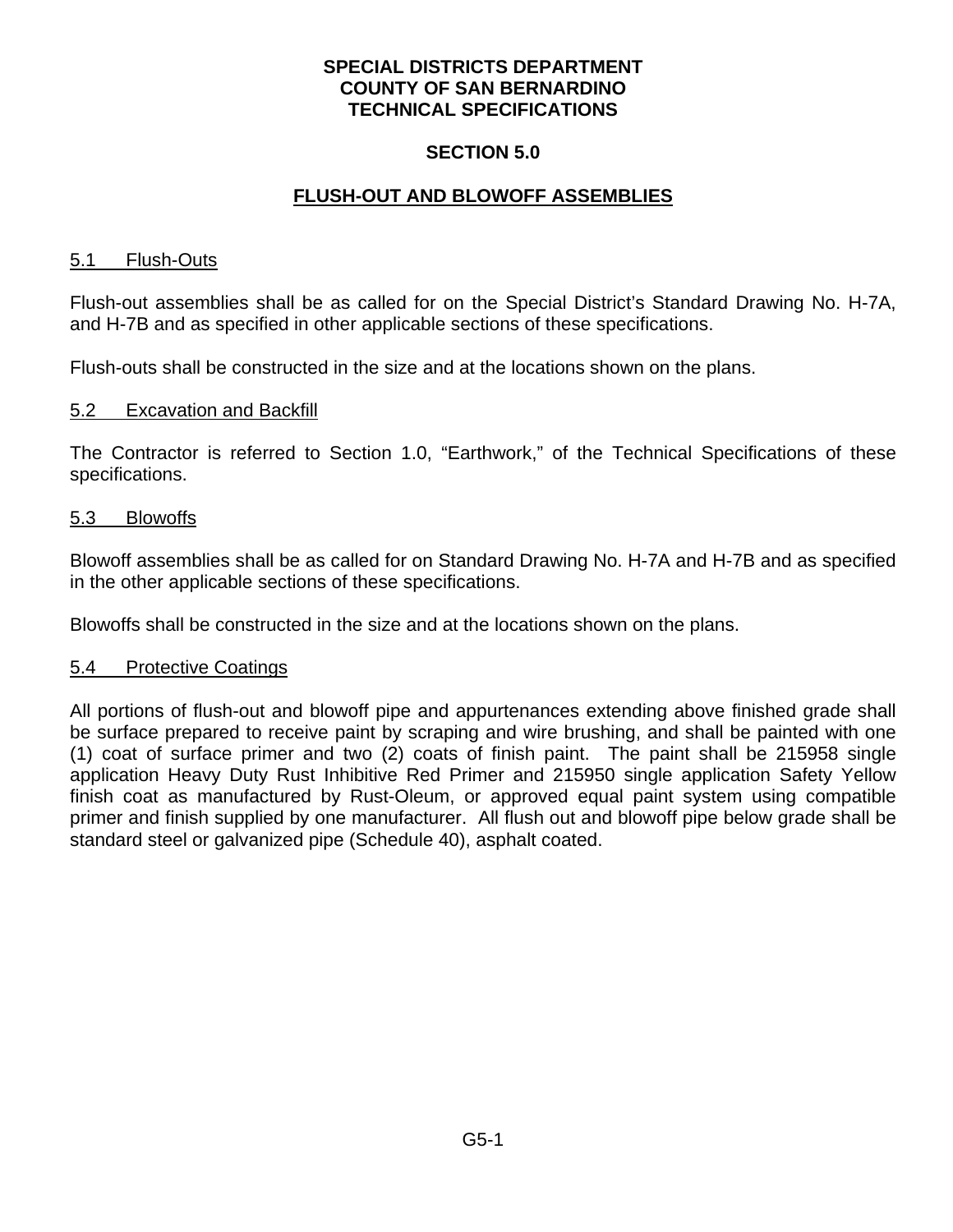## **SECTION 6.0**

# **VALVES, VALVE BOXES AND COVERS**

#### 6.1 Gate Valves

Gate valves shall be iron-body Mueller valves or approved equal only, resilient-seated gate valves with non-rising stem and 0-ring seals. Gate valves shall conform to the Standard Specifications for gate valves, 3 inches through 12 inches, for water and other liquids (AWWA C-509) of the American Water Works Associations.

An Affidavit of compliance may be required from the manufacturer to the effect that the materials furnished under the purchaser's order comply with all applicable requirements of this standard.

Valves shall be designed to operate for cold water service with up to 200 psi working pressure on either side of the valve.

Underground valves shall be fitted with 2 inch operating bolts and exposed valves shall be furnished with handwheels. All valves shall turn to the left (counter clockwise) to open the valve.

All internal parts shall be accessible without removing the main body from the pressure line. All ferrous metal internal parts shall be epoxy coated with a factory applied corrosion resistant coating of at least 4-mil thickness conforming to AWWA Standard C-550.

#### 6.2 Butterfly Valves

Butterfly valves for use on larger diameter mains shall be of the Class 150B rubber-seated tight closing type. They shall meet or exceed the requirements of AWWA Standard C-504. Valve body shall be high strength cast-iron ASTM A126 Class B. Shaft seals shall be 0-ring type.

An Affidavit of Compliance may be required from the manufacturer to the effect that the materials furnished under the purchaser's order comply with all applicable requirements of this standard.

Underground valves shall be fitting with 2 inch operating nuts and exposed valves shall be furnished with handwheels. All valves shall turn to the left (counter clockwise) to open the valve.

# 6.3 Excavation and Backfill

The Contractor is referred to Section 1.0, "Earthwork," of the Technical Specifications of these specifications.

#### 6.4 Valve Ends

The valve ends shall be of the type shown on the plans. Valves with welding ends will not be permitted for use in welded steel lines.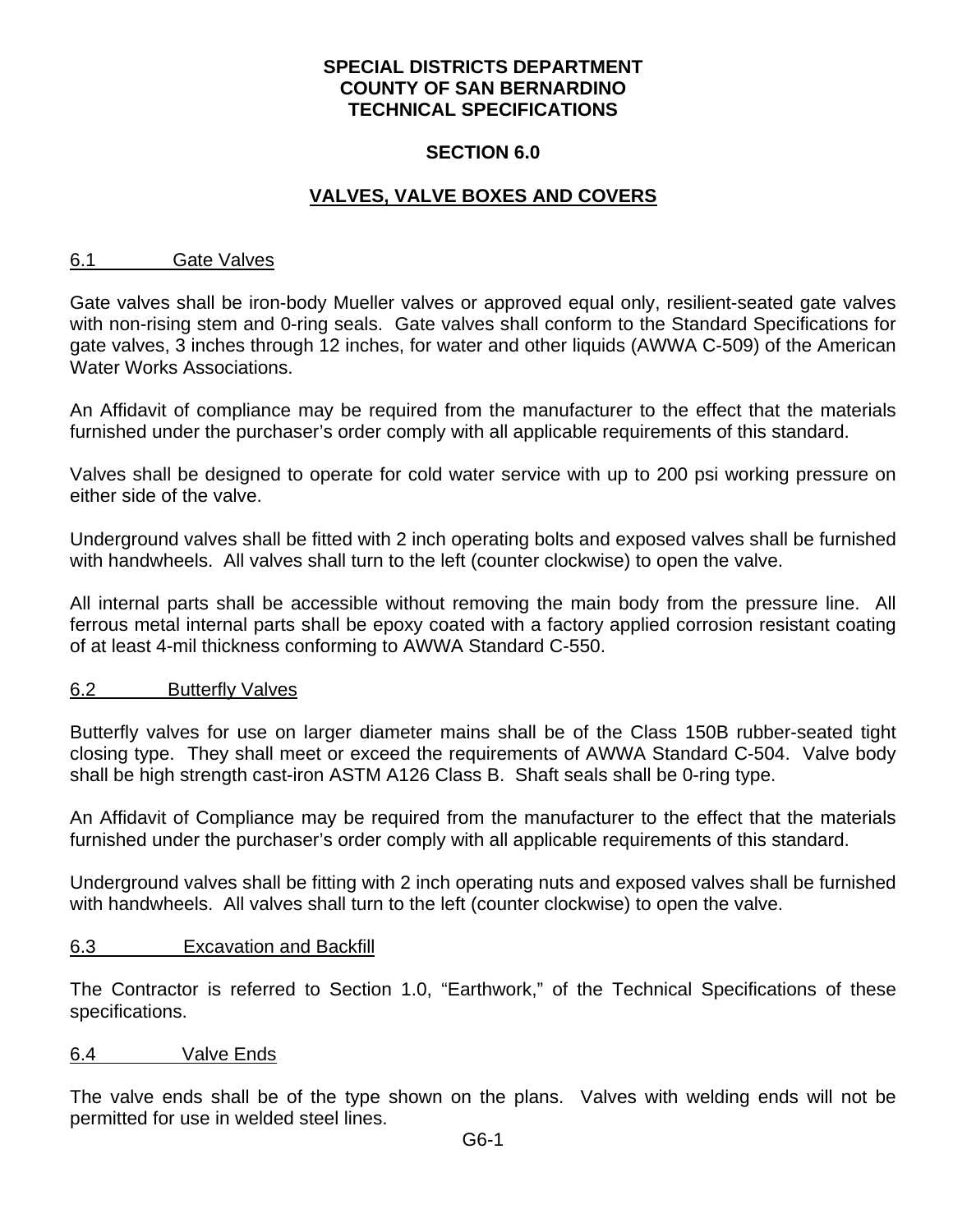# 6.5 Valve Boxes and Covers

Valve boxes shall be provided for all valves which are set in the ground and shall extend to a point flush with the finished or established ground or paved surface. Valve boxes covers shall be as manufactured by Alhambra Foundry, No. A-29606, or approved equal.

The valve box shall be adjustable and shall consist of a 6-5/8 inch by 18 inch steel (10 gage) valve box top with a cast-iron cover that extends into the valve box top. The bottom sections shall be 6 inch SDR35 pipe and be of varying length to meet field conditions.

Where valve operating nuts are more than 60 inches below finish surface, the Contractor shall install a valve extension stem either of standard manufacture or shop fabricated, which shall bring the operating nut to within 12 inches of the surface. The extension stem shall be made of solid round steel bar of diameter equal to the valve stem diameter with a minimum of 1-inch diameter or extra heavy steel pipe of a minimum of 1-1/4 each inside diameter. The stem extension shall have a round disc dirt shield guide made of  $\frac{1}{4}$  inch minimum thickness solid steel plate having a diameter approximately  $\frac{1}{2}$  inch less than the valve cover inside diameter which will allow smooth stem operation.

Installation of the valve box and cover shall conform to Standard Drawing No. H-11 and to other applicable drawings.

(1) Nameplate

The nameplate on each and every valve box cover shall read as follows: "WATER"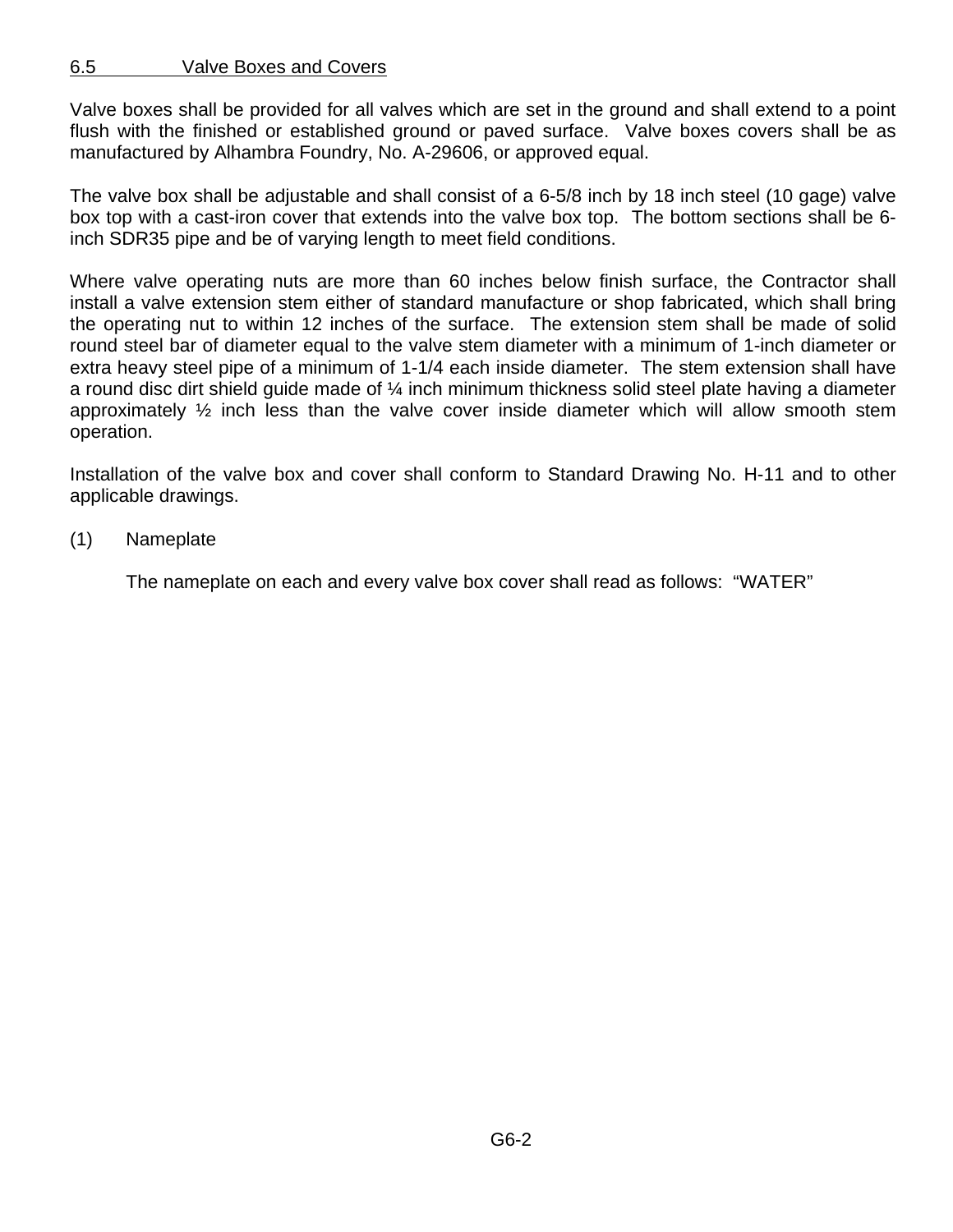#### **SECTION 7.0**

# **WATER SERVICES**

#### 7.1 General

Where the District requires the Contractor to install water services, the Contractor shall furnish and install the materials in accordance with the standards herein. Services shall be installed at the locations shown on the plans, at right angles to the centerline of the main, and shall be spaced a minimum of 10 feet from any sewer lateral. No services will be permitted in driveway areas.

All pipes, valves and fittings shall have a minimum working pressure rating of 200 pounds per square inch. Pipe ends, where joining special fittings, compression for adaptation to copper tube couplings.

Water service connections shall be installed in conformance with Standard Drawings No. H-4A, H-4B, H-5, H-10, H-13 and H-14 and other applicable Standard Drawings.

Fire detector check valve assemblies (Std. Dwg. No. H-5) shall be used for services requiring sprinkler systems or other privately owned fire protection systems.

A backflow prevention device (Std. Dwg No. H-13 or H-14) shall be required if it is determined by the District that the type of occupancy could impose a health hazard.

# 7.2 Earthwork

The Contractor is referred to Section 1.0, "Earthwork," of the Technical Specifications of these specifications.

# 7.3 Plastic Water Service Tubing

All plastic water service tubing shall be manufactured by extrusion from virgin plastic compound, Type III, Grade P34, Class C Polyethylene Resin (PE3408) as defined by ASTM D 2737.

Extruded tubing shall have a Standard Dimension Ratio (SDR) of 9. All service tubing shall be rated for use with water at  $73.4^{\circ}$ F at a minimum hydrostatic design stress of 1,250 psi.

All service tubing delivered to the job site shall be clearly marked at intervals of not more than 2 feet with the following information: nominal size tubing, type of material, SDR, pressure rating, ASTM designation, manufacturer's trade name and production code and seal of approval of an accredited testing laboratory.

All plastic tubing shall be Driscoplex 5100 Ultra-Line "CTS" Poly Tube (200 PSI working pressure)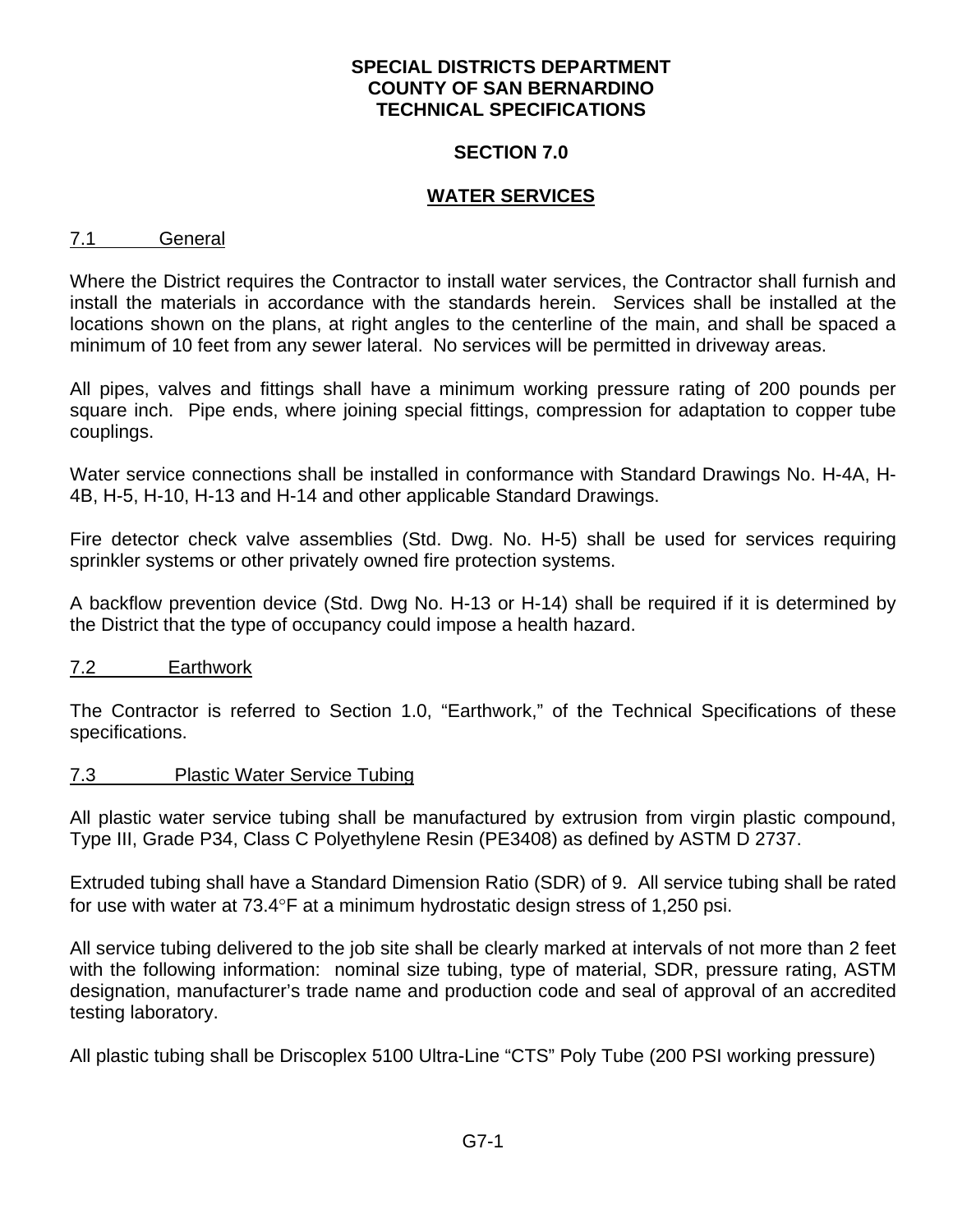# 7.4 Angle Meter Stops

All 1-inch angle meter stops shall be Mueller only, H-14250 or approved equal.

All 1-1/2 inch and 2 inch angle meter stops shall be flanged Mueller H-14276 or approved equal.

# 7.5 Corporation Stops

All corporation stops shall be Mueller H-15000 or H-15025 or approved equal.

# 7.6 Service Saddles

All service saddles for asbestos cement pipe shall be Mueller A-16100 BR1B and solid bronze or approved equal.

All service saddles for AWWA C900 PVC pipe shall be BR1B Mueller only and solid bronze or approved equal.

Service saddles used on cement mortar lined and coated steel pipe shall be Rockwell 362 or approved equal.

# 7.7 Meter Box

Meter boxes shall be Brooks Products Poly Plastics No. 1419 with snap-lid or No. 3 concrete box used only in concrete and asphalt applications and lid for  $\frac{3}{4}$  inch services; No. 1320 or No. 37 for 1 inch services; and No. 1730 or No. 66 for 1-1/2 inch to 2 inch services; or approved equal.

# 7.8 Main Pipeline Hot Tap

Size on taps require a 5-piece, cast iron sleeve with mechanical joint ends per Mueller H-615 and H-616. All other will use 622 smith & Blair apoxy coated or approved equal.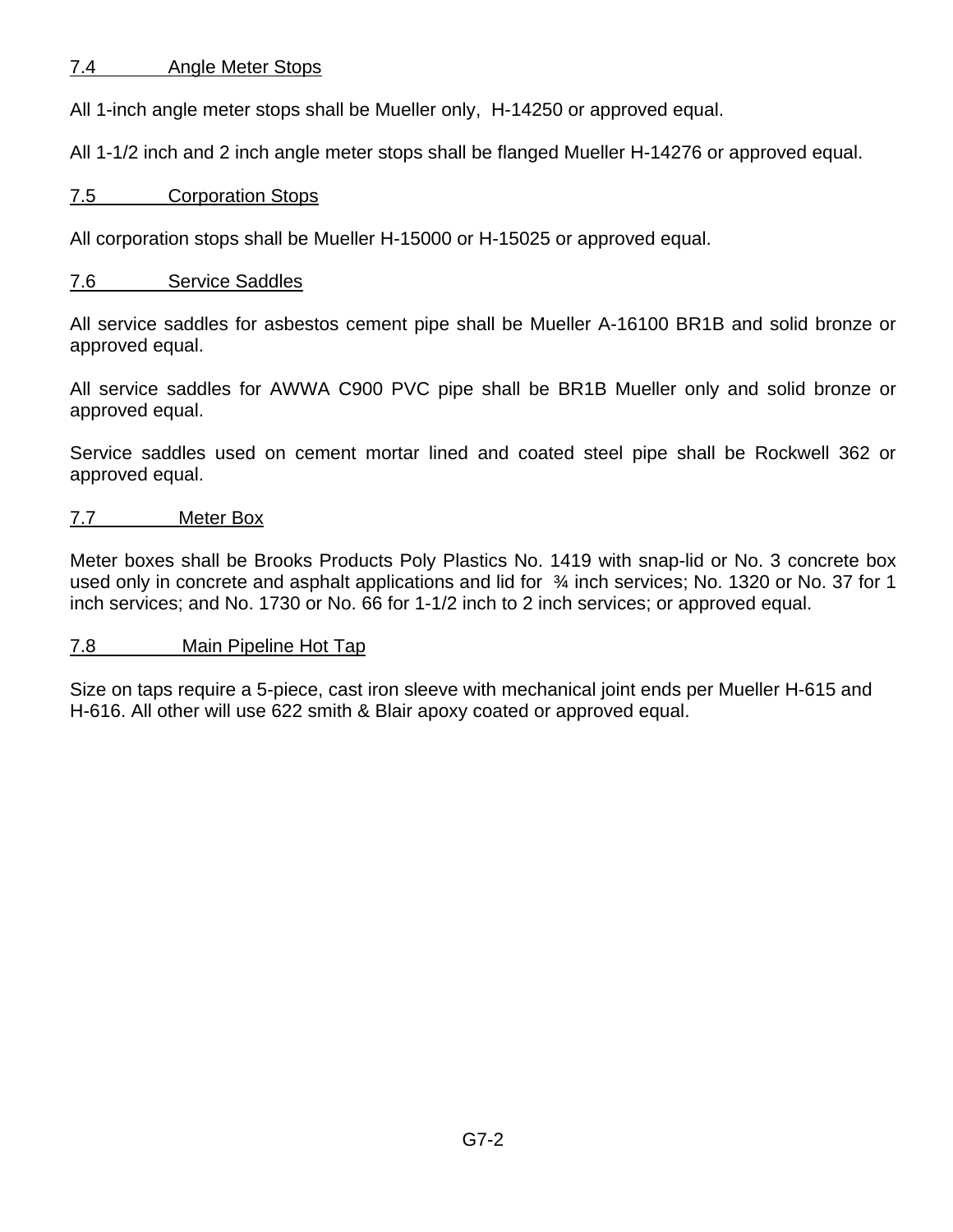#### **SECTION 8.0**

## **AIR AND VACUUM AND AIR RELEASE ASSEMBLIES**

#### 8.1 General

The air and vacuum valve, air release valve, valves, unions, piping, vault, vault lid, and other appurtenances shall be as called for on Standard Drawing No. H-6 "Air and Vacuum Valve Assembly", and other applicable Standard Drawings. Installations shall be made at the locations shown on the plans.

#### 8.2 Earthwork

The Contractor is referred to Section 1.0, "Earthwork," of the Technical Specifications of these specifications.

#### 8.3 Plastic Water Service Tubing

All plastic water service tubing shall be manufactured by extrusion from virgin plastic compound, Type III, Grade P34, Class C, Polyethylene Resin (PE3408) as defined by ASTM D 2737.

Extruded tubing shall have a Standard Dimension Ratio (SDR) of 9. All service tubing shall be rated for use with water at  $73.4^{\circ}$ F at a minimum hydrostatic design stress of 1,250 psi.

All service tubing delivered to the job site shall be clearly marked at intervals of not more than 2 feet with the following information: nominal size tubing, type of material, SDR, pressure rating, ASTM designation, manufacturer's trade name and production code and seal of approval of an accredited testing laboratory.

All plastic tubing shall be Drisco CTS Poly or approved equal.

8.4 Corporation Stops

All corporation stops shall be Mueller H-15020 or H-15045 or approved equal.

8.5 Curb Valves

All curb valves shall be Mueller H-15175 or approved equal.

8.6 Air and Vacuum Valves

All air and vacuum valves shall be Apco Series 140, 1 inch 140, 2 inch 142, Crispin Type AL, or approved equal.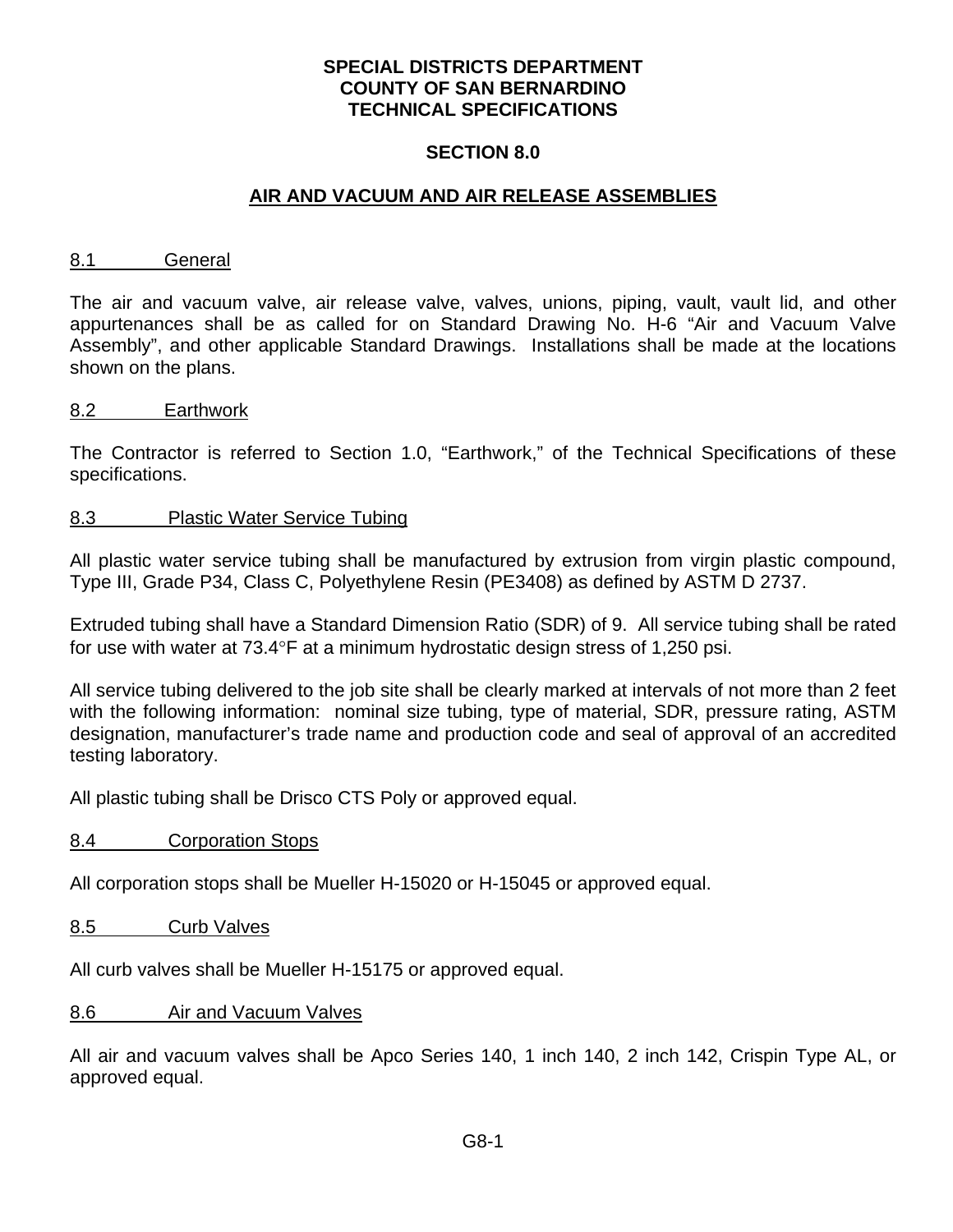# 8.7 Air Release Valves

 All air release valves (compound level) shall be Crispin Type PL, Apco Series 200, 1 inch 200A, 2 inch 200, or approved equal.

# 8.8 Air and Vacuum Combination Valves

All air and vacuum combination valves shall be Crispin UL Apco Heavy duty Combination Air Release Valve, 1 inch 143C, 2 inch 145C, or approved equal.

# 8.9 Meter Box and Lid

All meter boxes and lids shall be AEP 1015/T-26 lid or approved equal. The meter box size shall be adequate to contain and allow room to service all valves and appurtenances contained herein.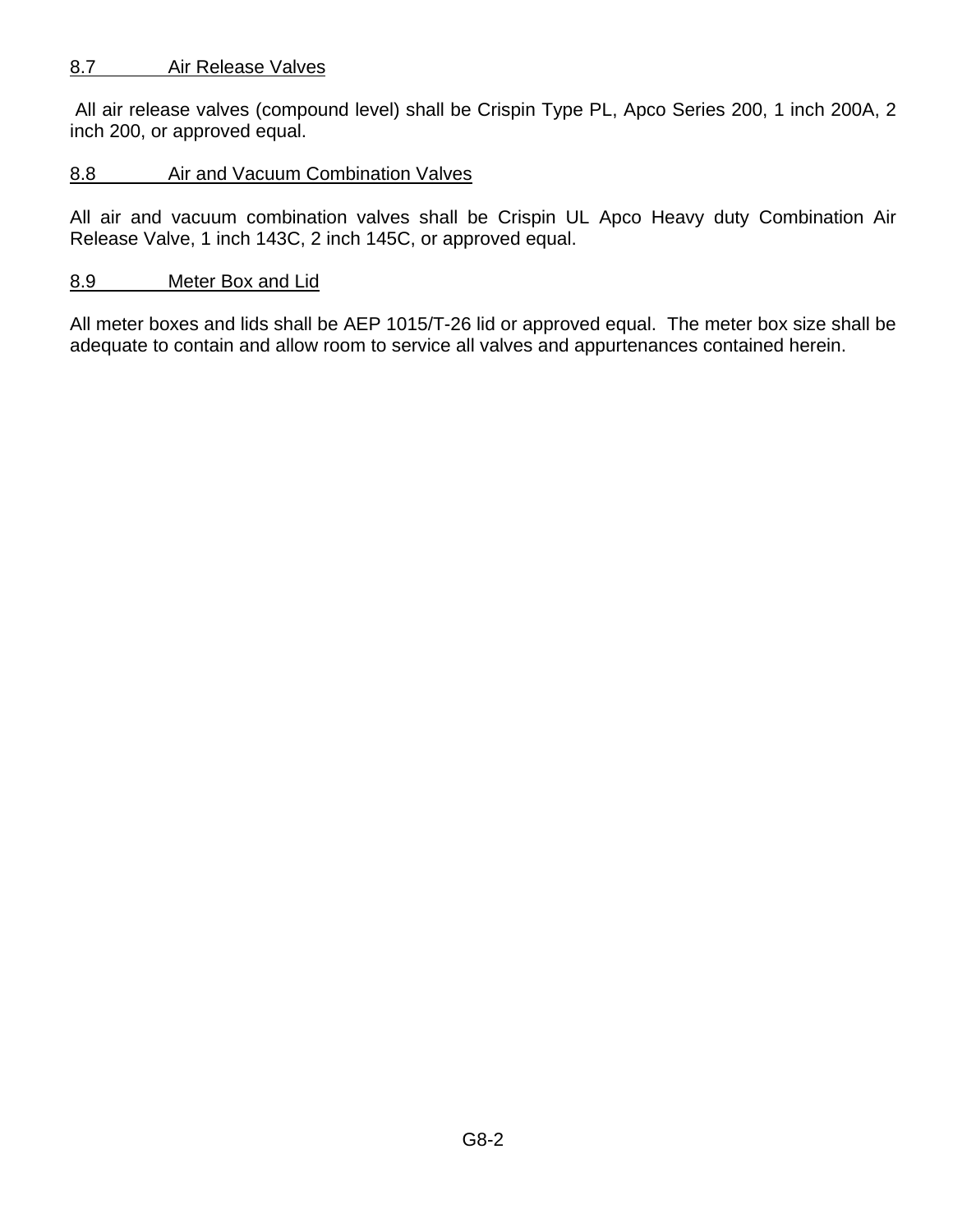## **SECTION 9.0**

# **TESTING AND DISINFECTION OF WATER LINES**

#### 9.1 General

It is the intent of the Plans and Specifications that the completed water pipes, blowoffs, flush-outs, hydrants and other appurtenances shall be water tight and clean.

#### 9.2 Testing

Pressure and leakage tests shall be performed in accordance with AWWA C603 except as herein modified.

Separate tests shall be performed for structural and leakage. After trenches are backfilled and compacted, the pipelines shall be subjected to a structural hydrostatic pressure test of 50 pounds per square inch in excess of the allowable working pressure for the class of pipe to be tested for a period of two hours. Any noticeable leaks shall be stopped on any defective pipe shall be repaired and replaced with new sections and re-tested as specified above.

All labor, material and equipment for test shall be furnished by the Contractor. Water for the test shall be furnished by the Contractor.

#### 9.3 Disinfection of water Mains

Before being placed in service, each portion of the line shall be disinfected in accordance with the American Water Works Association Standard for Disinfecting Water Mains, AWWA C651.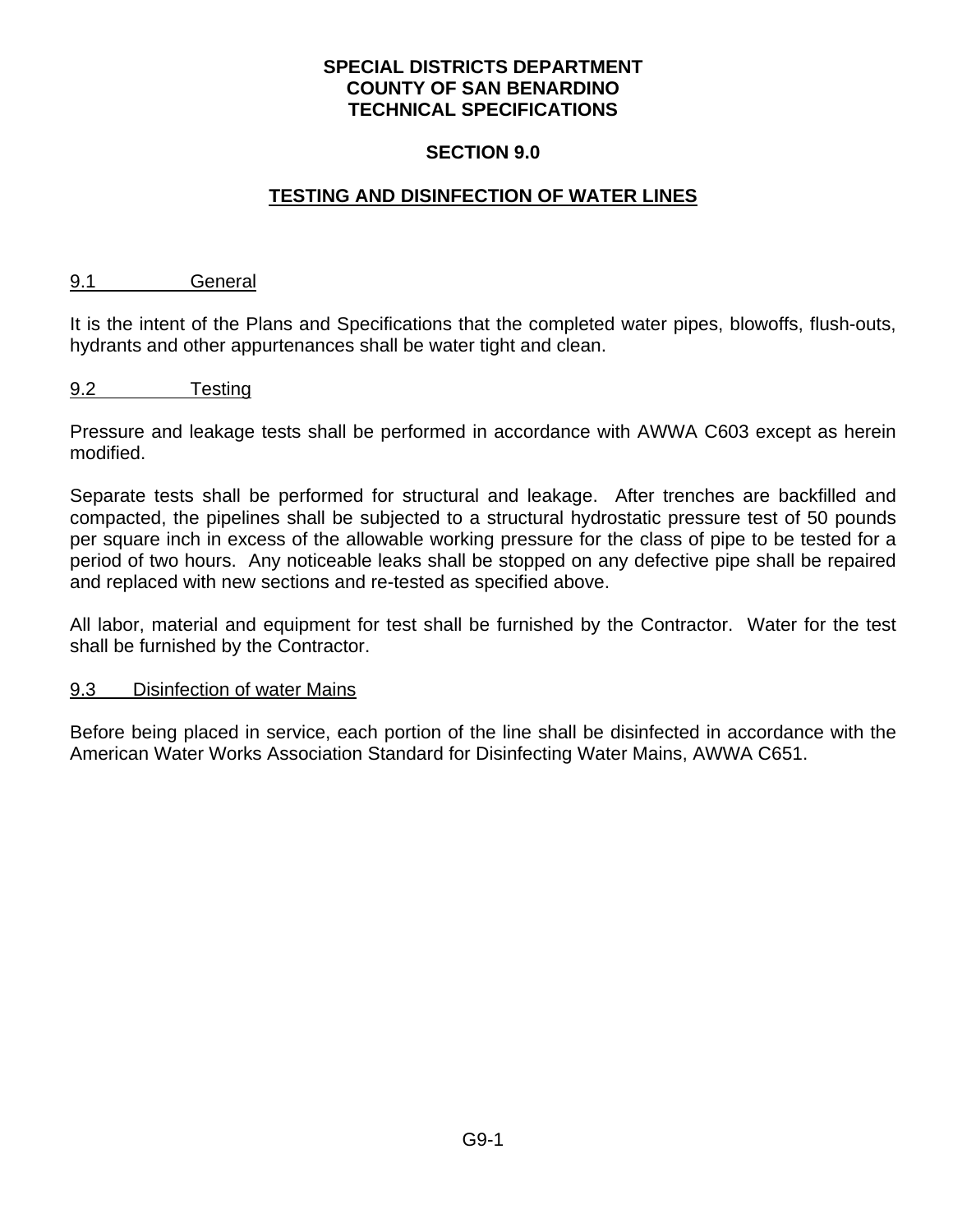## **SECTION 10.0**

# **CONCRETE THRUST BLOCKS, RESTRAINTS AND BLANKETS**

10.1 General

Concrete thrust blocks shall be installed in accordance with Standard Drawings No. H-3A and H3-B. Restraints shall be installed as required by District per Standard Drawings No. H-3C and H3-D. Blankets shall be installed per standard H-12 at the locations on the plans and in conformance with these specifications.

10.1.01 Plastic Wrap -- All fittings to be wrapped in 10 mil plastic or approved equal when in contact with concrete thrust block.

10.1.02 Bearing Area -- Bearing area may vary with soil type, sandy/loss soil will require larger bearing area.

10.2 Concrete Blanket

10.2.01 General -- Concrete blanket shall be constructed at the locations shown on the plans and in accordance with Standard Drawing No. H-12. Concrete shall be of Class IV Portland Cement concrete, containing not less than five sacks of Portland cement per cubic yard.

10.2.02 Blanket Type -- A Type I blanket is to be used in a location where the pipe is to be protected from surcharge and wheel loadings.

A Type II blanket is to be used at locations where the pipe installation is to be protected from erosion due to the flow of water over the pipe.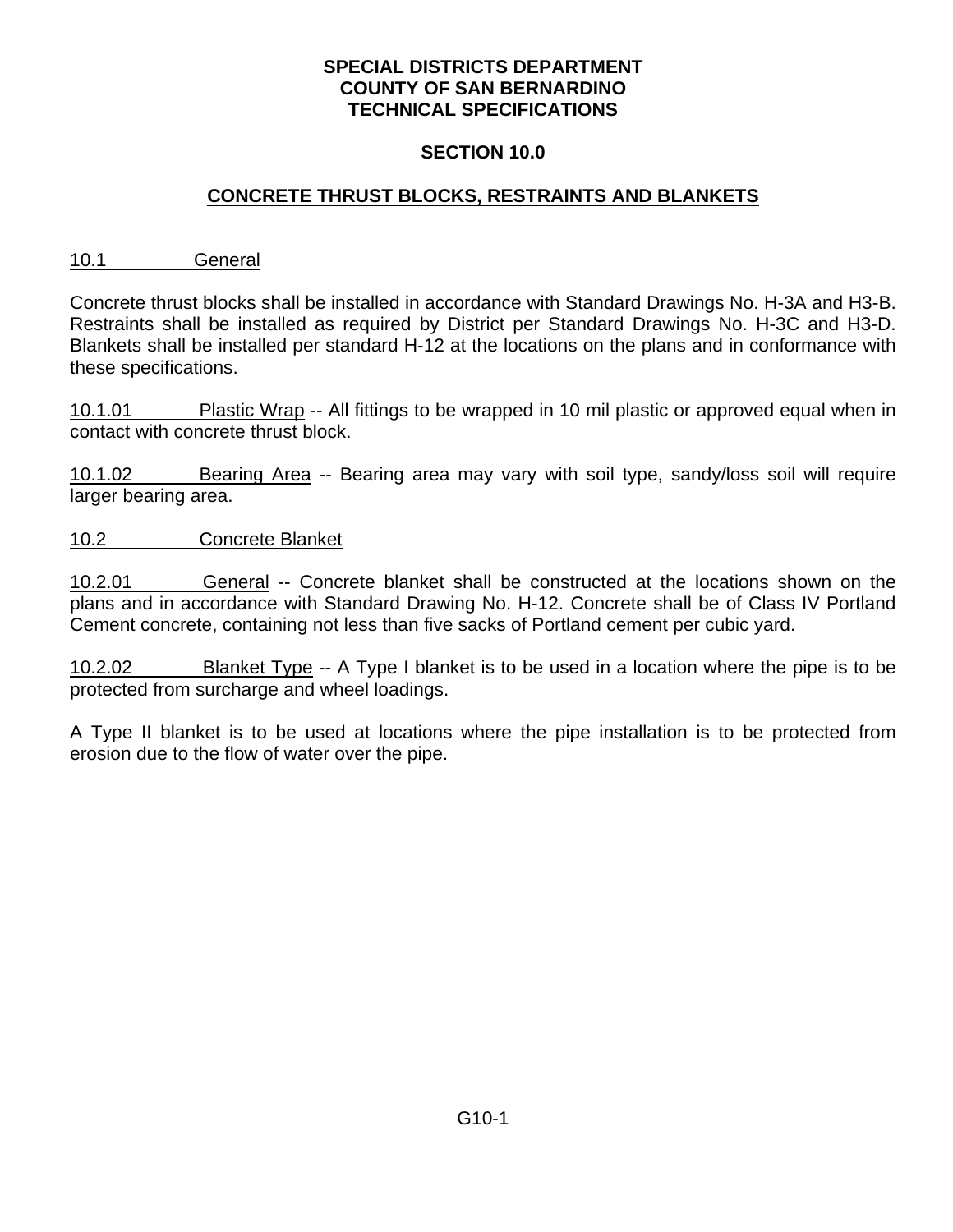## **SECTION 11.0**

# **CHAIN LINK FENCE AND GATE**

#### 11.01 General

The Contractor shall furnish and install the chain link fencing as shown and specified; replace chain link or barbed wire fencing damaged by his operations. All fencing materials shall be hot-dip galvanized. Fencing shall be topped with 3 lines of barbed wire unless otherwise shown. Fencing shall be 7 feet high unless otherwise shown.

#### 11.02 Materials

(a) Fabric shall be No. 9 gage galvanized steel wire, 2-inch mesh.

(b) Fabric ties shall be No. 9 gage galvanized steel wire, spaced 14 inches apart on posts and 24 inches apart on rails. Aluminum ties will not be permitted. A continuous No. 7 gage galvanized steel wire shall be interlaced with the fabric or attached to the fabric with clips along the extreme bottom of the fence, and shall be pulled taut.

(c) Line post shall be standard weight 2-1/2-inch OD pipe, 3.65 lbs. per foot.

(d) End and corner post shall be 3-inch OD pipe, 5.79 lbs. per foot.

- (e) Gate posts shall be made from 4-inch OD pipe, 9.1 lbs. per foot.
- (f) Top rail braces shall be made from 1-5/8 inch OD pipe, 2.27 lbs. per foot.

(g) Barbed wire shall be 2-stnd, 4-point pattern, 12-1/2 gage galvanized steel or iron wire with barbs spaced 5-inches apart, conforming to ASTM A-121.

(h) Nuts, bolts, and screws shall be galvanized steel, minimum size 3/8-inch diameter.

(i) Swing gate frames, if any, shall be constructed of pipe at least as heavy as the top rails for the fence and shall be fabricated by welding. Each gate leaf shall be provided with at least one diagonal brace. Frames shall be galvanized after fabrication. Galvanized malleable iron fittings for latching the gate shall be provided. Fabric shall match the fabric used in the fence. Each pair of gates shall be provided with a heavy drop rod latch assembly with a locking device for a padlock (see the detailed drawings for both the fence and gate).

(j) Concrete shall have a minimum compressive strength of 2,000 psi at the age of 28 days.